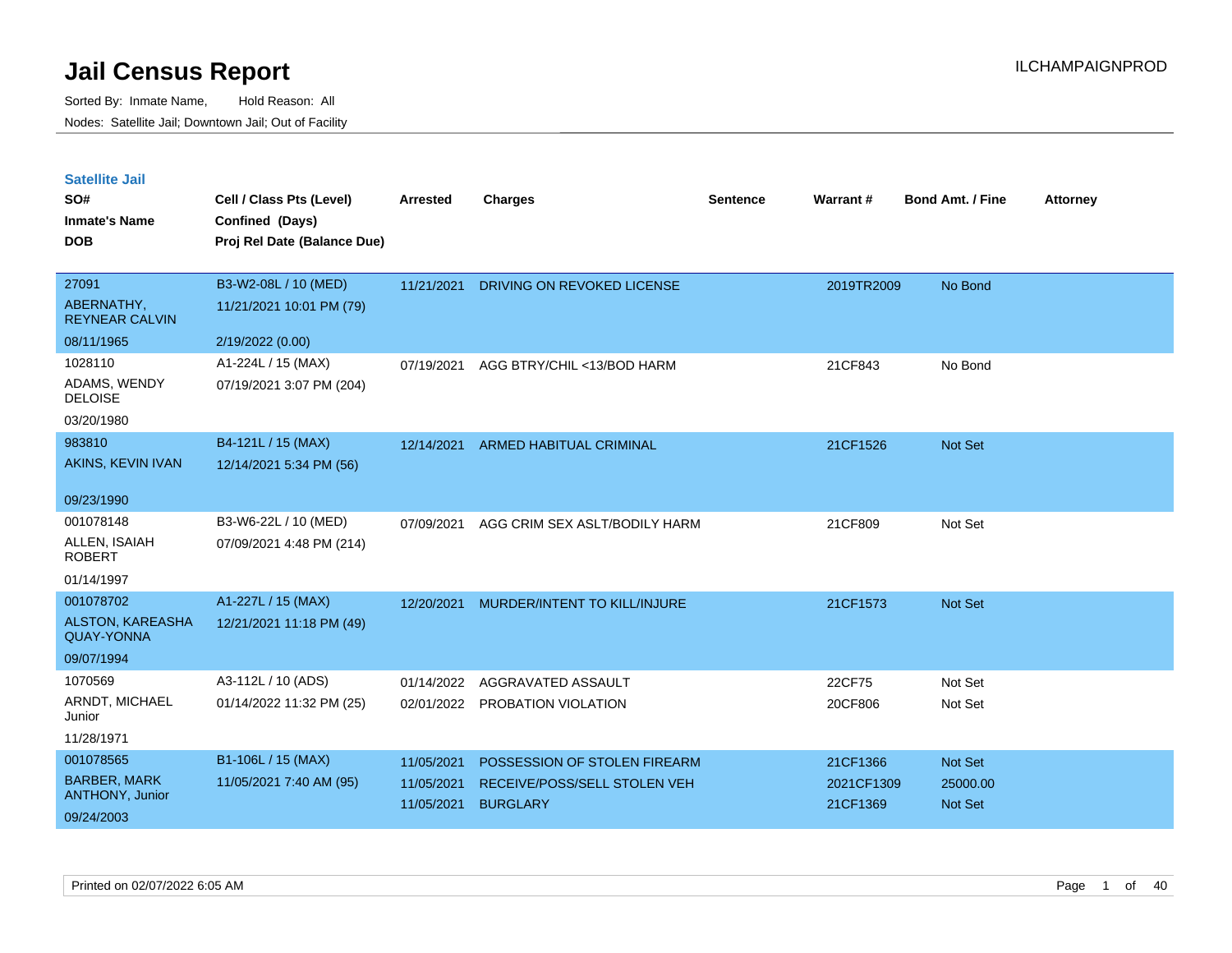| Sorted By: Inmate Name,                               | Hold Reason: All            |                 |                                           |                 |               |                         |                        |    |    |
|-------------------------------------------------------|-----------------------------|-----------------|-------------------------------------------|-----------------|---------------|-------------------------|------------------------|----|----|
| Nodes: Satellite Jail; Downtown Jail; Out of Facility |                             |                 |                                           |                 |               |                         |                        |    |    |
| SO#                                                   | Cell / Class Pts (Level)    | <b>Arrested</b> | Charges                                   | <b>Sentence</b> | Warrant#      | <b>Bond Amt. / Fine</b> | <b>Attorney</b>        |    |    |
| <b>Inmate's Name</b>                                  | Confined (Days)             |                 |                                           |                 |               |                         |                        |    |    |
| <b>DOB</b>                                            | Proj Rel Date (Balance Due) |                 |                                           |                 |               |                         |                        |    |    |
|                                                       |                             |                 |                                           |                 |               |                         |                        |    |    |
| 518851                                                | B1-105U / 10 (MED)          | 01/11/2022      | <b>FELON POSS/USE WEAPON/FIREARM</b>      |                 | 20CF361       | 15000.00                |                        |    |    |
| BARKER, ALEXANDER<br><b>MASSIE</b>                    | 01/11/2022 2:37 PM (28)     |                 | 01/11/2022 POSS AMT CON SUB EXCEPT(A)/(D) |                 | 2020CF863     | 15000.00                |                        |    |    |
|                                                       |                             |                 | 01/11/2022 BAD CHK/OBTAIN CON PROP/>150   |                 | 20CF192       | 15000.00                |                        |    |    |
|                                                       |                             |                 | 01/11/2022 BAD CHK/OBTAIN CON PROP/>150   |                 | 19CF1686      | 15000.00                |                        |    |    |
|                                                       |                             |                 | 01/11/2022 METH DELIVERY/15<100 GRAMS     | 20y (DOC)       | 20CF1383      | No Bond                 |                        |    |    |
|                                                       |                             | 01/11/2022      | DRIVING ON REVOKED LICENSE                |                 | 2020TR16539   | 1500.00                 |                        |    |    |
|                                                       |                             |                 | 01/11/2022 OBSTRUCTING IDENTIFICATION     |                 | 2020CM222     | 1500.00                 |                        |    |    |
| 09/24/1986                                            |                             |                 |                                           |                 |               |                         |                        |    |    |
| 1073281                                               | A2-222U / 5 (MIN)           | 11/15/2021      | DOM BTRY/CONTACT/1-2 PRECONV              |                 | 2021CF206     | 5000.00                 |                        |    |    |
| <b>BASLER, MONET</b><br><b>MARISA</b>                 | 11/15/2021 11:08 PM (85)    |                 |                                           |                 |               |                         |                        |    |    |
| 08/17/1994                                            |                             |                 |                                           |                 |               |                         |                        |    |    |
| 1072477                                               | A4-104U / 15 (ADS)          |                 | 01/13/2022 FELON POSS/USE WEAPON/FIREARM  |                 | <b>22CF74</b> | <b>Not Set</b>          |                        |    |    |
| BEASLEY, KEVIN CORY 01/13/2022 8:47 PM (26)           |                             |                 |                                           |                 |               |                         |                        |    |    |
|                                                       |                             |                 |                                           |                 |               |                         |                        |    |    |
| 06/16/2000                                            |                             |                 |                                           |                 |               |                         |                        |    |    |
| 47897                                                 | A3-214U / 15 (ADS)          | 01/19/2022      | VIOLATE ORDER PROTECTION                  |                 | 22CF85        | Not Set                 |                        |    |    |
| BRANAMAN,<br><b>CLIFFORD EARL</b>                     | 01/19/2022 9:21 PM (20)     |                 | 01/19/2022 DRVG REVOKED/2+/PERS INJ/DEATH |                 | 22CF84        | Not Set                 |                        |    |    |
| 03/09/1975                                            |                             |                 |                                           |                 |               |                         |                        |    |    |
| 923208                                                | A3-111L / 10 (ADS)          |                 | 01/22/2022 CRIM TRES TO RES/PERS PRESENT  |                 | 22CF92        | Not Set                 |                        |    |    |
| <b>BREADY, ANDREW</b><br><b>NICHOLAS</b>              | 01/22/2022 7:43 PM (17)     |                 |                                           |                 |               |                         |                        |    |    |
| 06/08/1988                                            |                             |                 |                                           |                 |               |                         |                        |    |    |
| 51247                                                 | B1-202U / 10 (MED)          | 04/15/2021      | FELON POSS/USE WEAPON/FIREARM             |                 | 21CF411       | Not Set                 |                        |    |    |
| <b>BROWN, DANTE</b><br><b>MAURICE</b>                 | 04/15/2021 6:24 PM (299)    |                 |                                           |                 |               |                         |                        |    |    |
| 04/19/1979                                            |                             |                 |                                           |                 |               |                         |                        |    |    |
| 990921                                                | A3-215L / 15 (ADS)          |                 | 01/20/2022 MFG/DEL 1<15 GR COCAINE/ANLG   |                 | 19CF369       | 25000.00                |                        |    |    |
| <b>BROWN, QUINTIN</b><br><b>MARSHAUN</b>              | 01/20/2022 7:19 PM (19)     |                 | 01/20/2022 ARMED HABITUAL CRIMINAL        |                 | 21CF935       | 750000.00               |                        |    |    |
| 09/26/1991                                            |                             |                 |                                           |                 |               |                         |                        |    |    |
| Printed on 02/07/2022 6:05 AM                         |                             |                 |                                           |                 |               |                         | $\overline{2}$<br>Page | of | 40 |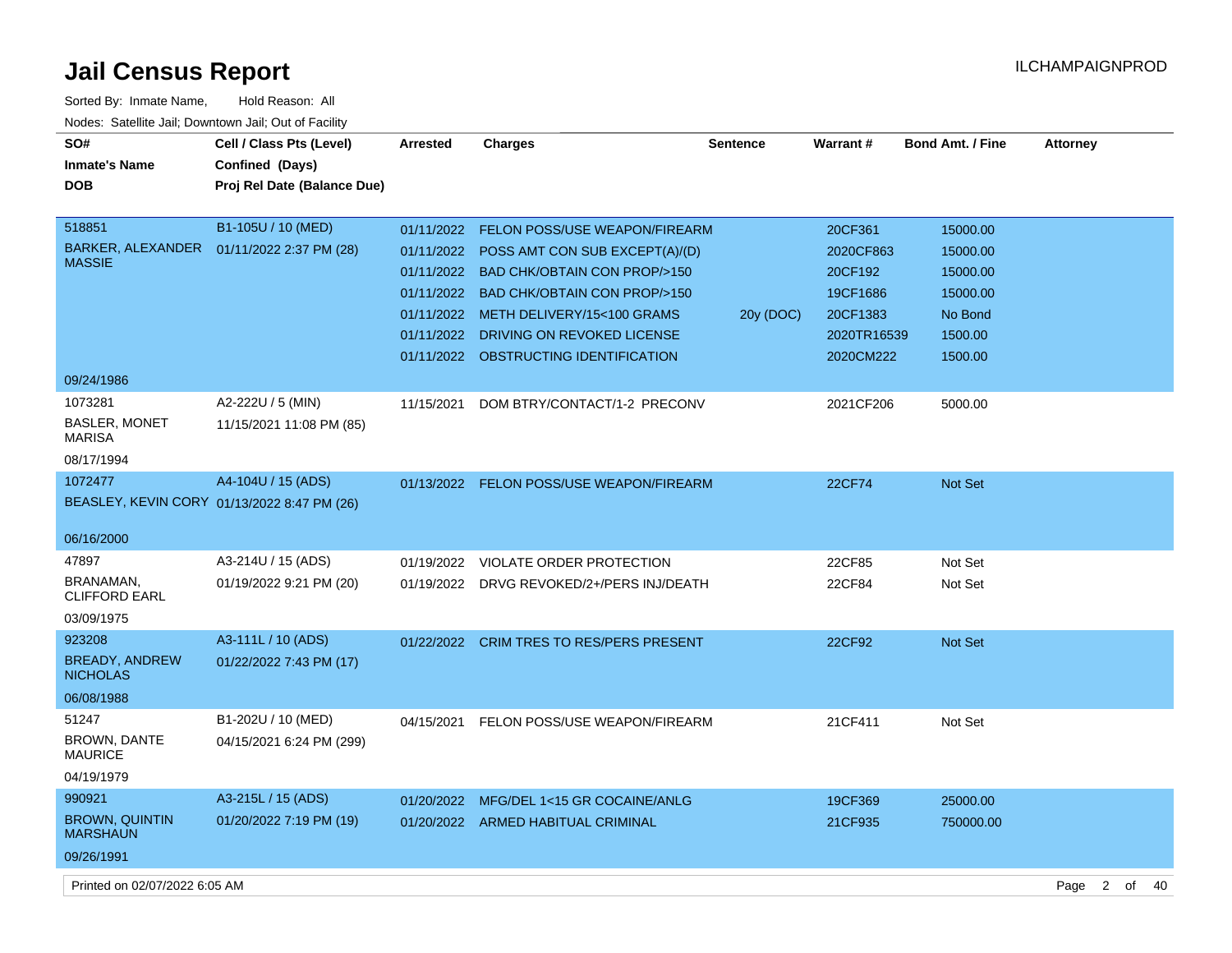Sorted By: Inmate Name, Hold Reason: All Nodes: Satellite Jail; Downtown Jail; Out of Facility

| SO#<br><b>Inmate's Name</b><br><b>DOB</b>    | Cell / Class Pts (Level)<br>Confined (Days)<br>Proj Rel Date (Balance Due) | <b>Arrested</b>          | <b>Charges</b>                                                         | <b>Sentence</b> | Warrant#               | <b>Bond Amt. / Fine</b> | <b>Attorney</b> |
|----------------------------------------------|----------------------------------------------------------------------------|--------------------------|------------------------------------------------------------------------|-----------------|------------------------|-------------------------|-----------------|
| 29957                                        | B4-222L / 15 (MAX)                                                         |                          |                                                                        |                 |                        |                         |                 |
| <b>BROWN, RODNEY</b>                         | 11/13/2021 8:57 PM (87)                                                    | 11/13/2021<br>11/13/2021 | <b>FELON POSS/USE WEAPON/FIREARM</b><br>AGG CRIM SX AB/>5 YR OLDER VIC |                 | 21CF1390<br>2019CF0718 | Not Set<br>250000.00    |                 |
| <b>LOUIS</b>                                 |                                                                            |                          |                                                                        |                 |                        |                         |                 |
| 01/07/1968                                   |                                                                            |                          |                                                                        |                 |                        |                         |                 |
| 001077945                                    | A1-224U / 10 (MED)                                                         | 11/13/2021               | AGG ASLT PEACE OFF/FIRE/ER WRK                                         |                 | 2021CF637              | 1000.00                 |                 |
| BROWN, SIDREA                                | 11/13/2021 10:49 AM (87)                                                   | 11/13/2021               | <b>BURGLARY</b>                                                        |                 | 2021CF543              | 50000.00                |                 |
| <b>RENEIA</b>                                |                                                                            | 11/17/2021               | <b>BURGLARY</b>                                                        |                 | 21CF1264               | 1000.00                 |                 |
| 07/23/1992                                   |                                                                            |                          |                                                                        |                 |                        |                         |                 |
| 981645                                       | A3-117L / 15 (MAX)                                                         | 01/27/2022 MURDER        |                                                                        |                 | 22CF114                | 1000000.00              |                 |
| <b>BRUMFIELD,</b><br><b>JONATHAN EZEKEIL</b> | 01/27/2022 8:15 PM (12)                                                    |                          |                                                                        |                 |                        |                         |                 |
| 08/03/1989                                   |                                                                            |                          |                                                                        |                 |                        |                         |                 |
| 001078739                                    | A2-122L / 5 (ADS)                                                          |                          | 01/05/2022 CRIMINAL TRESPASS BUILDING                                  |                 | 2020CM392              | 1000.00                 |                 |
| BRYANT, JUDITH ANN                           | 01/05/2022 6:36 PM (34)                                                    |                          |                                                                        |                 |                        |                         |                 |
|                                              |                                                                            |                          |                                                                        |                 |                        |                         |                 |
| 10/22/1957                                   |                                                                            |                          |                                                                        |                 |                        |                         |                 |
| 001077954                                    | B3-W7-28L / 10 (MED)                                                       | 12/21/2021               | <b>RESIDENTIAL BURGLARY</b>                                            |                 | 21CF1570               | <b>Not Set</b>          |                 |
|                                              | CALKINS, STEVEN RAY 12/21/2021 6:35 AM (49)                                |                          |                                                                        |                 |                        |                         |                 |
| 01/01/1992                                   |                                                                            |                          |                                                                        |                 |                        |                         |                 |
| 39474                                        | B1-101U / 10 (ADS)                                                         | 07/06/2021               | MFG/DEL 15<100 GR HEROIN/ANLG                                          |                 | 21CF792                | Not Set                 |                 |
| CAMPBELL, AARON                              | 07/06/2021 11:56 PM (217)                                                  |                          |                                                                        |                 |                        |                         |                 |
| <b>JACOB</b>                                 |                                                                            |                          |                                                                        |                 |                        |                         |                 |
| 07/18/1974                                   |                                                                            |                          |                                                                        |                 |                        |                         |                 |
| 996275                                       | A4-106U / 15 (ADS)                                                         |                          | 01/29/2022 AGG UUW/PERSON/LOADED FIREARM                               | 1y (DOC)        | 21CF1398               | No Bond                 |                 |
| CAMPBELL, JOHNNIE<br>LEE, Third              | 01/29/2022 9:42 AM (10)                                                    |                          |                                                                        |                 |                        |                         |                 |
| 04/02/1992                                   |                                                                            |                          |                                                                        |                 |                        |                         |                 |
| 1060436                                      | B1-106U / 10 (MED)                                                         | 01/06/2022               | AGGRAVATED UNLAWFUL RESTRAINT                                          |                 | 22CF29                 | Not Set                 |                 |
| CARTER, DERESHEO<br><b>DEWAYNE</b>           | 01/06/2022 8:43 PM (33)                                                    |                          | 01/06/2022 FELON ESCAPE/PEACE OFFICER                                  |                 | 22CF28                 | Not Set                 |                 |
| 09/10/1991                                   |                                                                            |                          |                                                                        |                 |                        |                         |                 |

Printed on 02/07/2022 6:05 AM Page 3 of 40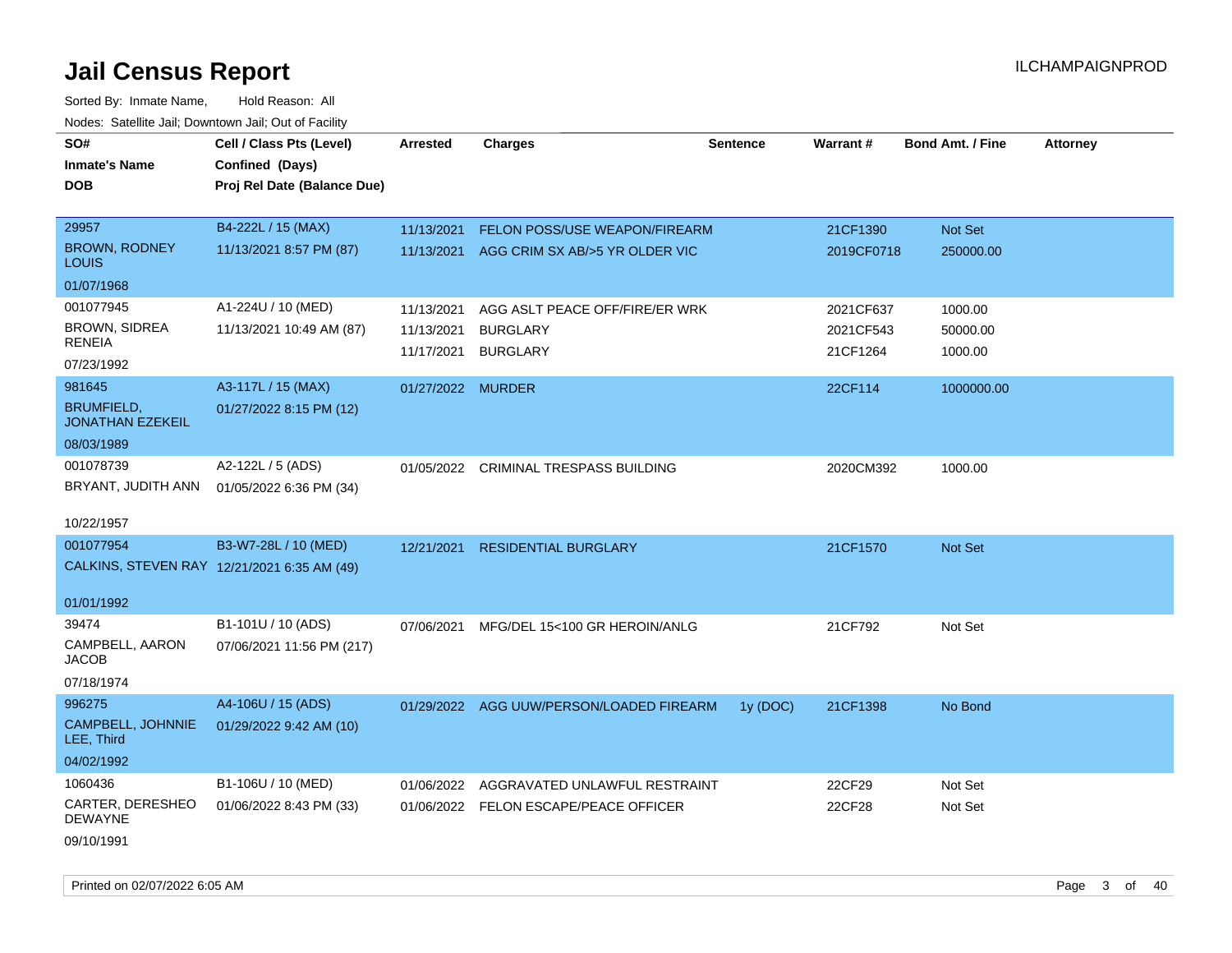| SO#                                    | Cell / Class Pts (Level)                     | <b>Arrested</b> | <b>Charges</b>                           | <b>Sentence</b>      | <b>Warrant#</b> | <b>Bond Amt. / Fine</b> | <b>Attorney</b> |
|----------------------------------------|----------------------------------------------|-----------------|------------------------------------------|----------------------|-----------------|-------------------------|-----------------|
| <b>Inmate's Name</b>                   | Confined (Days)                              |                 |                                          |                      |                 |                         |                 |
| <b>DOB</b>                             | Proj Rel Date (Balance Due)                  |                 |                                          |                      |                 |                         |                 |
|                                        |                                              |                 |                                          |                      |                 |                         |                 |
| 1029088                                | B1-201U / 10 (MED)                           | 12/21/2021      | FELON POSS/USE FIREARM PRIOR             |                      | 21CF1338        | 250000.00               |                 |
| <b>CHAPPLE, MALIK</b><br><b>BIANCO</b> | 12/22/2021 10:02 AM (48)                     |                 |                                          |                      |                 |                         |                 |
| 10/25/1994                             |                                              |                 |                                          |                      |                 |                         |                 |
| 001078812                              | BOOKH-3 / 15 (MAX)                           | 02/01/2022      | AGG VEH HIJACKING/WEAPON                 |                      | 22CFAWOW        | Not Set                 |                 |
| COBB, SINTRAE                          | 02/01/2022 8:33 PM (7)                       | 02/01/2022      | RECEIVE/POSS/SELL STOLEN VEH             |                      | 22CFAWOW        | Not Set                 |                 |
| SANCHEZ                                |                                              | 02/01/2022      | RESIST/OBSTRUCTING A PEACE OFFICEI       |                      | 22CFAWOW        | Not Set                 |                 |
| 07/05/2002                             |                                              |                 |                                          |                      |                 |                         |                 |
| 1004799                                | A4-102L / 10 (MED)                           |                 | 01/31/2022 UNLAWFUL USE OF A WEAPON      |                      | 22CF139         | <b>Not Set</b>          |                 |
| <b>COCHRANE, STORM</b><br><b>JAMES</b> | 01/31/2022 9:22 AM (8)                       |                 |                                          |                      |                 |                         |                 |
| 10/28/1992                             |                                              |                 |                                          |                      |                 |                         |                 |
| 001077485                              | A2-222L / 15 (MAX)                           | 12/21/2021      | MURDER/INTENT TO KILL/INJURE             |                      | 2021CF1282      | 1000000.00              |                 |
| COLBERT, ARIEANA<br><b>FELICIA</b>     | 12/21/2021 2:08 PM (49)                      |                 |                                          |                      |                 |                         |                 |
| 12/13/2000                             |                                              |                 |                                          |                      |                 |                         |                 |
| 34805                                  | B4-227U / 15 (MAX)                           | 10/01/2021      | <b>DOMESTIC BATTERY</b>                  |                      | 21CF1183        | <b>Not Set</b>          |                 |
|                                        | CONERLY, KIN JOSEPH 10/01/2021 1:53 AM (130) | 10/01/2021      | <b>ARMED HABITUAL CRIMINAL</b>           |                      | 21CF1184        | <b>Not Set</b>          |                 |
|                                        |                                              | 10/06/2021      | POSS STOLEN VEHICLE > \$25,000           |                      | 19CF1786        | <b>Not Set</b>          |                 |
| 11/16/1971                             |                                              |                 |                                          |                      |                 |                         |                 |
| 958936                                 | A2-220L / 10 (ADS)                           | 01/11/2022      | FELON FAIL/RETURN FRM FURLOUGH           |                      | 21CF1351        | 150000.00               |                 |
| COWAN, CAPRICE<br><b>CASHAY</b>        | 01/11/2022 7:04 PM (28)                      |                 | 01/12/2022 AGG BATTERY/USE DEADLY WEAPON | 2y/6m (DOC) 18CF1571 |                 | No Bond                 |                 |
| 07/19/1988                             |                                              |                 |                                          |                      |                 |                         |                 |
| 1072673                                | <b>BOOKH-3 / 10 (MED)</b>                    |                 | 02/04/2022 CRIM DMG TO PROP \$500-10K    |                      | 2022CFAWOW      | Not Set                 |                 |
| <b>COWART, WILL</b><br><b>SIMEON</b>   | 02/04/2022 4:51 PM (4)                       |                 |                                          |                      |                 |                         |                 |
| 02/18/1999                             |                                              |                 |                                          |                      |                 |                         |                 |
| 1074319                                | B1-104L / 15 (MAX)                           | 10/12/2021      | AGGRAVATED CRUELTY TO ANIMALS            |                      | 21CF1238        | Not Set                 |                 |
| <b>CRAIG, DAVUCCI</b><br><b>DAVION</b> | 10/12/2021 11:36 AM (119)                    | 10/14/2021      | <b>MURDER</b>                            |                      | 21CF1239        | Not Set                 |                 |
| 08/02/2001                             |                                              |                 |                                          |                      |                 |                         |                 |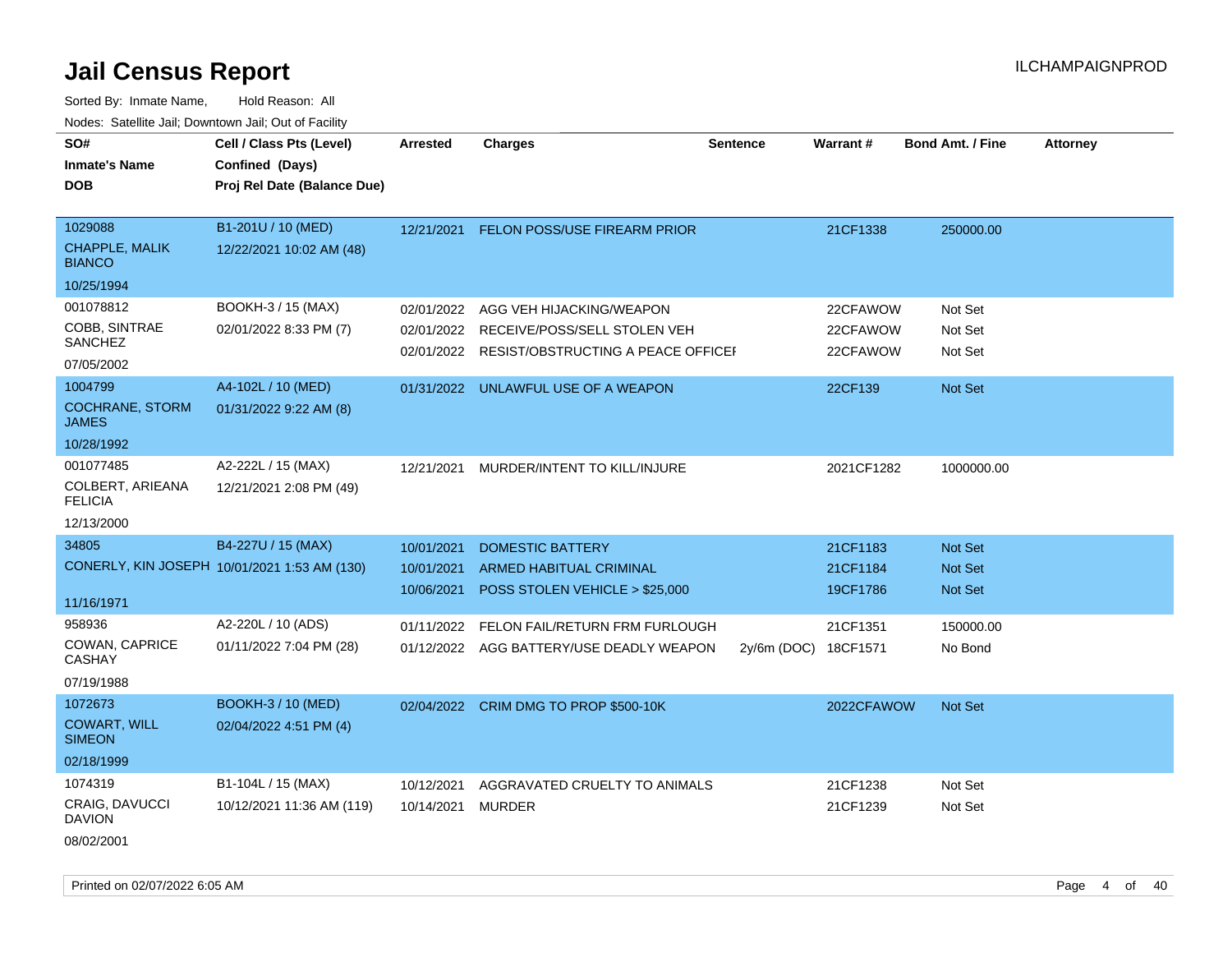Sorted By: Inmate Name, Hold Reason: All Nodes: Satellite Jail; Downtown Jail; Out of Facility

| voucs. Oatchite sail, Downtown sail, Out of Facility |                             |                 |                                         |                 |            |                         |                 |
|------------------------------------------------------|-----------------------------|-----------------|-----------------------------------------|-----------------|------------|-------------------------|-----------------|
| SO#                                                  | Cell / Class Pts (Level)    | <b>Arrested</b> | <b>Charges</b>                          | <b>Sentence</b> | Warrant#   | <b>Bond Amt. / Fine</b> | <b>Attorney</b> |
| <b>Inmate's Name</b>                                 | Confined (Days)             |                 |                                         |                 |            |                         |                 |
| <b>DOB</b>                                           | Proj Rel Date (Balance Due) |                 |                                         |                 |            |                         |                 |
|                                                      |                             |                 |                                         |                 |            |                         |                 |
| 001077549                                            | B2-T3-10L / 10 (SPH)        | 12/22/2020      | <b>PRED CRIM SEX ASLT/VICTIM &lt;13</b> |                 | 2020CF1469 | <b>Not Set</b>          |                 |
| CRISTOBAL-MATEO,<br><b>CRISTOBAL</b>                 | 12/22/2020 1:17 PM (413)    |                 |                                         |                 |            |                         |                 |
| 12/02/1988                                           |                             |                 |                                         |                 |            |                         |                 |
| 1076848                                              | A4-103L / 15 (ADS)          |                 | 01/18/2022 AGG BATTERY/PUBLIC PLACE     |                 | 20CF1491   | No Bond                 |                 |
| <b>CROSS, STEED</b><br><b>GATHON</b>                 | 01/18/2022 4:02 PM (21)     |                 |                                         |                 |            |                         |                 |
| 10/11/1974                                           |                             |                 |                                         |                 |            |                         |                 |
| 988538                                               | A3-113L / 10 (MED)          | 12/21/2021      | AGGRAVATED DOMESTIC BATTERY             |                 | 21CF1564   | <b>Not Set</b>          |                 |
| DAVIDSON, HARLEY<br><b>KYLE SCOTT</b>                | 12/21/2021 5:45 AM (49)     |                 |                                         |                 |            |                         |                 |
| 08/05/1990                                           |                             |                 |                                         |                 |            |                         |                 |
| 1023587                                              | B1-203U / 15 (MAX)          | 09/24/2021      | MFG/DEL CANNABIS/2.5-10 GRAMS           |                 | 21CF1155   | Not Set                 |                 |
| DAVIS, MARTIN<br><b>DENNIS</b>                       | 09/24/2021 9:38 PM (137)    | 09/24/2021      | ARMED HABITUAL CRIMINAL                 |                 | 2021-CF681 | 500000.00               |                 |
| 12/02/1994                                           |                             |                 |                                         |                 |            |                         |                 |
| 001078538                                            | B1-205L / 10 (MED)          | 10/26/2021      | <b>CRIM SEX ASSAULT/FORCE</b>           |                 | 21CF1301   | <b>Not Set</b>          |                 |
| DAWKINS, LEN                                         | 10/26/2021 8:18 PM (105)    |                 |                                         |                 |            |                         |                 |
| 03/23/1987                                           |                             |                 |                                         |                 |            |                         |                 |
| 56972                                                | B3-W8-32L / 10 (MED)        | 08/30/2021      | POSS STOLEN VEHICLE > \$25,000          |                 | 21CF1044   | Not Set                 |                 |
| DAY, DANIEL JOSEPH                                   | 08/30/2021 3:07 PM (162)    | 09/04/2021      | <b>BURGLARY</b>                         |                 | 21CF1054   | Not Set                 |                 |
|                                                      |                             |                 |                                         |                 |            |                         |                 |
| 10/16/1982                                           |                             |                 |                                         |                 |            |                         |                 |
| 25659                                                | B4-125L / 15 (MAX)          | 06/15/2021      | <b>RESIDENTIAL BURGLARY</b>             |                 | 2020CF1218 | 50000.00                |                 |
| DORRIS, LORENZO                                      | 06/15/2021 6:17 AM (238)    | 06/15/2021      | <b>BURGLARY</b>                         |                 | 21CF689    | <b>Not Set</b>          |                 |
| 07/19/1966                                           |                             |                 |                                         |                 |            |                         |                 |
| 1024895                                              | B3-DR / 10 (MED)            | 12/15/2021      | MFG/DEL 100<400 GR COCA/ANLG            |                 | 21CF1535   | Not Set                 |                 |
| EDWARDS, GEORGE<br><b>CORTEZ</b>                     | 12/15/2021 12:26 PM (55)    | 12/15/2021      | <b>AGGRAVATED BATTERY</b>               |                 | 21CF1536   | Not Set                 |                 |

06/19/1994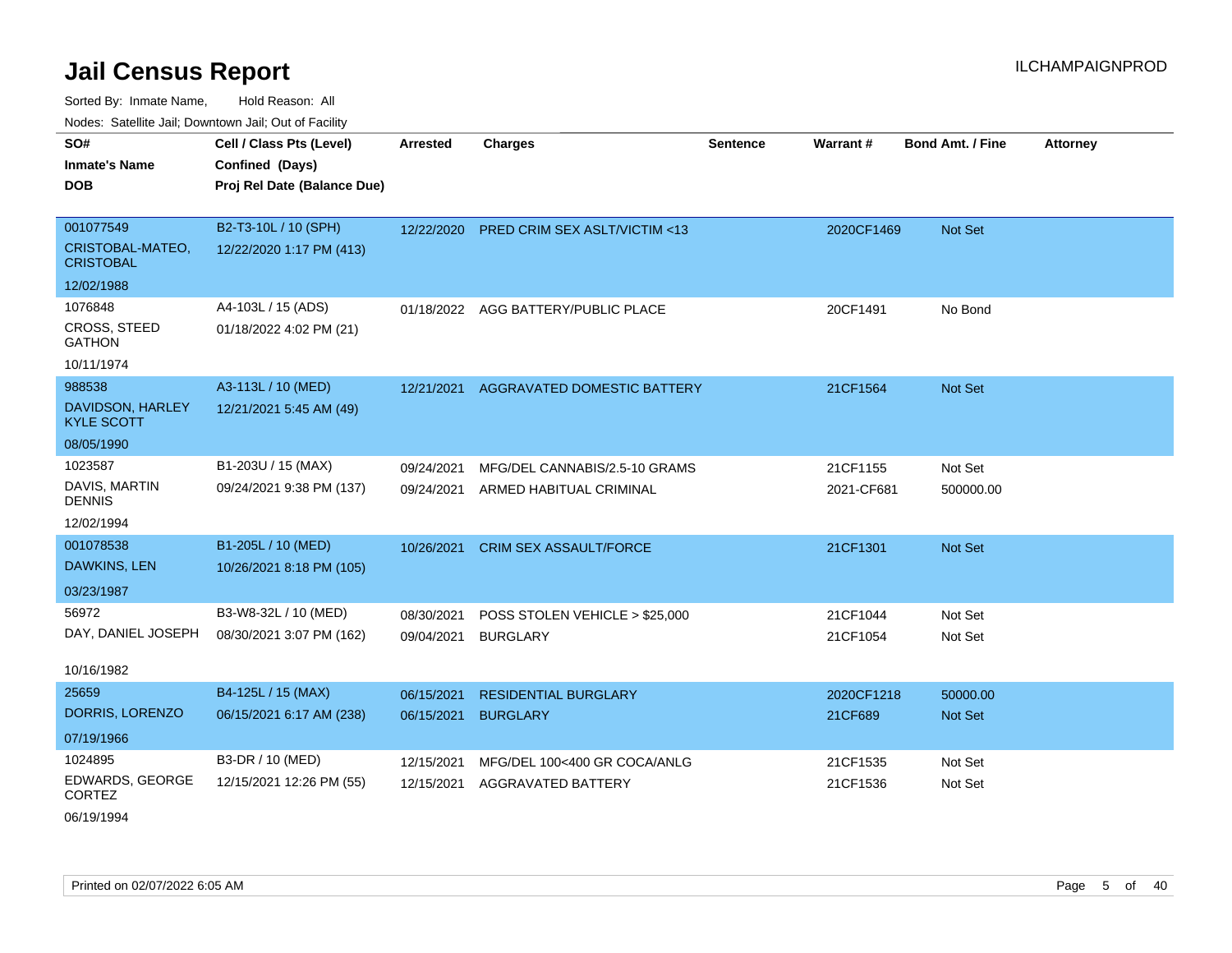Sorted By: Inmate Name, Hold Reason: All

Nodes: Satellite Jail; Downtown Jail; Out of Facility

| roaco. Calcinio dan, Downtown dan, Oal or Fability |                                            |                   |                                          |                 |                 |                         |                 |
|----------------------------------------------------|--------------------------------------------|-------------------|------------------------------------------|-----------------|-----------------|-------------------------|-----------------|
| SO#                                                | Cell / Class Pts (Level)                   | <b>Arrested</b>   | <b>Charges</b>                           | <b>Sentence</b> | <b>Warrant#</b> | <b>Bond Amt. / Fine</b> | <b>Attorney</b> |
| <b>Inmate's Name</b>                               | Confined (Days)                            |                   |                                          |                 |                 |                         |                 |
| <b>DOB</b>                                         | Proj Rel Date (Balance Due)                |                   |                                          |                 |                 |                         |                 |
|                                                    |                                            |                   |                                          |                 |                 |                         |                 |
| 1074720                                            | A4-104L / 15 (ADS)                         |                   | 01/19/2022 PRED CRIM SEX ASLT/VICTIM <13 |                 | 21CF1414        | 500000.00               |                 |
| <b>LEONARDO</b>                                    | ELVIR-REYES, JORGE 01/19/2022 1:43 PM (20) |                   |                                          |                 |                 |                         |                 |
| 06/03/1988                                         |                                            |                   |                                          |                 |                 |                         |                 |
| 1069992                                            | B1-202L / 10 (MED)                         |                   | 01/14/2022 VIO BAIL BOND/CLASS 4 OFFENSE |                 | 22CM19          | Not Set                 |                 |
| EMBEYA, CRISTAVI<br><b>TSHOMBA</b>                 | 01/14/2022 5:19 PM (25)                    |                   |                                          |                 |                 |                         |                 |
| 03/19/1999                                         |                                            |                   |                                          |                 |                 |                         |                 |
| 43977                                              | B2-T1-02L / 5 (SPH)                        | 12/20/2021        | AGG FLEEING POLICE/21 MPH OVER           |                 | 21CF1566        | Not Set                 |                 |
| <b>EMKES, DOUGLAS</b><br><b>ALAN</b>               | 12/20/2021 9:59 AM (50)                    | 12/20/2021        | PAROLE REVOCATION                        |                 |                 | No Bond                 |                 |
| 06/08/1959                                         |                                            |                   |                                          |                 |                 |                         |                 |
| 987328                                             | A2-121L / 10 (MED)                         | 12/11/2021        | AGG ASLT PEACE OFF/FIRE/ER WRK           |                 | 21CF1515        | Not Set                 |                 |
| ERVIN, DEIDRA ANN<br>RUTH                          | 12/11/2021 8:48 PM (59)                    |                   |                                          |                 |                 |                         |                 |
| 04/15/1991                                         |                                            |                   |                                          |                 |                 |                         |                 |
| 961999                                             | A4-201U / 5 (ADS)                          |                   | 01/31/2022 DRIVING ON REVOKED LICENSE    |                 | 18CF819         | No Bond                 |                 |
| EVANS, ANTHONY RAY 01/31/2022 3:32 PM (8)          |                                            |                   |                                          |                 |                 |                         |                 |
| 08/01/1983                                         | 2/9/2022 (0.00)                            |                   |                                          |                 |                 |                         |                 |
| 1026175                                            | BOOKH-3                                    | 02/06/2022        | FELON FAIL/RETURN FRM FURLOUGH           |                 | 2021CF1554      | No Bond                 |                 |
| FALCONER, AVERY<br>FOX.                            | 02/06/2022 4:49 AM (2)                     |                   | 02/06/2022 CITY OV ARREST                |                 | 2021OV65        | 1000.00                 |                 |
| 04/07/1989                                         |                                            |                   |                                          |                 |                 |                         |                 |
| 527081                                             | B3-W6-24L / 10 (MED)                       | 09/06/2021        | ARSON/REAL/PERSONAL PROP>\$150           |                 | 2021 CF 797     | 25000.00                |                 |
| FERGUSON,<br><b>CHRISTOPHER</b>                    | 09/06/2021 1:18 PM (155)                   |                   |                                          |                 |                 |                         |                 |
| 12/21/1981                                         |                                            |                   |                                          |                 |                 |                         |                 |
| 1039744                                            | B4-224U / 15 (MAX)                         | 12/06/2021 MURDER |                                          |                 | 20CF959         | 1000000.00              |                 |
| FONVILLE, TREVOY<br><b>JERMAINE</b>                | 12/06/2021 10:52 AM (64)                   |                   |                                          |                 |                 |                         |                 |
| 01/13/1996                                         |                                            |                   |                                          |                 |                 |                         |                 |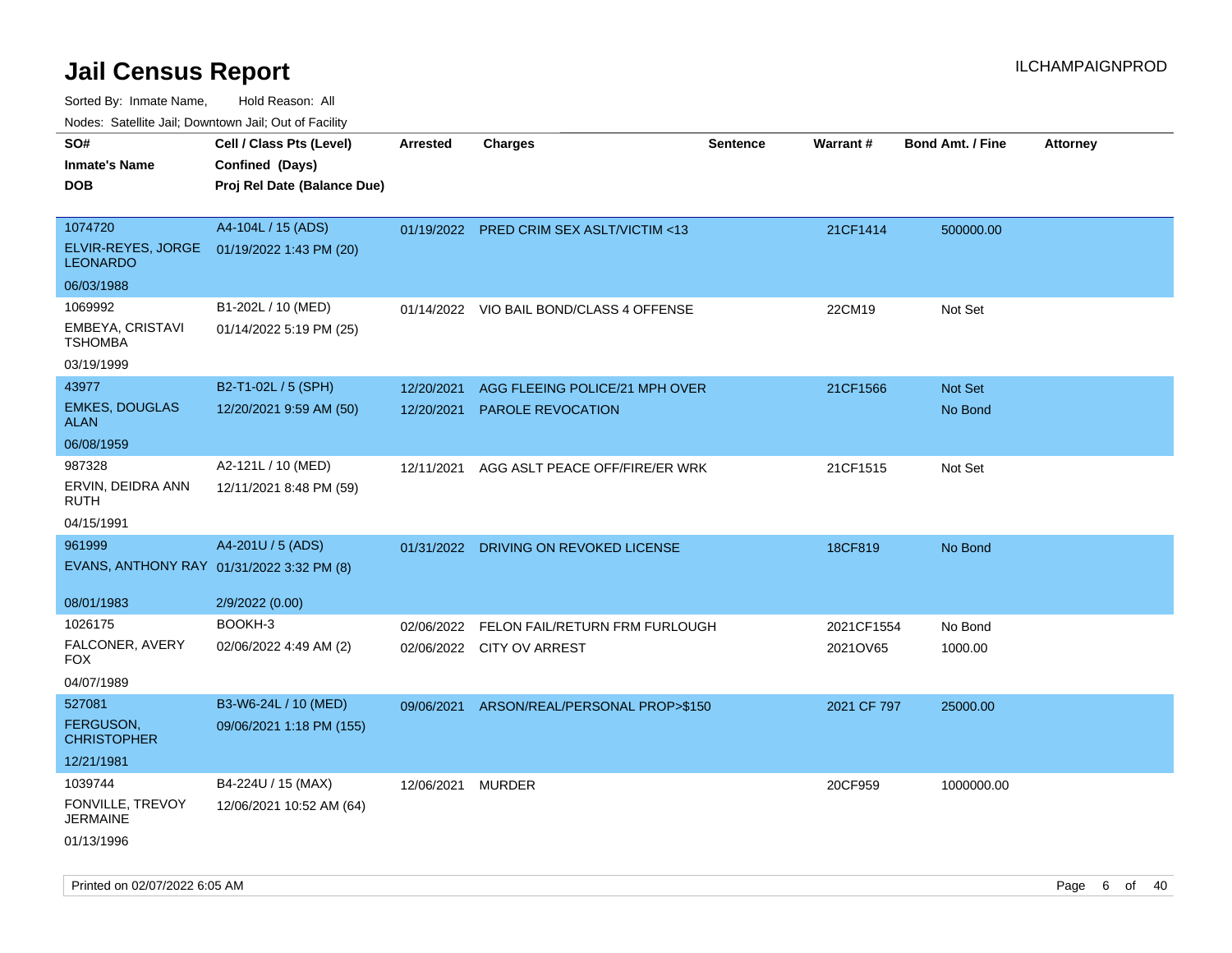| ivouss. Saleling Jali, Downtown Jali, Out of Facility |                                             |            |                                          |                 |                 |                         |                 |
|-------------------------------------------------------|---------------------------------------------|------------|------------------------------------------|-----------------|-----------------|-------------------------|-----------------|
| SO#                                                   | Cell / Class Pts (Level)                    | Arrested   | <b>Charges</b>                           | <b>Sentence</b> | <b>Warrant#</b> | <b>Bond Amt. / Fine</b> | <b>Attorney</b> |
| <b>Inmate's Name</b>                                  | Confined (Days)                             |            |                                          |                 |                 |                         |                 |
| <b>DOB</b>                                            | Proj Rel Date (Balance Due)                 |            |                                          |                 |                 |                         |                 |
|                                                       |                                             |            |                                          |                 |                 |                         |                 |
| 518395                                                | B2-T3-12L / 15 (SPH)                        | 07/07/2020 | <b>CRIMINAL SEXUAL ASSAULT</b>           |                 | 2020-CF735      | 250000.00               |                 |
|                                                       | FRANDLE, MARK RYAN 07/07/2020 3:42 PM (581) |            |                                          |                 |                 |                         |                 |
| 09/10/1985                                            |                                             |            |                                          |                 |                 |                         |                 |
| 001077934                                             | A1-125L / 10 (MED)                          | 08/22/2021 | AGG DUI/ACCIDENT/DEATH                   |                 | 21CF1024        | Not Set                 |                 |
| FREED, LOGAN<br><b>SUZANNE</b>                        | 08/22/2021 11:45 PM (170)                   | 08/22/2021 | DOMESTIC BATTERY                         |                 | 21 CM 172       | 10000.00                |                 |
| 08/18/1996                                            |                                             |            |                                          |                 |                 |                         |                 |
| 001078290                                             | A1-125U / 10 (ADS)                          | 08/19/2021 | MACHINE GUN/AUTO WEAPON/VEH              |                 | 21CF1012        | <b>Not Set</b>          |                 |
| <b>FREEMAN, ANGEL</b><br><b>JANILA KAY</b>            | 08/19/2021 1:26 AM (173)                    |            |                                          |                 |                 |                         |                 |
| 12/25/1995                                            |                                             |            |                                          |                 |                 |                         |                 |
| 001077372                                             | BOOKH-3                                     |            | 02/06/2022 VIOLATE SEX OFFENDER REGIS    |                 | 2022CFAWOW      | No Bond                 |                 |
| FRIZELL, DAMON<br><b>TERRELL</b>                      | 02/06/2022 10:33 AM (2)                     |            |                                          |                 |                 |                         |                 |
| 12/04/1975                                            |                                             |            |                                          |                 |                 |                         |                 |
| 1068917                                               | <b>BOOKH-1 / 5 (MIN)</b>                    | 08/11/2021 | VIO ORDER/PRIOR VIO OF ORDER             |                 | 21CF965         | Not Set                 |                 |
| <b>GARCIA, JUAN</b><br><b>CARLOS</b>                  | 08/11/2021 9:24 PM (181)                    |            |                                          |                 |                 |                         |                 |
| 10/21/1997                                            |                                             |            |                                          |                 |                 |                         |                 |
| 001078154                                             | B4-121U / 10 (MED)                          | 01/09/2022 | DRVG UNDER INFLU OF ALCOHOL              |                 | 2021 DT 182     | 5000.00                 |                 |
| <b>GENTRY, DAMON</b><br>LIONEL                        | 01/09/2022 4:41 PM (30)                     |            | 01/09/2022 AGG DOMESTIC BATTERY/STRANGLE |                 | 2021 CF 1396    | 50000.00                |                 |
| 12/25/1971                                            |                                             |            |                                          |                 |                 |                         |                 |
| 1003785                                               | A4-205L / 5 (ADS)                           |            | 01/31/2022 THEFT CON INTENT <\$500 PRIOR | 4y (DOC)        | 19CF1558        | No Bond                 |                 |
| <b>GENTRY, SIDNEY</b><br>RAYNARD                      | 01/31/2022 8:44 AM (8)                      |            |                                          |                 |                 |                         |                 |
| 05/27/1971                                            |                                             |            |                                          |                 |                 |                         |                 |
| 001078633                                             | B2-DR / 25 (SPH)                            | 12/01/2021 | PRED CRIM SEX ASLT/VICTIM <13            |                 | 21CF1416        | 250000.00               |                 |
| GONZALEZ-GUILLEN,<br>EDWARD                           | 12/01/2021 12:08 PM (69)                    |            |                                          |                 |                 |                         |                 |
| 08/25/2002                                            |                                             |            |                                          |                 |                 |                         |                 |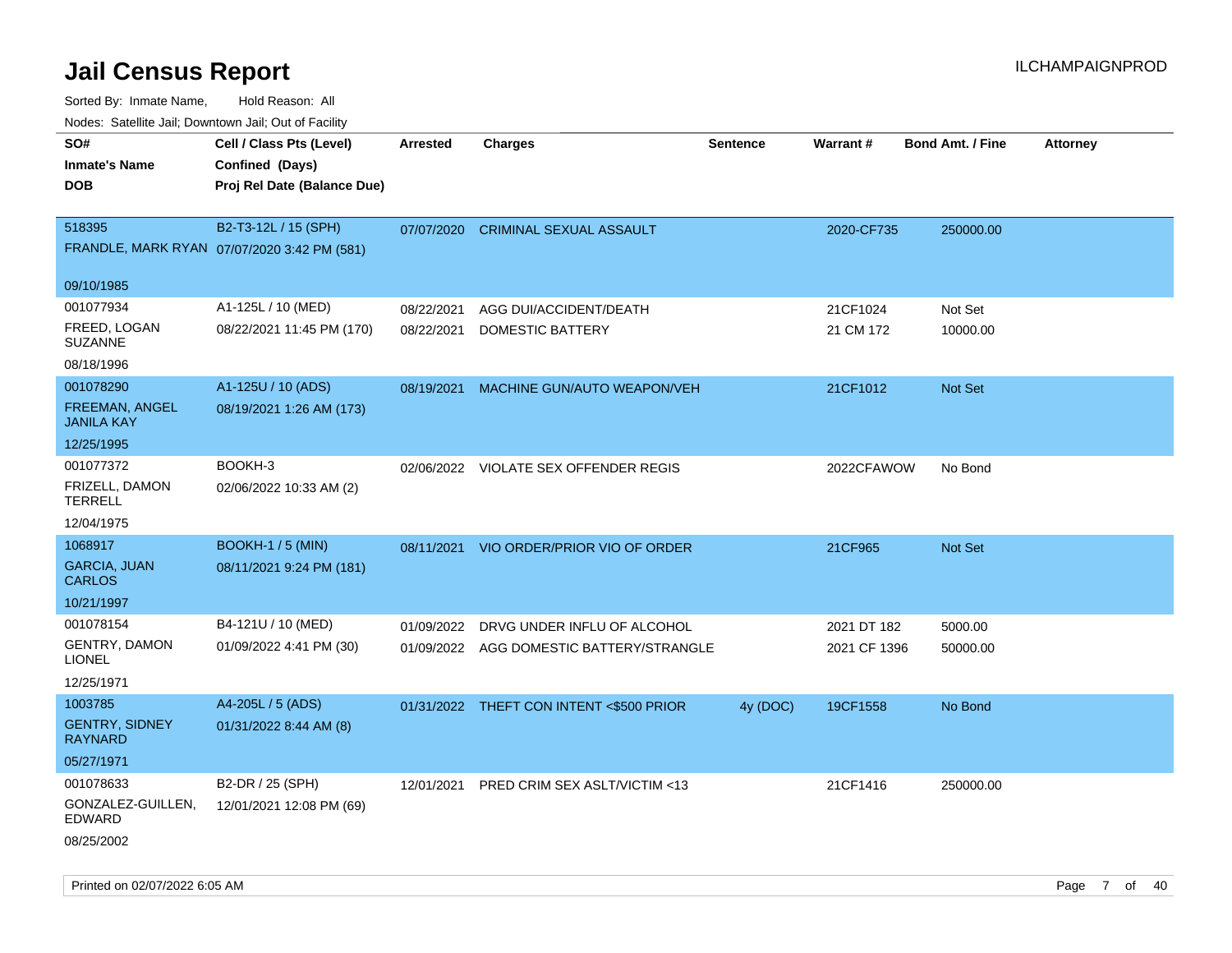| SO#                                      | Cell / Class Pts (Level)    | <b>Arrested</b> | <b>Charges</b>                           | <b>Sentence</b>        | Warrant # | <b>Bond Amt. / Fine</b> | <b>Attorney</b> |
|------------------------------------------|-----------------------------|-----------------|------------------------------------------|------------------------|-----------|-------------------------|-----------------|
| <b>Inmate's Name</b>                     | Confined (Days)             |                 |                                          |                        |           |                         |                 |
| <b>DOB</b>                               | Proj Rel Date (Balance Due) |                 |                                          |                        |           |                         |                 |
|                                          |                             |                 |                                          |                        |           |                         |                 |
| 001078607                                | B4-221L / 15 (MAX)          | 11/22/2021      | <b>FELON POSS/USE FIREARM/PAROLE</b>     |                        | 21CF1437  | <b>Not Set</b>          |                 |
| <b>GRAY, WILLIAM</b><br><b>DA'VON</b>    | 11/22/2021 2:57 PM (78)     |                 | 11/22/2021 ATTEMPT (FIRST DEGREE MURDER) |                        | 21CF1435  | Not Set                 |                 |
| 04/18/1984                               |                             |                 |                                          |                        |           |                         |                 |
| 56342                                    | B1-206L / 10 (MED)          | 10/21/2021      | THEFT CONTROL INTENT <\$500              |                        | 17CF1451  | 10000.00                |                 |
| <b>GRIFFIN, NATHAN</b>                   | 10/21/2021 4:20 PM (110)    | 10/21/2021      | DRIVING ON REVOKED LICENSE               |                        | 20TR1979  | 3000.00                 |                 |
| <b>EUGENE</b>                            |                             | 10/21/2021      | ARMED HABITUAL CRIMINAL                  |                        | 21CF1279  | Not Set                 |                 |
| 02/24/1969                               |                             |                 |                                          |                        |           |                         |                 |
| 1003270                                  | A4-106L / 10 (ADS)          |                 | 01/31/2022 UNLAWFUL USE OF A WEAPON      | 2y/6m/0d (DOI 20CF1347 |           | No Bond                 |                 |
| <b>HAMILTON, DARIUS</b><br><b>DEJAUN</b> | 01/31/2022 9:52 AM (8)      |                 |                                          |                        |           |                         |                 |
| 12/06/1992                               |                             |                 |                                          |                        |           |                         |                 |
| 987254                                   | A3-115L / 10 (ADS)          |                 | 01/12/2022 DOMESTIC BATTERY/OTHER PRIOR  | 6y (DOC)               | 20CF356   | No Bond                 |                 |
| HAYES, CARL DONJO                        | 01/12/2022 5:20 PM (27)     |                 |                                          |                        |           |                         |                 |
| 03/02/1963                               |                             |                 |                                          |                        |           |                         |                 |
| 001078488                                | B2-DR / 15 (SPH)            | 10/14/2021      | <b>PRED CRIM SEX ASLT/VICTIM &lt;13</b>  |                        | 21CF1232  | 500000.00               |                 |
| HERNANDEZ-LOPEZ.                         | 10/14/2021 3:15 PM (117)    | 10/14/2021      | <b>FUGITIVE FROM JUSTICE</b>             |                        | 21CF1246  | <b>Not Set</b>          |                 |
| <b>ERNESTO</b>                           |                             |                 |                                          |                        |           |                         |                 |
| 11/28/1975                               |                             |                 |                                          |                        |           |                         |                 |
| 975293                                   | B2-T4-14L / 10 (SPH)        | 07/21/2021      | <b>STALKING</b>                          |                        | 2021CF863 | Not Set                 |                 |
| HILL, JACOB MILES                        | 07/21/2021 8:43 PM (202)    | 07/21/2021      | VIO ORDER/PRIOR VIO OF ORDER             |                        | 21CF914   | No Bond                 |                 |
| 02/06/1988                               |                             | 07/25/2021      | PAROLE REVOCATION                        |                        | CH2104646 | Not Set                 |                 |
|                                          |                             | 08/18/2021      | <b>HARASS WITNESS/FAMILY MBR/REP</b>     |                        | 21CF992   | Not Set                 |                 |
|                                          |                             | 09/09/2021      | AGG STALKING/BODILY HARM                 |                        | 21CF1073  | Not Set                 |                 |
| 48471                                    | B1-207L / 15 (MAX)          | 08/08/2021      | AGG BATTERY/DISCHARGE FIREARM            |                        | 21CF946   | <b>Not Set</b>          |                 |
| HILL, RAMESH<br><b>JERMAINE</b>          | 08/08/2021 4:45 AM (184)    |                 |                                          |                        |           |                         |                 |
| 12/11/1978                               |                             |                 |                                          |                        |           |                         |                 |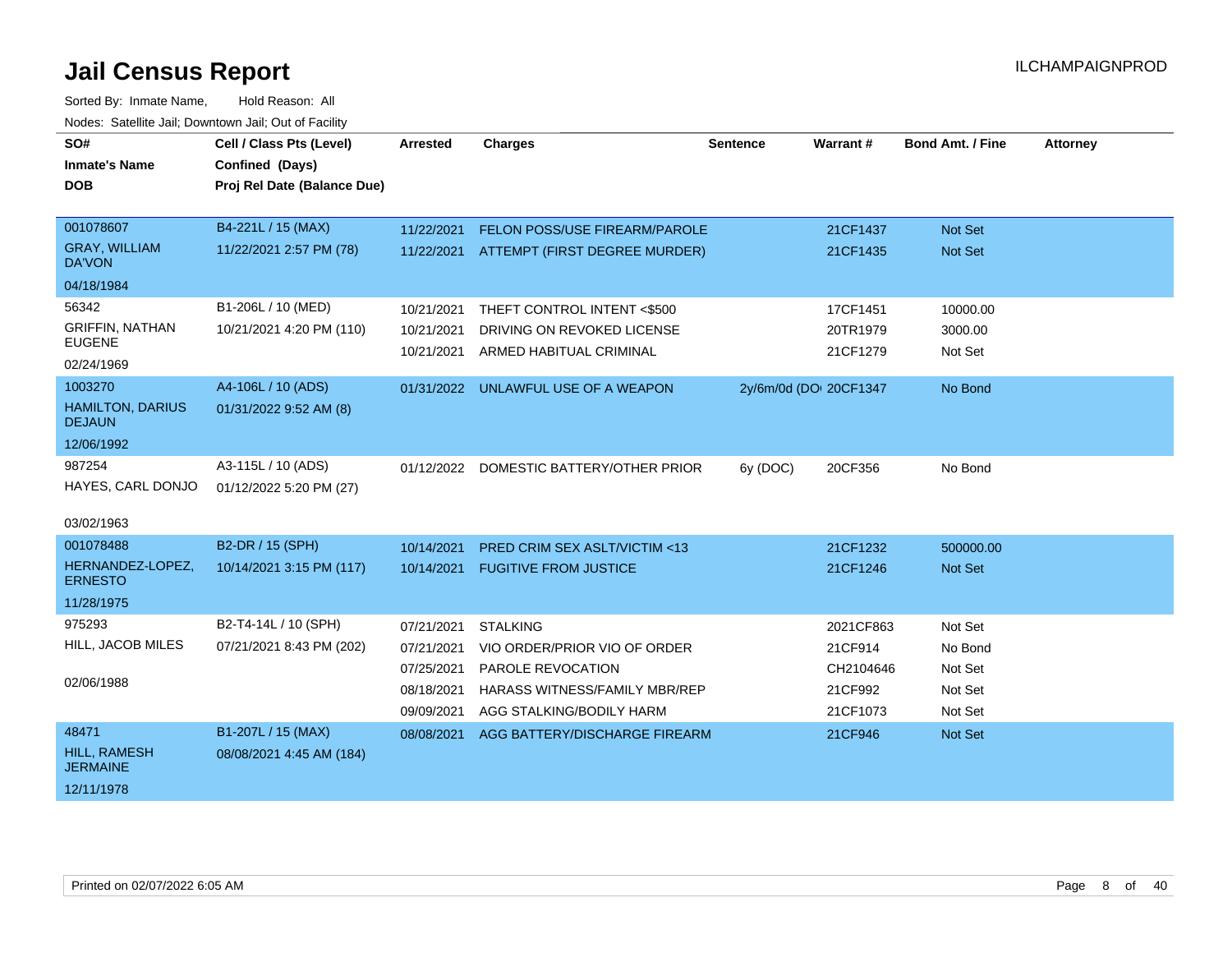| rouco. Calcillo Jali, Downtown Jali, Out of Facility |                             |                  |                                           |                 |            |                         |                 |
|------------------------------------------------------|-----------------------------|------------------|-------------------------------------------|-----------------|------------|-------------------------|-----------------|
| SO#                                                  | Cell / Class Pts (Level)    | <b>Arrested</b>  | <b>Charges</b>                            | <b>Sentence</b> | Warrant#   | <b>Bond Amt. / Fine</b> | <b>Attorney</b> |
| <b>Inmate's Name</b>                                 | Confined (Days)             |                  |                                           |                 |            |                         |                 |
| <b>DOB</b>                                           | Proj Rel Date (Balance Due) |                  |                                           |                 |            |                         |                 |
|                                                      |                             |                  |                                           |                 |            |                         |                 |
| 980939                                               | A4-205U / 10 (ADS)          |                  | 01/30/2022 VIOLATE SEX OFFENDER REGIS     |                 | 22CF129    | No Bond                 |                 |
| HILL, XAVIER<br><b>LENSHAUN</b>                      | 01/30/2022 3:51 AM (9)      |                  |                                           |                 |            |                         |                 |
| 06/18/1988                                           |                             |                  |                                           |                 |            |                         |                 |
| 1043704                                              | B4-223L / 15 (MAX)          | 07/13/2021       | ARMED ROBBERY/ARMED W/FIREARM             | 12y (DOC)       | 21CF815    | Not Set                 |                 |
| HOUSTON, STEVEN<br>CORDELL                           | 07/13/2021 5:56 AM (210)    |                  | 02/07/2022 CIVIL FTA WARRANT              |                 | 2018F467   | 2500.00                 |                 |
| 01/24/1989                                           |                             |                  |                                           |                 |            |                         |                 |
| 999198                                               | B4-226L / 15 (MAX)          | 11/30/2021       | <b>FELON POSS/USE FIREARM PRIOR</b>       |                 | 21CF1377   | 500000.00               |                 |
| HOWARD, BRION LIN                                    | 11/30/2021 10:41 AM (70)    |                  |                                           |                 |            |                         |                 |
|                                                      |                             |                  |                                           |                 |            |                         |                 |
| 06/10/1992                                           |                             |                  |                                           |                 |            |                         |                 |
| 1061996                                              | A1-225L / 5 (MIN)           | 10/30/2021       | DRVG UNDER INFLUENCE OF DRUG              |                 |            | No Bond                 |                 |
| HUBBARD, REBEKIAH                                    | 10/30/2021 1:37 PM (101)    | 10/30/2021       | RETAIL THEFT/DISP MERCH/<\$300            |                 | 2018CF1302 | 20000.00                |                 |
| DIONA                                                |                             | 10/31/2021       | USE FORGED CR/DEBIT CARD/<\$300           | 2y (DOC)        |            | No Bond                 |                 |
| 04/08/1998                                           | 1/26/2022 (0.00)            |                  |                                           |                 |            |                         |                 |
| 953555                                               | B4-122L / 15 (MAX)          | 03/10/2021       | <b>CRIM TRESPASS TO RESIDENCE</b>         |                 | 21CF272    | Not Set                 |                 |
| HUNT, TAVARIS EARL                                   | 03/10/2021 4:58 AM (335)    | 04/14/2021       | AGG FLEEING POLICE/21 MPH OVER            | 3y (DOC)        | 2020CF94   | 10000.00                |                 |
|                                                      |                             |                  |                                           |                 |            |                         |                 |
| 12/29/1987                                           |                             |                  |                                           |                 |            |                         |                 |
| 518711                                               | A3-217L / 5 (ADS)           | 01/30/2022       | THFT/TRANS MERCH/<\$300/PRECONV           |                 | 19CF767    | 690.00                  |                 |
| <b>INGERSON, LUCUS</b><br>JAMES                      | 01/30/2022 4:57 PM (9)      | 01/30/2022 THEFT |                                           |                 | 22CF133    | Not Set                 |                 |
| 09/16/1979                                           |                             |                  |                                           |                 |            |                         |                 |
| 38993                                                | B4-126L / 15 (MAX)          | 02/13/2021       | ATTEMPT (FIRST DEGREE MURDER)             |                 | 21CF181    | Not Set                 |                 |
| JACKSON, LAMONT<br><b>JEREMIE</b>                    | 02/13/2021 7:45 AM (360)    |                  |                                           |                 |            |                         |                 |
| 07/31/1973                                           |                             |                  |                                           |                 |            |                         |                 |
| 001078689                                            | B1-201L / 15 (MAX)          | 12/17/2021       | FIREARM/FOID INVALID/NOT ELIG             |                 | 21CF1551   | No Bond                 |                 |
| JACKSON, PRENTISS<br>MANSION DEWAYNE                 | 12/18/2021 12:39 AM (52)    |                  | 12/17/2021 POSS STOLEN VEHICLE > \$25,000 |                 | 21JD37     | Not Set                 |                 |
| 09/02/2003                                           | 1/30/2022 (0.00)            |                  |                                           |                 |            |                         |                 |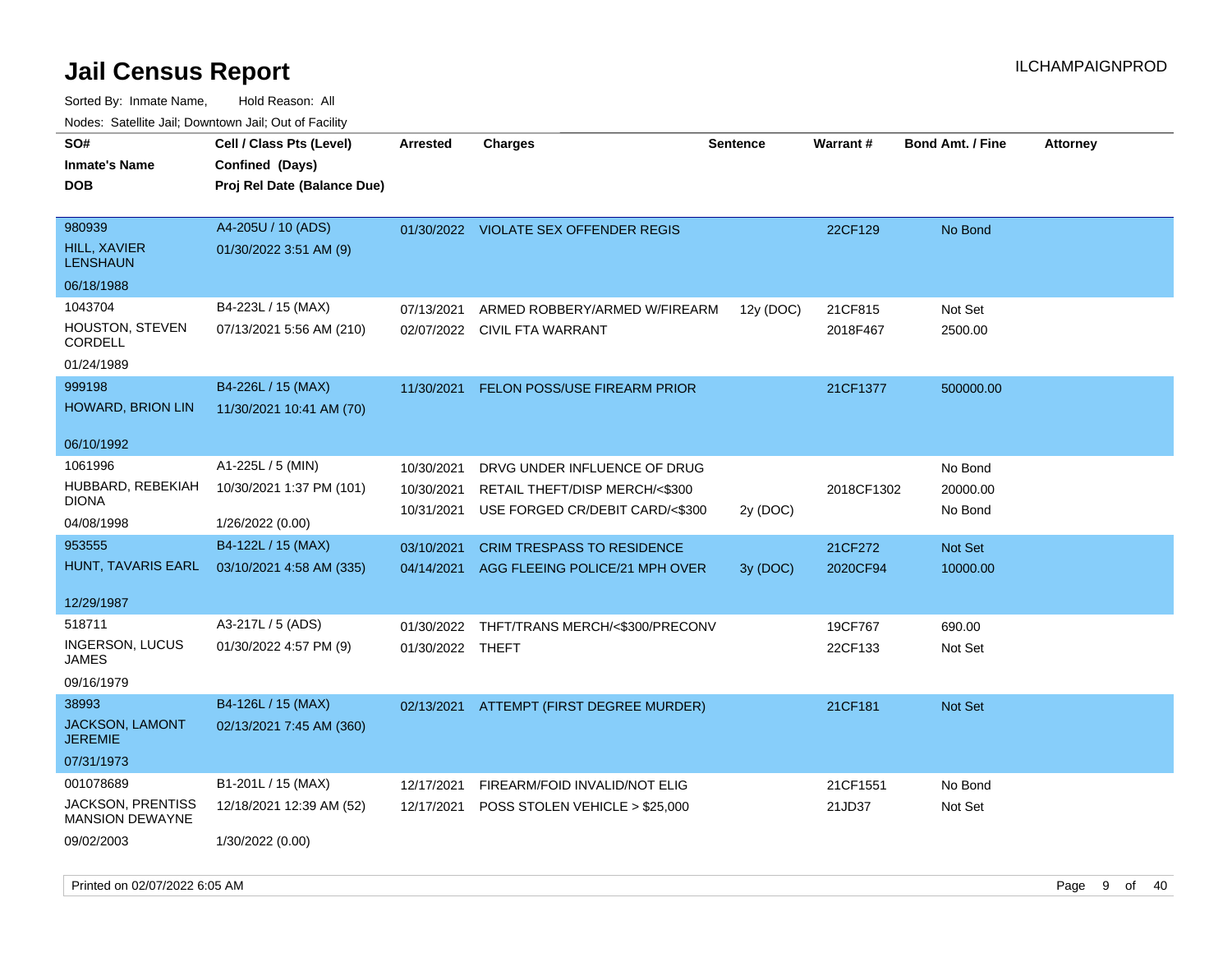| rouco. Calcillo Jali, Downtown Jali, Out of Facility |                                            |                 |                                                          |                 |              |                         |                 |
|------------------------------------------------------|--------------------------------------------|-----------------|----------------------------------------------------------|-----------------|--------------|-------------------------|-----------------|
| SO#                                                  | Cell / Class Pts (Level)                   | <b>Arrested</b> | <b>Charges</b>                                           | <b>Sentence</b> | Warrant#     | <b>Bond Amt. / Fine</b> | <b>Attorney</b> |
| <b>Inmate's Name</b>                                 | Confined (Days)                            |                 |                                                          |                 |              |                         |                 |
| DOB                                                  | Proj Rel Date (Balance Due)                |                 |                                                          |                 |              |                         |                 |
|                                                      |                                            |                 |                                                          |                 |              |                         |                 |
| 001077487                                            | B3-W8-30L / 10 (MED)                       | 12/03/2020      | <b>FELON POSS/USE WEAPON/FIREARM</b>                     |                 | 20CF1377     | Not Set                 |                 |
| <b>JACKSON, TERRELL</b><br><b>DANDRE</b>             | 12/03/2020 10:18 AM (432)                  | 11/09/2021      | AGG DISCHARGE FIREARM/OCC VEH                            |                 | 21CR0331401  | No Bond                 |                 |
| 08/11/1990                                           |                                            |                 |                                                          |                 |              |                         |                 |
| 001077864                                            | B1-103L / 15 (MAX)                         | 04/18/2021      | FELON POSS/USE WEAPON/FIREARM                            |                 | 21CF428      | Not Set                 |                 |
| D                                                    | JAMERSON, ANTHONY 04/18/2021 7:21 PM (296) |                 |                                                          |                 |              |                         |                 |
| 01/26/1990                                           |                                            |                 |                                                          |                 |              |                         |                 |
| 63110                                                | A3-213U / 15 (ADS)                         |                 | 01/29/2022 CRIM DMG TO PROP \$500-10K                    |                 | 2021CF001548 | 410.00                  |                 |
| JAMES, DOMINIQUE<br><b>JULIUS</b>                    | 01/29/2022 5:48 PM (10)                    |                 |                                                          |                 |              |                         |                 |
| 03/04/1983                                           |                                            |                 |                                                          |                 |              |                         |                 |
| 001078703                                            | A1-227U / 15 (ADS)                         | 12/20/2021      | MURDER/INTENT TO KILL/INJURE                             |                 | 21CF1574     | Not Set                 |                 |
| JOHNS, SHANIQUH<br><b>THERESA</b>                    | 12/22/2021 6:41 AM (48)                    |                 |                                                          |                 |              |                         |                 |
| 04/03/1992                                           |                                            |                 |                                                          |                 |              |                         |                 |
| 001078788                                            | A4-207U / 5 (ADS)                          |                 | 01/21/2022 AGGRAVATED BATTERY                            |                 | 22CF93       | <b>Not Set</b>          |                 |
| JOHNSON, BRENTON Z 01/21/2022 8:33 PM (18)           |                                            |                 |                                                          |                 |              |                         |                 |
|                                                      |                                            |                 |                                                          |                 |              |                         |                 |
| 08/07/1987                                           |                                            |                 |                                                          |                 |              |                         |                 |
| 53058                                                | A4-201L / 5 (ADS)                          |                 | 01/31/2022 DELIVERY OF OR POSSESSION OF W/IN15y/6m (DOC) |                 |              | Not Set                 |                 |
| JOHNSON, DEMARIO<br><b>LACONTE</b>                   | 01/31/2022 11:12 AM (8)                    |                 |                                                          |                 |              |                         |                 |
| 06/14/1981                                           |                                            |                 |                                                          |                 |              |                         |                 |
| 1071536                                              | B4-127L / 15 (MED)                         | 06/17/2021      | UNLAWFUL RESTRAINT                                       | 2y (DOC)        | 21CF702      | Not Set                 |                 |
| JOHNSON, ZACHERY<br><b>EDWARD</b>                    | 06/17/2021 2:00 AM (236)                   |                 |                                                          |                 |              |                         |                 |
| 10/30/1987                                           |                                            |                 |                                                          |                 |              |                         |                 |
| 001078645                                            | B4-222U / 10 (MED)                         | 12/02/2021      | AGG DISCHARGE FIREARM                                    |                 | 21CF1478     | No Bond                 |                 |
| JONES, KELVIN<br><b>KHYRIC</b>                       | 12/02/2021 6:56 PM (68)                    |                 |                                                          |                 |              |                         |                 |
| 02/27/2001                                           |                                            |                 |                                                          |                 |              |                         |                 |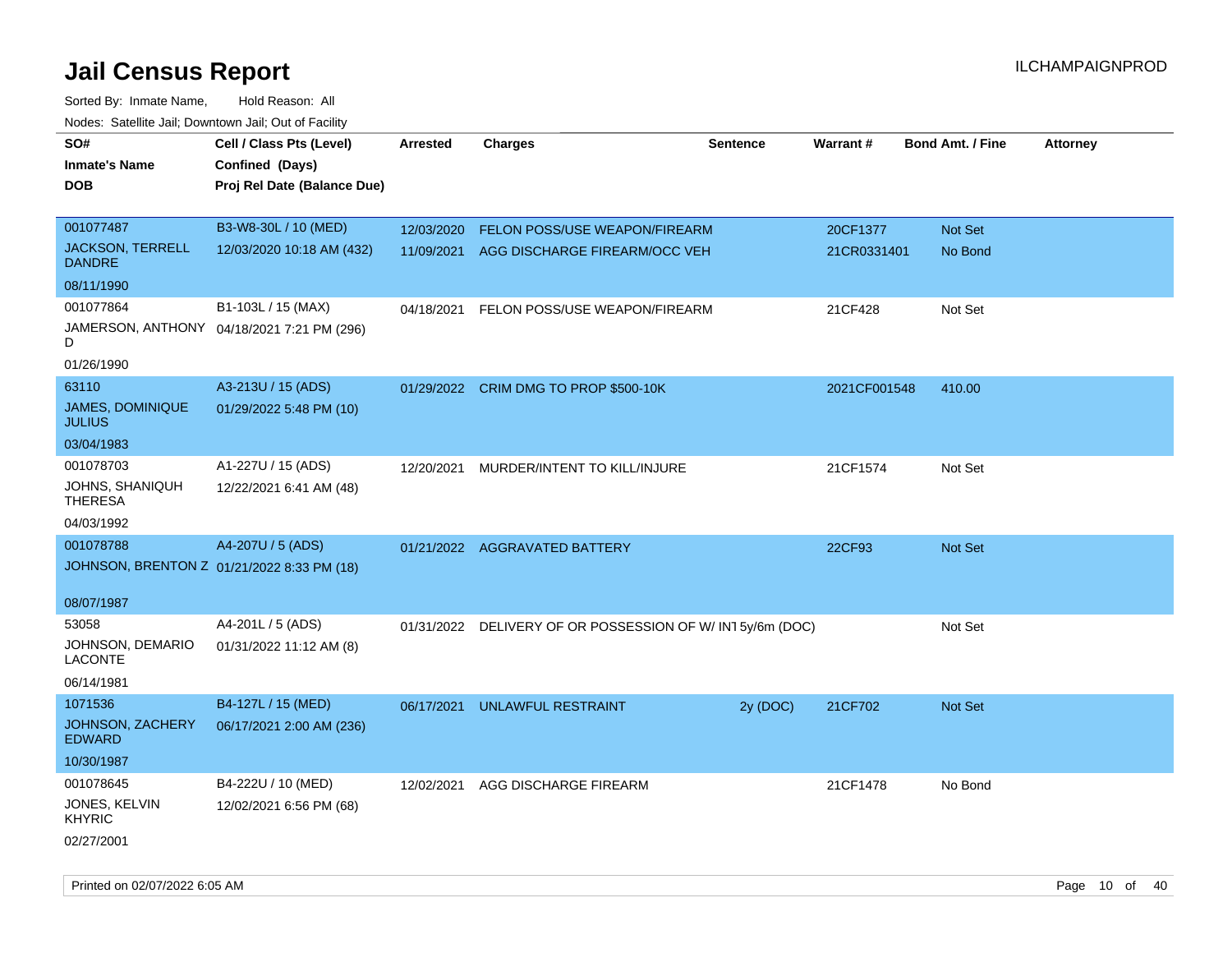Sorted By: Inmate Name, Hold Reason: All Nodes: Satellite Jail; Downtown Jail; Out of Facility

| SO#<br><b>Inmate's Name</b><br><b>DOB</b>                             | Cell / Class Pts (Level)<br>Confined (Days)<br>Proj Rel Date (Balance Due) | <b>Arrested</b>                        | <b>Charges</b>                                                                       | <b>Sentence</b> | Warrant#                          | <b>Bond Amt. / Fine</b>              | <b>Attorney</b> |
|-----------------------------------------------------------------------|----------------------------------------------------------------------------|----------------------------------------|--------------------------------------------------------------------------------------|-----------------|-----------------------------------|--------------------------------------|-----------------|
| 956822<br>JONES, MARIO<br><b>NATHANIEL</b><br>10/27/1987              | B1-205U / 15 (MAX)<br>11/25/2021 10:37 AM (75)                             | 11/25/2021<br>11/25/2021<br>11/25/2021 | <b>AGGRAVATED DOMESTIC BATTERY</b><br>PAROLE REVOCATION<br><b>UNLAWFUL RESTRAINT</b> |                 | 21CF1442<br>CH2106361<br>21CF1443 | Not Set<br>No Bond<br><b>Not Set</b> |                 |
| 1008468<br>JONES, MARTEZ<br><b>LAMONTE</b><br>06/22/1993              | B4-226U / 10 (MED)<br>12/01/2021 1:28 PM (69)                              | 12/01/2021<br>12/01/2021<br>12/02/2021 | FELON POSS/USE WEAPON/FIREARM<br>VIO BAIL BOND/FAMILY MEMBER<br>PROBATION VIOLATION  |                 | 21CF1472<br>22CM9<br>20CF1151     | Not Set<br>Not Set<br>Not Set        |                 |
| 506244<br>JOSLIN, JASON LEE<br>12/22/1985                             | B1-204L / 15 (MAX)<br>07/15/2021 4:38 AM (208)                             | 07/15/2021                             | ARMED ROBBERY/ARMED W/FIREARM                                                        |                 | 2021CF791                         | 250000.00                            |                 |
| 001078818<br>KINSEL, EVERAL<br>MICHAEL WILLIAM<br>10/16/1985          | BOOKH-8 / 10 (MED)<br>02/04/2022 7:37 PM (4)                               |                                        | 02/04/2022 DOMESTIC BATTERY                                                          |                 | 2022CMAWOW                        | Not Set                              |                 |
| 66662<br>KINTNER, WESLEY J<br>04/15/1986                              | B3-W5-20L / 10 (MED)<br>12/05/2021 1:57 PM (65)                            | 12/05/2021                             | POSS AMT CON SUB EXCEPT(A)/(D)                                                       | 2y (DOC)        | 18CF597                           | 200000.00                            |                 |
| 001078693<br>LARGE, JOSHUA DALE 12/19/2021 4:54 AM (51)<br>10/27/1985 | B3-W4-14L / 5 (MIN)                                                        | 12/19/2021<br>12/19/2021<br>12/19/2021 | RECEIVE/POSS/SELL STOLEN VEH<br><b>RETAIL THEFT</b><br><b>RETAIL THEFT</b>           |                 | 21CF1555<br>2021CM216<br>20CF422  | Not Set<br>5000.00<br>20000.00       |                 |
| 1070011<br>LAWS, WILLIAM<br>ZARAK, Third<br>07/06/1999                | B4-124U / 15 (MAX)<br>08/03/2021 3:53 PM (189)                             | 08/03/2021                             | AGG DISCH FIREARM/1ST AID PERS                                                       |                 | 21CF929                           | Not Set                              |                 |
| 001078797<br>LEVIN, DANIEL DAVID                                      | A4-204L / 5 (MIN)<br>01/26/2022 3:00 PM (13)                               |                                        | 01/26/2022 VIO STALKING NO CONTACT ORDER                                             |                 | 22CM31                            | Not Set                              |                 |

08/08/1984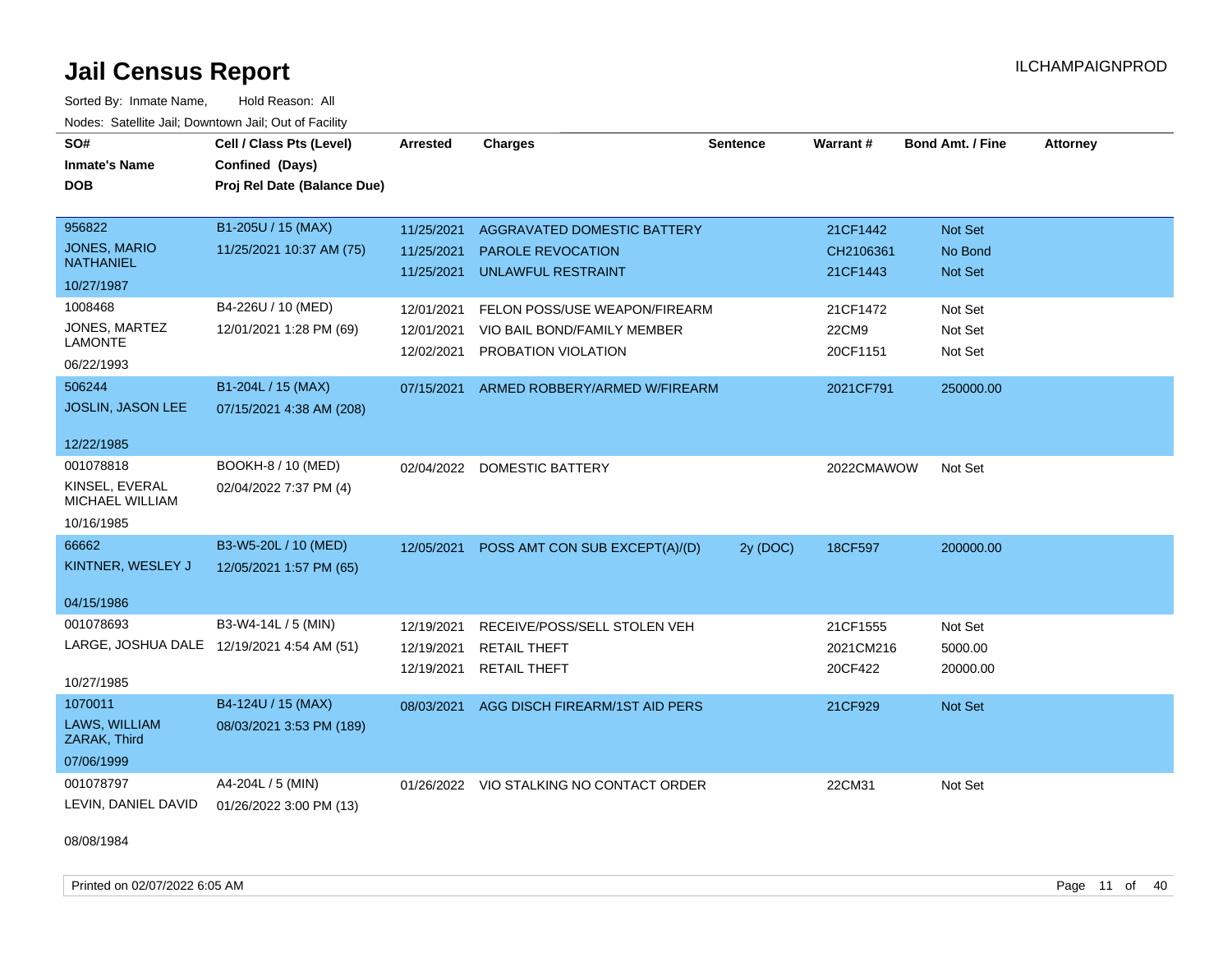| SO#<br><b>Inmate's Name</b><br><b>DOB</b>                          | Cell / Class Pts (Level)<br>Confined (Days)<br>Proj Rel Date (Balance Due) | <b>Arrested</b>                                                    | <b>Charges</b>                                                                                                                                    | <b>Sentence</b> | Warrant#                                                                | <b>Bond Amt. / Fine</b>                                  | <b>Attorney</b> |
|--------------------------------------------------------------------|----------------------------------------------------------------------------|--------------------------------------------------------------------|---------------------------------------------------------------------------------------------------------------------------------------------------|-----------------|-------------------------------------------------------------------------|----------------------------------------------------------|-----------------|
| 548089<br>LEWIS, LAWRENCE<br>PAUL, Third<br>02/08/1993             | B1-204U / 15 (MAX)<br>12/04/2020 4:42 AM (431)                             | 12/04/2020<br>12/04/2020<br>12/04/2020                             | ATTEMPT (FIRST DEGREE MURDER)<br>METH DELIVERY/100<400 GRAMS<br>AGG DOMESTIC BATTERY/STRANGLE                                                     |                 | 20CF1378<br>20CF1481<br>18CF1507                                        | Not Set<br>Not Set<br>10000.00                           |                 |
| 001077524<br>LEWIS, TREVOR<br><b>DANIEL</b><br>06/03/2002<br>63639 | B2-DR / 10 (SPH)<br>12/14/2020 5:16 PM (421)<br>A3-212L / 5 (ADS)          | 12/14/2020<br>12/14/2020<br>12/14/2020<br>12/14/2020<br>01/28/2022 | AGG BATTERY/JUDGE/EMT<br><b>RESIDENTIAL ARSON</b><br>AGG BATTERY/PUBLIC PLACE<br>AGG BATTERY/PEACE OFFICER<br><b>ESC OF FELON FROM PENAL INST</b> |                 | 2020-CF-1212<br>2020-CF-1388<br>2020-CF-1231<br>2020-CF-1211<br>22CF110 | 10000.00<br>150000.00<br>50000.00<br>10000.00<br>No Bond |                 |
| LINDSEY, ANTHONY<br><b>MARTEZ</b><br>03/18/1985                    | 01/28/2022 10:06 PM (11)                                                   |                                                                    | 01/31/2022 FELON POSS/USE WEAPON/FIREARM                                                                                                          | 5y (DOC)        | 22CF110                                                                 | No Bond                                                  |                 |
| 001078817<br>LIPSCOMB, LADAROL<br><b>ANTHONY</b><br>10/01/2000     | BOOKH-3 / 10 (MED)<br>02/03/2022 11:33 PM (5)                              |                                                                    | 02/03/2022 CARRY/POSSESS FIREARM/1ST                                                                                                              |                 | 2022CFAWOW                                                              | Not Set                                                  |                 |
| 1065002<br>LOVELESS, DUSTIN<br>DEE.<br>06/17/1982                  | B3-W7-26L / 10 (MED)<br>11/16/2021 11:41 AM (84)                           | 11/16/2021                                                         | DOMESTIC BTRY/CONTACT/VIO O/P                                                                                                                     |                 | 2019CF001781                                                            | 25000.00                                                 |                 |
| 48792<br>MCCLAIN, HURCHEL<br><b>JOSEPH</b><br>05/01/1979           | B4-225U / 10 (MED)<br>11/20/2021 4:11 AM (80)                              | 11/19/2021                                                         | AGG BATTERY/DISCHARGE FIREARM                                                                                                                     |                 | 21CF1425                                                                | Not Set                                                  |                 |
| 001077938<br>MCGAHA,<br><b>CHRISTOPHER D</b><br>07/27/1991         | <b>BOOKH-2 / 15 (ADS)</b><br>05/10/2021 7:02 PM (274)                      | 05/10/2021<br>05/11/2021<br>05/27/2021                             | AGG KIDNAPING DISCH FIR/HARM<br><b>MURDER</b><br>ESCAPE FROM DEPT OF CORRECTION                                                                   |                 | 21CF532<br>2021-CF-215<br>21CF600                                       | Not Set<br>No Bond<br>Not Set                            |                 |
| 66710<br>MEEKS, CASSARIOUS<br><b>MONTE</b><br>06/22/1984           | A4-202L / 15 (ADS)<br>01/20/2022 11:40 AM (19)                             |                                                                    | 01/19/2022 ARMED VIOLENCE/CATEGORY I                                                                                                              |                 | 22CF88                                                                  | Not Set                                                  |                 |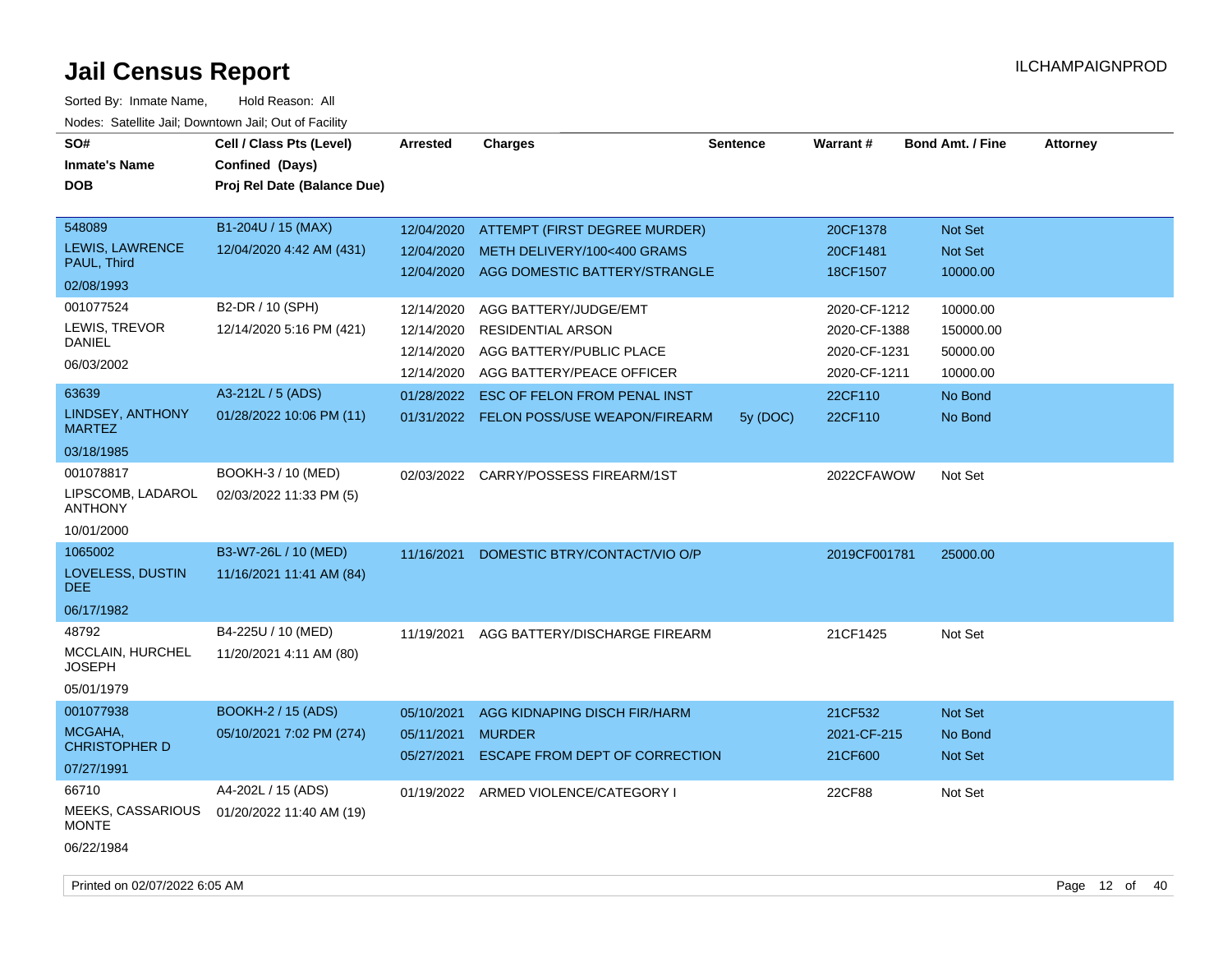| SO#<br><b>Inmate's Name</b><br><b>DOB</b>        | Cell / Class Pts (Level)<br>Confined (Days)<br>Proj Rel Date (Balance Due) | <b>Arrested</b> | <b>Charges</b>                   | <b>Sentence</b> | <b>Warrant#</b> | <b>Bond Amt. / Fine</b> | <b>Attorney</b> |
|--------------------------------------------------|----------------------------------------------------------------------------|-----------------|----------------------------------|-----------------|-----------------|-------------------------|-----------------|
| 1043071<br><b>MERRELL-</b><br>SUTHERLAND, ALICIA | A2-120L / 10 (MED)<br>11/08/2021 2:22 AM (92)                              | 11/08/2021      | CRIM DMG/GOVT PROP/<\$500        |                 | 21CF1378        | Not Set                 |                 |
| 11/26/1972                                       |                                                                            |                 |                                  |                 |                 |                         |                 |
| 43476                                            | A3-116L / 5 (ADS)                                                          | 01/25/2022      | POSSESSING A CONTROLLED SUBSTANC |                 | 22CF109         | Not Set                 |                 |
| MERRICK, BRIAN                                   | 01/25/2022 12:40 PM (14)                                                   | 01/25/2022      | POSSESSION OF METH< 5 GRAMS      |                 | 20CF450         | 690.00                  |                 |
| <b>MATHEW</b>                                    |                                                                            | 01/25/2022      | POSSESSION OF METH< 5 GRAMS      |                 | 21CF116         | 690.00                  |                 |
| 06/01/1974                                       |                                                                            | 01/25/2022      | <b>METH DELIVERY&lt;5 GRAMS</b>  |                 | 21CF170         | 940.00                  |                 |
|                                                  |                                                                            | 01/25/2022      | DRIVING RVK/SUSP DUI/SSS 4-9     |                 | 21CF730         | 440.00                  |                 |
| 41584                                            | B4-227L / 15 (MAX)                                                         | 12/01/2021      | <b>ARMED HABITUAL CRIMINAL</b>   |                 | 21CF1467        | <b>Not Set</b>          |                 |
|                                                  | MILLER, JOSE LOVELL 12/02/2021 1:04 AM (68)                                |                 |                                  |                 |                 |                         |                 |
| 10/07/1975                                       |                                                                            |                 |                                  |                 |                 |                         |                 |
| 001078721                                        | BOOKH-5 / 5 (ADS)                                                          | 12/29/2021      | <b>VIOLATE ORDER PROTECTION</b>  |                 | 21CF1600        | Not Set                 |                 |
| MIRAMONTES, RAUL                                 | 12/29/2021 4:02 AM (41)                                                    |                 |                                  |                 |                 |                         |                 |
| 05/11/1989                                       |                                                                            |                 |                                  |                 |                 |                         |                 |
| 001077902                                        | A2-123L / 5 (ADS)                                                          | 11/23/2021      | <b>BATTERY/CAUSE BODILY HARM</b> |                 | 21CM187         | <b>Not Set</b>          |                 |
| MOFFETT, CAROLYN<br><b>REENE</b>                 | 11/21/2021 10:31 AM (79)                                                   |                 |                                  |                 |                 |                         |                 |
| 10/23/1988                                       |                                                                            |                 |                                  |                 |                 |                         |                 |
| 39106                                            | B3-W3-11U / 10 (MED)                                                       | 10/12/2021      | DOMESTIC BATTERY/OTHER PRIOR     |                 | 21CF1217        | Not Set                 |                 |
| Junior                                           | MOORE, ANDREW LEE, 10/12/2021 1:02 AM (119)                                |                 |                                  |                 |                 |                         |                 |
| 04/12/1973                                       | 4/10/2022 (0.00)                                                           |                 |                                  |                 |                 |                         |                 |
| 1007239                                          | B4-127U / 10 (MED)                                                         | 12/29/2021      | <b>DOMESTIC BATTERY</b>          |                 | 21CF1607        | Not Set                 |                 |
| MOORE, ANDREW<br><b>VIRGIL</b>                   | 12/29/2021 8:40 PM (41)                                                    |                 |                                  |                 |                 |                         |                 |
| 08/20/1972                                       |                                                                            |                 |                                  |                 |                 |                         |                 |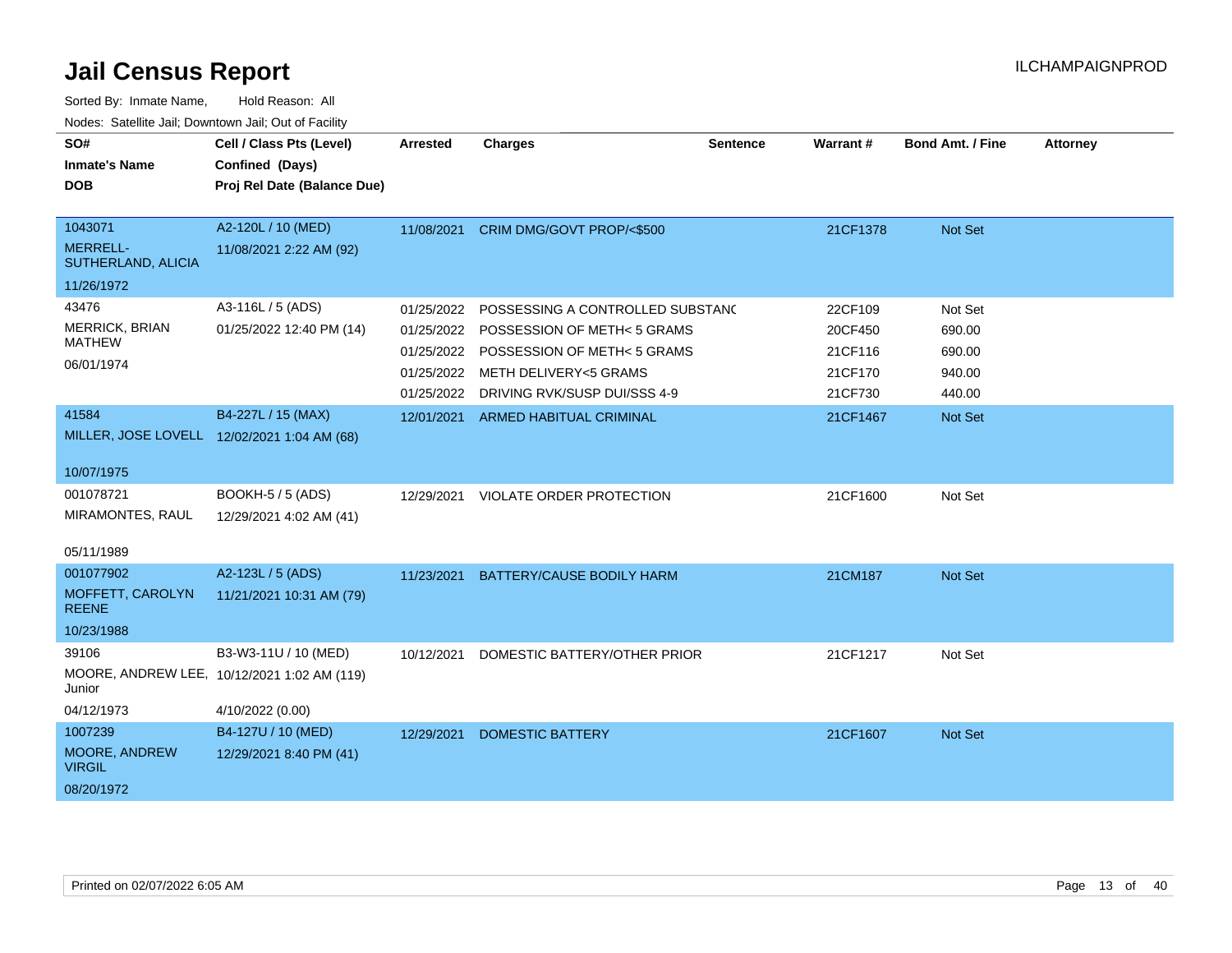Sorted By: Inmate Name, Hold Reason: All Nodes: Satellite Jail; Downtown Jail; Out of Facility

| SO#<br><b>Inmate's Name</b><br><b>DOB</b> | Cell / Class Pts (Level)<br>Confined (Days)<br>Proj Rel Date (Balance Due) | <b>Arrested</b> | <b>Charges</b>                          | <b>Sentence</b> | Warrant#  | <b>Bond Amt. / Fine</b> | <b>Attorney</b> |
|-------------------------------------------|----------------------------------------------------------------------------|-----------------|-----------------------------------------|-----------------|-----------|-------------------------|-----------------|
| 539294                                    | B1-104U / 10 (MED)                                                         |                 | 01/11/2022 AGG DUI/NO VALID DL          |                 | 22CF49    | Not Set                 |                 |
| MOSLEY, JAMES<br><b>CALVIN</b>            | 01/11/2022 9:43 PM (28)                                                    |                 | 01/11/2022 PAROLE REVOCATION            |                 | CH2200227 | No Bond                 |                 |
| 12/11/1985                                |                                                                            |                 |                                         |                 |           |                         |                 |
| 001078814                                 | BOOKH-3 / 10 (MED)                                                         | 02/02/2022      | AGG DOMESTIC BATTERY/STRANGLE           |                 | 22CF77    | 25000.00                |                 |
| MYLES, JENTAVIOUS<br><b>KENTRAIL</b>      | 02/02/2022 6:58 PM (6)                                                     |                 |                                         |                 |           |                         |                 |
| 10/12/2001                                |                                                                            |                 |                                         |                 |           |                         |                 |
| 001078517                                 | B1-102L / 15 (MAX)                                                         | 10/19/2021      | ATTEMPT (FIRST DEGREE MURDER)           |                 | 21CF1267  | Not Set                 |                 |
| <b>NELSON, RORY</b><br><b>DEMOND</b>      | 10/19/2021 3:55 AM (112)                                                   |                 |                                         |                 |           |                         |                 |
| 08/14/1984                                |                                                                            |                 |                                         |                 |           |                         |                 |
| 001078357                                 | B2-DR / 15 (SPH)                                                           | 09/17/2021      | ARMED ROBBERY/ARMED W/FIREARM           |                 | 21CF1230  | Not Set                 |                 |
| PETTIGREW, CAREY                          | 09/17/2021 9:56 AM (144)                                                   | 09/17/2021      | ARMED ROBBERY/ARMED W/FIREARM           |                 | 21CF1128  | Not Set                 |                 |
| <b>CORNITRIAS DEOBLO</b><br>08/31/1986    |                                                                            | 09/17/2021      | ARMED ROBBERY/ARMED W/FIREARM           |                 | 21CF1129  | Not Set                 |                 |
| 1030954                                   | A4-107U / 15 (MAX)                                                         | 01/14/2022      | ARMED VIOLENCE/CATEGORY I               |                 | 22CF76    | Not Set                 |                 |
| PETTIGREW.<br><b>MALCOME JAMIESON</b>     | 01/15/2022 4:35 AM (24)                                                    |                 | 01/14/2022 MFG/DEL CANNABIS/10-30 GRAMS |                 | 2020CF9   | 15000.00                |                 |
| 02/20/1995                                |                                                                            |                 |                                         |                 |           |                         |                 |
| 1008308                                   | A4-105L / 10 (ADS)                                                         | 01/30/2022      | <b>ASSAULT</b>                          |                 | 19CM364   | 4000.00                 |                 |
| PETTIGREW, MARIO<br><b>TRAVINIO</b>       | 01/30/2022 6:15 AM (9)                                                     |                 | 01/30/2022 AGG BTRY/GREAT BOD HARM/60+  |                 | 22CF131   | No Bond                 |                 |
| 08/11/1992                                |                                                                            |                 |                                         |                 |           |                         |                 |
| 1059512                                   | <b>BOOKH-4</b>                                                             | 02/06/2022      | <b>CRIMINAL TRESPASS TO LAND</b>        |                 | 22CMAWOW  | 100.00                  |                 |
| PHILLIPS, LAMAR<br><b>DESHAWN</b>         | 02/06/2022 6:51 PM (2)                                                     |                 | 02/06/2022 OBSTRUCTING IDENTIFICATION   |                 | 22CMAWOW  | <b>Not Set</b>          |                 |
| 04/02/1996                                |                                                                            |                 |                                         |                 |           |                         |                 |
| 999352                                    | B4-225L / 10 (MED)                                                         | 09/09/2021      | <b>VIOLATE OP/OTHER PRIOR</b>           | 2y (DOC)        |           | Not Set                 |                 |
| PIRLOT, JUSTIN LEE                        | 09/09/2021 11:28 AM (152)                                                  | 10/23/2021      | FALSE REPORT OF OFFENSE                 |                 | 2019CF836 | 5000.00                 |                 |

11/08/1982

Printed on 02/07/2022 6:05 AM Page 14 of 40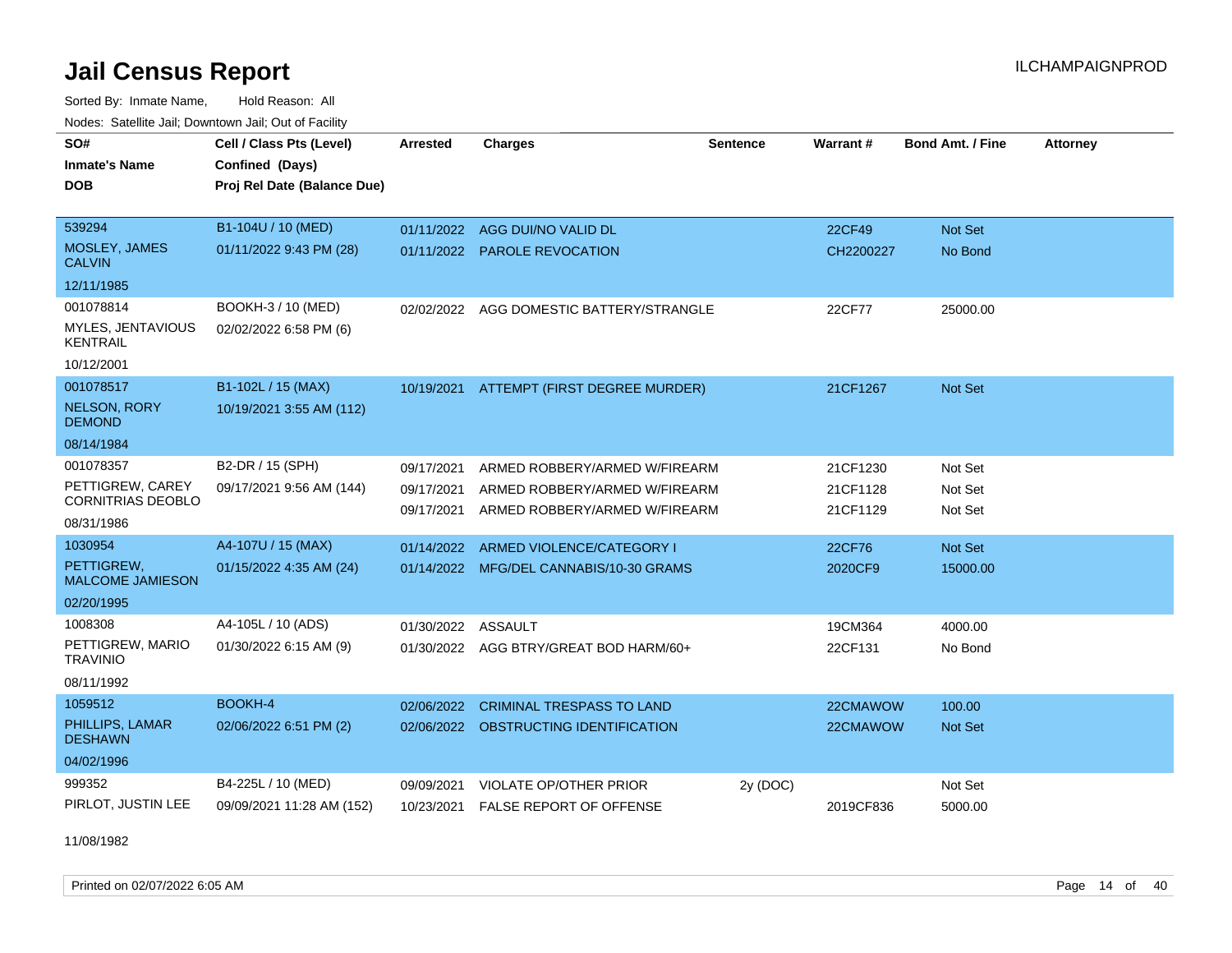| <u>Rodos.</u> Odiolino dali, Downtown dali, Odi of Fabilit |                                              |            |                                          |                     |           |                         |                 |
|------------------------------------------------------------|----------------------------------------------|------------|------------------------------------------|---------------------|-----------|-------------------------|-----------------|
| SO#                                                        | Cell / Class Pts (Level)                     | Arrested   | <b>Charges</b>                           | <b>Sentence</b>     | Warrant#  | <b>Bond Amt. / Fine</b> | <b>Attorney</b> |
| <b>Inmate's Name</b>                                       | Confined (Days)                              |            |                                          |                     |           |                         |                 |
| <b>DOB</b>                                                 | Proj Rel Date (Balance Due)                  |            |                                          |                     |           |                         |                 |
|                                                            |                                              |            |                                          |                     |           |                         |                 |
| 001078799                                                  | A4-101L / 10 (MED)                           |            | 01/27/2022 FIREARM/FOID INVALID/NOT ELIG |                     | 22CF116   | Not Set                 |                 |
| PURNELL, MARKISE<br><b>MONROE</b>                          | 01/27/2022 9:50 AM (12)                      |            |                                          |                     |           |                         |                 |
| 07/13/2002                                                 |                                              |            |                                          |                     |           |                         |                 |
| 001078669                                                  | B1-107U / 10 (MED)                           | 12/10/2021 | AGG DISCHARGE FIREARM/BLDG/SCH           |                     | 21CF1507  | Not Set                 |                 |
| RANGEL, ADRIAN                                             | 12/10/2021 12:53 AM (60)                     |            |                                          |                     |           |                         |                 |
| 11/25/2000                                                 |                                              |            |                                          |                     |           |                         |                 |
| 1069524                                                    | B4-224L / 15 (MAX)                           | 08/08/2021 | MFG/DEL CANNABIS/30-500 GRAMS            |                     | 21CF953   | <b>Not Set</b>          |                 |
| RAY-DAVIS, KAMARI<br><b>DAYVON</b>                         | 08/09/2021 2:44 AM (183)                     |            |                                          |                     |           |                         |                 |
| 03/30/2000                                                 |                                              |            |                                          |                     |           |                         |                 |
| 45473                                                      | B2-T1-04L / 15 (SPH)                         | 11/23/2021 | CHIL SEX OFFEN/RESIDE DAY CARE           |                     | 21CF1275  | 10000.00                |                 |
| REXROAD, CALVIN<br>ALLEN                                   | 11/23/2021 6:27 PM (77)                      |            | 11/23/2021 VIOLATE SEX OFFENDER REGIS    |                     | 21CF546   | 50000.00                |                 |
| 10/04/1970                                                 |                                              |            |                                          |                     |           |                         |                 |
| 979485                                                     | B2-T4-16L / 15 (SPH)                         | 03/12/2021 | <b>PRED CRIM SEX ASLT/VICTIM &lt;13</b>  |                     | 21CF282   | <b>Not Set</b>          |                 |
| RODRIGUEZ, JOSHUA<br><b>ANTHONY</b>                        | 03/12/2021 1:57 PM (333)                     |            |                                          |                     |           |                         |                 |
| 04/06/1990                                                 |                                              |            |                                          |                     |           |                         |                 |
| 61330                                                      | B4-123L / 15 (MAX)                           | 12/01/2021 | ARMED HABITUAL CRIMINAL                  |                     | 21CF1473  | Not Set                 |                 |
| RUFFIN, JONATHON<br><b>CECIL</b>                           | 12/01/2021 5:34 AM (69)                      | 12/01/2021 | PAROLE REVOCATION                        |                     | CH2107545 | No Bond                 |                 |
| 05/10/1984                                                 |                                              |            |                                          |                     |           |                         |                 |
| 1071161                                                    | B4-124L / 15 (MAX)                           | 08/18/2021 | DELIVERY OF OR POSSESSION OF W/ INT      |                     | 21CF1008  | No Bond                 |                 |
| <b>SANDERS, MARKELL</b><br>LAMAR                           | 08/18/2021 6:18 PM (174)                     |            |                                          |                     |           |                         |                 |
| 02/02/2000                                                 |                                              |            |                                          |                     |           |                         |                 |
| 1047469                                                    | B3-W5-18L / 10 (MED)                         | 07/03/2021 | CRIMINAL SEX ASSAULT/CONSENT             | 2y/6m (DOC) 21CF773 |           | Not Set                 |                 |
| ALLEN                                                      | SCHINDLER, RICHARD 07/03/2021 10:25 PM (220) |            |                                          |                     |           |                         |                 |
| 10/16/1979                                                 |                                              |            |                                          |                     |           |                         |                 |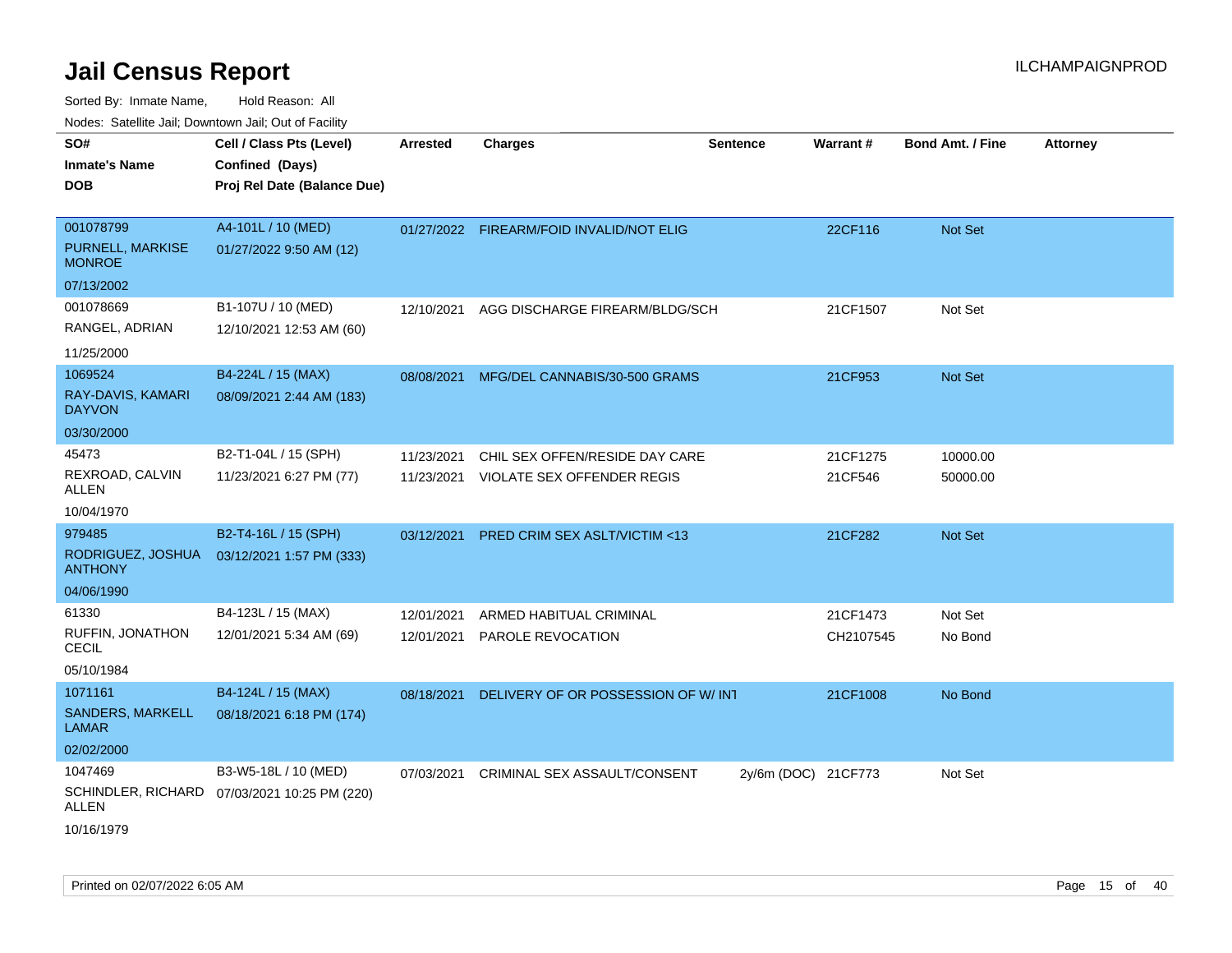Sorted By: Inmate Name, Hold Reason: All Nodes: Satellite Jail; Downtown Jail; Out of Facility

| SO#                                     | Cell / Class Pts (Level)                    | Arrested   | <b>Charges</b>                          | <b>Sentence</b> | Warrant#   | Bond Amt. / Fine | <b>Attorney</b> |
|-----------------------------------------|---------------------------------------------|------------|-----------------------------------------|-----------------|------------|------------------|-----------------|
| <b>Inmate's Name</b>                    | Confined (Days)                             |            |                                         |                 |            |                  |                 |
| <b>DOB</b>                              | Proj Rel Date (Balance Due)                 |            |                                         |                 |            |                  |                 |
|                                         |                                             |            |                                         |                 |            |                  |                 |
| 1000820                                 | A4-206L / 15 (ADS)                          | 01/24/2022 | FELON POSS/USE WEAPON/FIREARM           |                 | 22CF105    | Not Set          |                 |
| <b>SCHNEIDER, SONGAN</b>                | 01/24/2022 8:20 AM (15)                     |            | 01/24/2022 AGGRAVATED DOMESTIC BATTERY  |                 | 21CF1433   | 25000.00         |                 |
| <b>MICHAEL</b>                          |                                             |            | 01/24/2022 DRIVING ON SUSPENDED LICENSE |                 | 20TR2771   | 2500.00          |                 |
| 08/18/1992                              |                                             |            |                                         |                 |            |                  |                 |
| 001078748                               | B3-W4-13U / 10 (MED)                        | 01/10/2022 | AGGRAVATED BATTERY                      |                 | 21CF151    | No Bond          |                 |
| <b>CURTIS</b>                           | SCHROEDER, JOSHUA 01/10/2022 9:34 AM (29)   |            |                                         |                 |            |                  |                 |
| 09/04/1980                              |                                             |            |                                         |                 |            |                  |                 |
| 001078698                               | B3-W1-04L / 5 (ADS)                         | 12/20/2021 | DIRECT CRIMINAL CONTEMPT                |                 | 2019F44    | No Bond          |                 |
| SIDES, BRIAN KEITH                      | 12/20/2021 4:23 PM (50)                     |            |                                         |                 |            |                  |                 |
|                                         |                                             |            |                                         |                 |            |                  |                 |
| 12/08/1969                              |                                             |            |                                         |                 |            |                  |                 |
| 001078441                               | BOOKF-1 / 15 (ADS)                          | 10/01/2021 | ARMED HABITUAL CRIMINAL                 |                 | 21CF1182   | Not Set          |                 |
| SINGLETON, CORRIE<br><b>DERRELL</b>     | 10/01/2021 12:36 PM (130)                   | 12/20/2021 | SPEEDING 26-34 MPH OVER LIMIT           |                 | 2021TR2701 | 1000.00          |                 |
| 05/07/1983                              |                                             |            |                                         |                 |            |                  |                 |
| 001078765                               | A4-107L / 10 (ADS)                          | 01/13/2022 | FELON POSS/USE WEAPON/FIREARM           |                 | 22CF66     | Not Set          |                 |
|                                         | SMITH, COREY ADRIAN 01/13/2022 7:32 PM (26) | 01/13/2022 | DRVG UNDER INFLUENCE OF DRUG            |                 | 2018DT262  | 190.00           |                 |
|                                         |                                             |            | 01/13/2022 DRIVING ON REVOKED LICENSE   |                 | 20TR3078   | 190.00           |                 |
| 09/01/1987                              |                                             |            |                                         |                 |            |                  |                 |
| 1038158                                 | BOOKF-3 / 10 (MED)                          |            | 02/04/2022 CRIMINAL SEX ASSAULT/CONSENT |                 | 2022CFAWOW | Not Set          |                 |
| SMITH, RASHAD<br><b>JARECE</b>          | 02/04/2022 11:42 PM (4)                     |            |                                         |                 |            |                  |                 |
| 09/16/1995                              |                                             |            |                                         |                 |            |                  |                 |
| 951986                                  | B3-W3-10L / 10 (MED)                        |            | 01/11/2022 WILFUL FAILURE TO REGISTER   |                 | 21 CF 1016 | No Bond          |                 |
| <b>STARKS, LAWRENCE</b><br><b>DAVID</b> | 01/11/2022 3:06 PM (28)                     |            |                                         |                 |            |                  |                 |
| 09/28/1955                              | 2/7/2022 (0.00)                             |            |                                         |                 |            |                  |                 |
| 001077770                               | A1-226L / 5 (MIN)                           | 01/06/2022 | <b>RESIDENTIAL BURGLARY</b>             |                 | 21CF319    | Not Set          |                 |
|                                         | STOFFLE, KELLY ANNE 01/06/2022 3:14 PM (33) |            |                                         |                 |            |                  |                 |
|                                         |                                             |            |                                         |                 |            |                  |                 |

04/12/1989

Printed on 02/07/2022 6:05 AM Page 16 of 40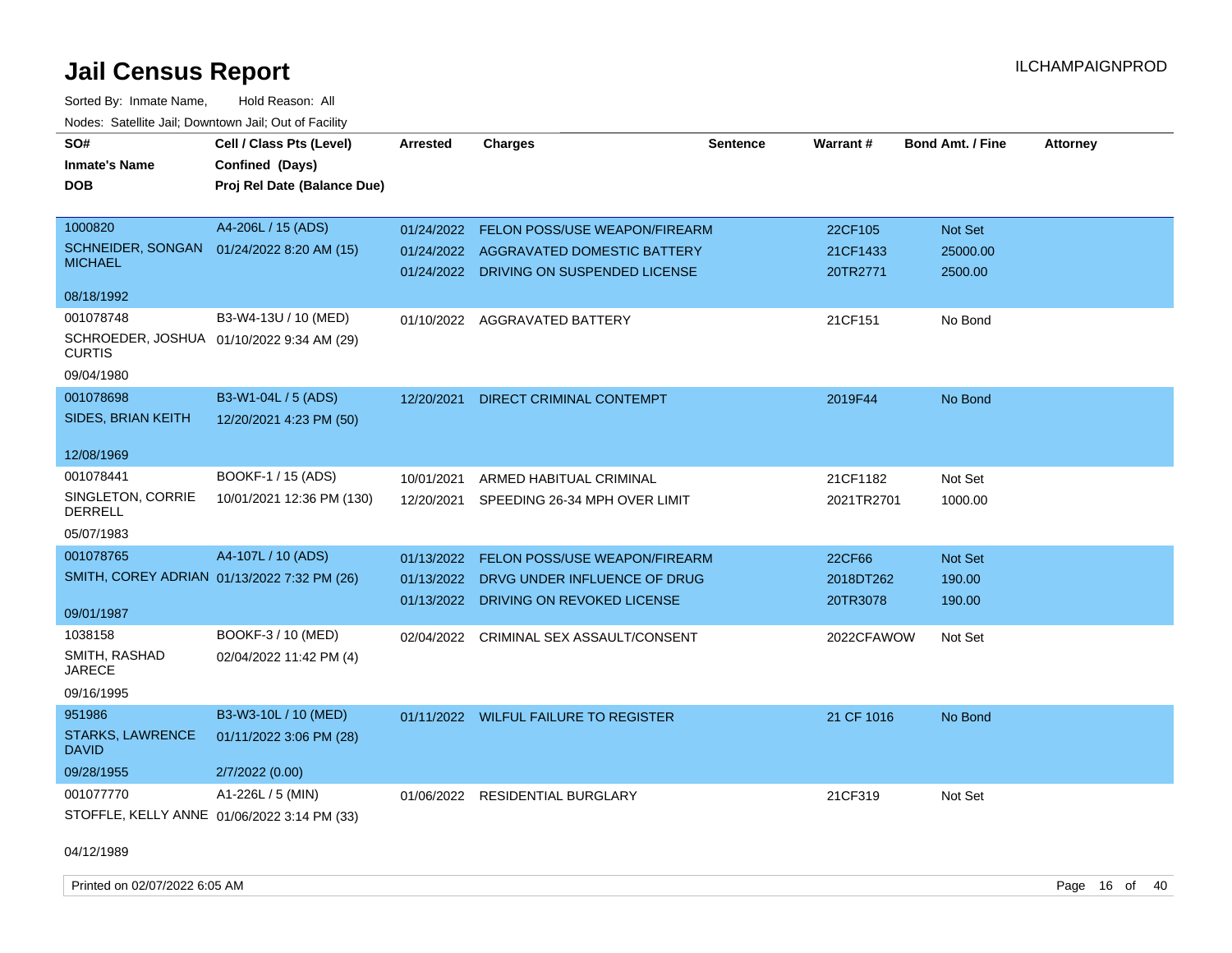| rougs. Calcing Jan, Downtown Jan, Out of Facility |                             |                 |                                     |                 |            |                         |                 |
|---------------------------------------------------|-----------------------------|-----------------|-------------------------------------|-----------------|------------|-------------------------|-----------------|
| SO#                                               | Cell / Class Pts (Level)    | <b>Arrested</b> | <b>Charges</b>                      | <b>Sentence</b> | Warrant#   | <b>Bond Amt. / Fine</b> | <b>Attorney</b> |
| <b>Inmate's Name</b>                              | Confined (Days)             |                 |                                     |                 |            |                         |                 |
| <b>DOB</b>                                        | Proj Rel Date (Balance Due) |                 |                                     |                 |            |                         |                 |
|                                                   |                             |                 |                                     |                 |            |                         |                 |
| 38305                                             | B2-T2-06L / 10 (SPH)        |                 | 03/18/2020 CRIMINAL SEXUAL ABUSE    |                 | 20CF-343   | 500000.00               |                 |
| STOVER, JOSH<br><b>ANDREW</b>                     | 03/18/2020 10:24 AM (692)   |                 |                                     |                 |            |                         |                 |
| 08/18/1973                                        |                             |                 |                                     |                 |            |                         |                 |
| 001078182                                         | B3-W2-06L / 5 (MIN)         | 12/20/2021      | DRIVING ON REVOKED LICENSE          |                 | 2021CF800  | No Bond                 |                 |
| STRONG, KEVIN<br>GARDNER                          | 12/20/2021 4:34 PM (50)     |                 |                                     |                 |            |                         |                 |
| 02/12/1963                                        | 3/19/2022 (0.00)            |                 |                                     |                 |            |                         |                 |
| 1062701                                           | A4-202U / 15 (ADS)          |                 | 01/20/2022 UNLAWFUL USE OF A WEAPON | 10y (DOC)       | 2021CF114  | No Bond                 |                 |
| TAYLOR, CODY EARL                                 | 01/20/2022 11:31 AM (19)    |                 |                                     |                 |            |                         |                 |
|                                                   |                             |                 |                                     |                 |            |                         |                 |
| 10/22/1997                                        |                             |                 |                                     |                 |            |                         |                 |
| 1049786                                           | BOOKH-3 / 15 (MAX)          |                 | 02/04/2022 DOMESTIC BATTERY         |                 | 2022CMAWOW | No Bond                 |                 |
| TAYLOR, COZENE JR                                 | 02/04/2022 1:49 AM (4)      |                 |                                     |                 |            |                         |                 |
|                                                   |                             |                 |                                     |                 |            |                         |                 |
| 12/02/1988                                        |                             |                 |                                     |                 |            |                         |                 |
| 1000614                                           | A3-211U / 15 (SPH)          |                 | 01/12/2022 AGGRAVATED BATTERY       | 3y (DOC)        | 2018CF376  | No Bond                 |                 |
| <b>TESTER, TIMOTHY</b><br>RAY.                    | 01/12/2022 3:38 PM (27)     |                 |                                     |                 |            |                         |                 |
| 06/08/1992                                        |                             |                 |                                     |                 |            |                         |                 |
| 001078471                                         | B4-221U / 10 (MED)          | 10/11/2021      | AGG UUW/VEHICLE/<21                 |                 | 21CF1210   | 100.00                  |                 |
| THATCH, OMARION                                   | 10/11/2021 1:26 AM (120)    |                 |                                     |                 |            |                         |                 |
| <b>DIAMONTE</b>                                   |                             |                 |                                     |                 |            |                         |                 |
| 09/05/2003                                        |                             |                 |                                     |                 |            |                         |                 |
| 32058                                             | B4-123U / 15 (MAX)          |                 | 06/14/2021 AGG DISCH FIREARM        |                 | 21CF690    | Not Set                 |                 |
| THOMPSON, STEVEN<br>ONEAL                         | 06/14/2021 6:44 AM (239)    |                 |                                     |                 |            |                         |                 |
| 03/14/1969                                        |                             |                 |                                     |                 |            |                         |                 |
| 993660                                            | BOOKH-6                     | 02/06/2022      | CRIMINAL TRESPASS BUILDING          |                 |            | 100.00                  |                 |
| TORRES-NEGRON,<br><b>JUAN CARLOS</b>              | 02/06/2022 9:59 PM (2)      |                 | 02/06/2022 AGG ASSAULT              |                 |            | Not Set                 |                 |
| 11/18/1983                                        |                             |                 |                                     |                 |            |                         |                 |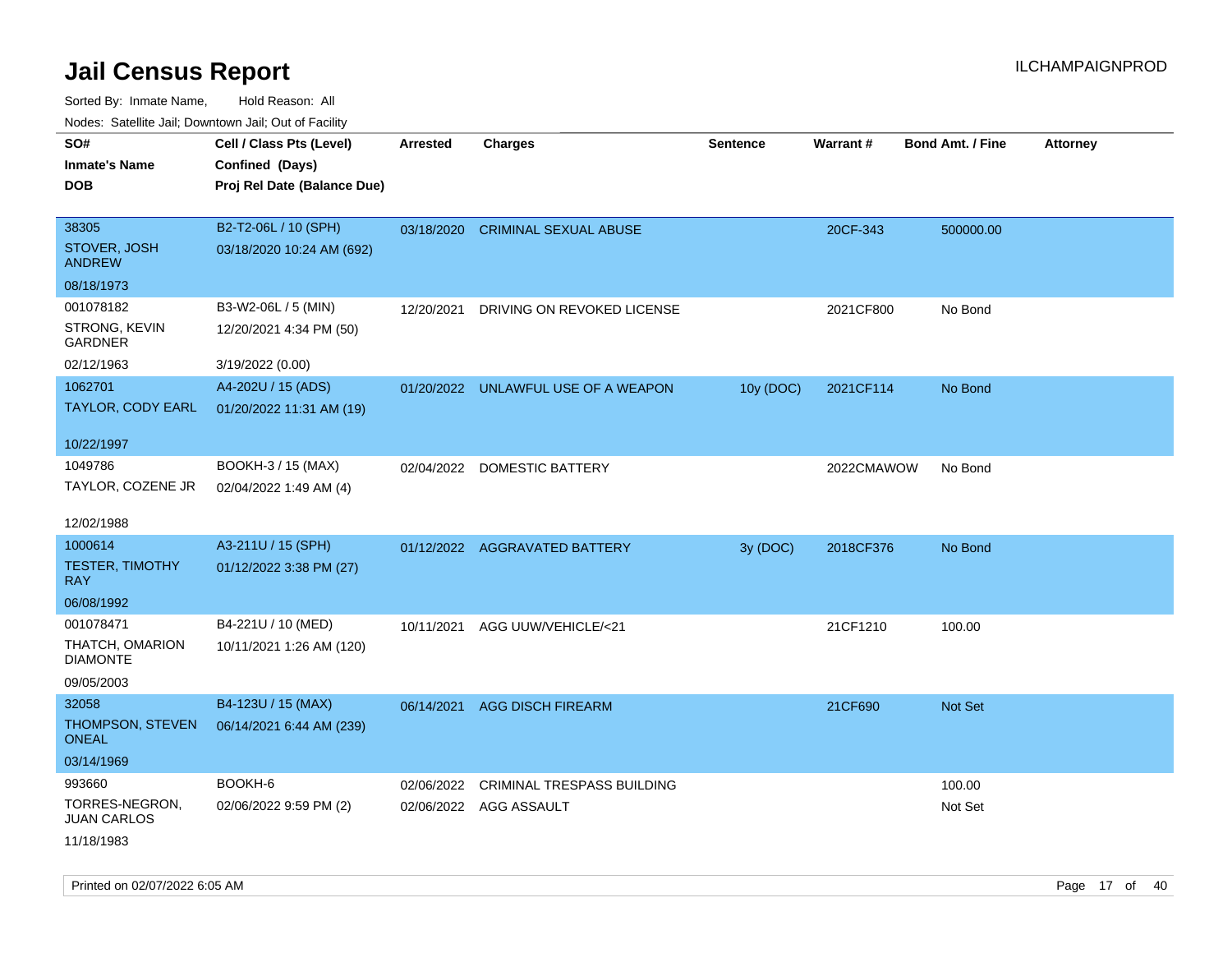| SO#<br><b>Inmate's Name</b><br>DOB         | Cell / Class Pts (Level)<br>Confined (Days)<br>Proj Rel Date (Balance Due) | Arrested   | <b>Charges</b>                           | <b>Sentence</b> | Warrant#   | <b>Bond Amt. / Fine</b> | <b>Attorney</b> |
|--------------------------------------------|----------------------------------------------------------------------------|------------|------------------------------------------|-----------------|------------|-------------------------|-----------------|
| 001078792                                  | A4-203L / 15 (ADS)                                                         | 01/24/2022 | <b>FUGITIVE FROM JUSTICE</b>             |                 | 22CF99     | Not Set                 |                 |
| TRAMBLE, TOM<br><b>MARCUS</b>              | 01/24/2022 10:24 AM (15)                                                   | 01/24/2022 | <b>FUGITIVE FROM JUSTICE</b>             |                 | 22CF100    | <b>Not Set</b>          |                 |
| 02/28/1985                                 |                                                                            |            | 01/24/2022 ARMED VIOLENCE/CATEGORY I     |                 | 22CF101    | Not Set                 |                 |
| 32910                                      | B3-W1-01U / 10 (MED)                                                       | 10/04/2021 | DOM BTRY/HARM/1-2 PRECONV                |                 | 21CF1189   | Not Set                 |                 |
| TULL, CHRISTOPHER<br><b>MICHAEL</b>        | 10/04/2021 10:53 PM (127)                                                  |            |                                          |                 |            |                         |                 |
| 04/02/1971                                 |                                                                            |            |                                          |                 |            |                         |                 |
| 1070904                                    | B3-W4-16L / 5 (MIN)                                                        | 10/28/2021 | <b>BURGLARY</b>                          | 3y (DOC)        | 2021CF321  | 15000.00                |                 |
| WANKEL, JONAH<br><b>JAMES</b>              | 10/28/2021 3:42 AM (103)                                                   |            |                                          |                 |            |                         |                 |
| 12/15/1993                                 |                                                                            |            |                                          |                 |            |                         |                 |
| 961786<br><b>WARREN, DESIE</b><br>ARNEZ    | A4-206U / 15 (ADS)<br>01/24/2022 7:23 AM (15)                              |            | 01/24/2022 ARMED HABITUAL CRIMINAL       |                 | 22CF104    | Not Set                 |                 |
| 04/28/1988                                 |                                                                            |            |                                          |                 |            |                         |                 |
| 1073448                                    | A3-216U / 10 (ADS)                                                         | 01/29/2022 | AGG BATTERY/PEACE OFFICER                |                 | 22CF130    | Not Set                 |                 |
| <b>WASHINGTON.</b><br><b>CLIFTON MYKEL</b> | 01/29/2022 2:14 AM (10)                                                    |            | 01/29/2022 DRIVING ON REVOKED LICENSE    |                 | 2020TR2874 | 5000.00                 |                 |
| 10/15/1998                                 |                                                                            |            |                                          |                 |            |                         |                 |
| 1070737                                    | A1-126L / 15 (MAX)                                                         | 10/14/2021 | AGG KIDNAPG/<13/INTEL DISABL             |                 | 2020CF418  | 250000.00               |                 |
| WASHINGTON.<br>JASTINA VIRGINIA            | 10/14/2021 12:02 PM (117)                                                  |            |                                          |                 |            |                         |                 |
| 04/11/2000                                 |                                                                            |            |                                          |                 |            |                         |                 |
| 977140                                     | B1-203L / 10 (MED)                                                         | 10/24/2021 | ARMED HABITUAL CRIMINAL                  |                 | 21CF1289   | <b>Not Set</b>          |                 |
| <b>WEBSTER, DERRIAL</b><br><b>DEVON</b>    | 10/24/2021 2:46 AM (107)                                                   |            |                                          |                 |            |                         |                 |
| 01/14/1990                                 |                                                                            |            |                                          |                 |            |                         |                 |
| 001078328                                  | B1-207U / 15 (MAX)                                                         |            | 08/30/2021 FELON POSS/USE WEAPON/FIREARM |                 | 21CF1045   | Not Set                 |                 |
| WHITE, JUSTIN<br><b>STEVEN</b>             | 08/30/2021 10:48 AM (162)                                                  |            |                                          |                 |            |                         |                 |
| 10/25/1995                                 |                                                                            |            |                                          |                 |            |                         |                 |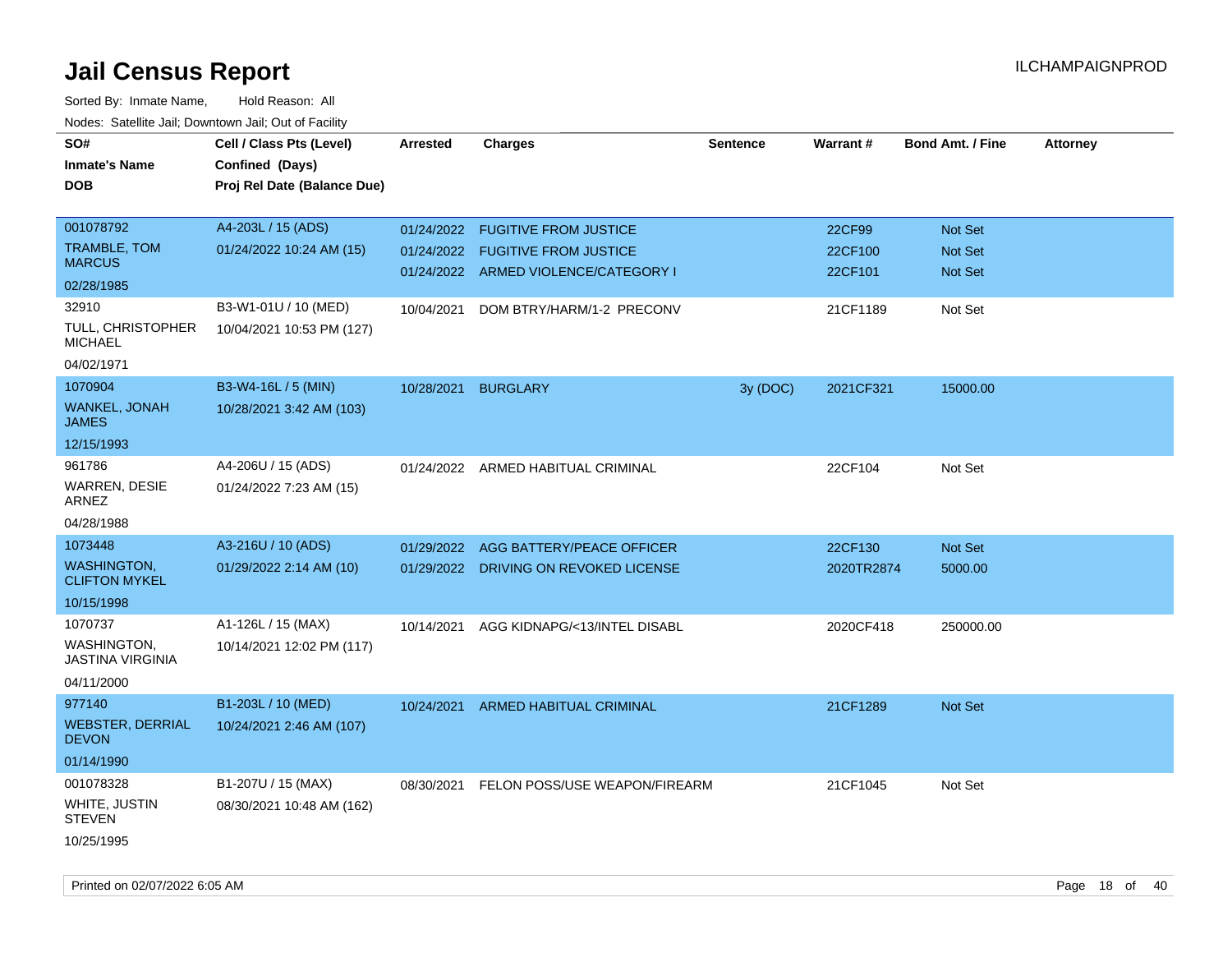| SO#<br><b>Inmate's Name</b><br><b>DOB</b>   | Cell / Class Pts (Level)<br>Confined (Days)<br>Proj Rel Date (Balance Due) | <b>Arrested</b>          | <b>Charges</b>                                                | <b>Sentence</b> | Warrant#           | <b>Bond Amt. / Fine</b> | <b>Attorney</b> |
|---------------------------------------------|----------------------------------------------------------------------------|--------------------------|---------------------------------------------------------------|-----------------|--------------------|-------------------------|-----------------|
| 1075313<br><b>WILLIAMS, EARDIS</b>          | A3-216L / 15 (ADS)                                                         | 01/29/2022               | POSSESSION OF STOLEN FIREARM                                  |                 | 22CF132            | Not Set                 |                 |
| <b>ANTONIO, Junior</b>                      | 01/29/2022 1:23 AM (10)                                                    | 01/29/2022<br>01/29/2022 | MFG/DEL CANNABIS/30-500 GRAMS<br>POSSESSION OF STOLEN FIREARM |                 | 20CF51<br>20CF1048 | 5000.00<br>500000.00    |                 |
| 01/21/1999                                  |                                                                            |                          |                                                               |                 |                    |                         |                 |
| 1049234                                     | A3-111U                                                                    |                          | 01/22/2022 AGGRAVATED DOMESTIC BATTERY                        |                 | 22CF94             | Not Set                 |                 |
| <b>WILLIAMS, KHAMRON</b><br><b>MARCELL</b>  | 01/22/2022 9:30 AM (17)                                                    |                          |                                                               |                 |                    |                         |                 |
| 08/15/1995                                  |                                                                            |                          |                                                               |                 |                    |                         |                 |
| 1019420                                     | B1-105L / 10 (MED)                                                         | 12/14/2021               | METH MANUFACTURING/15<100 GR                                  | 8y (DOC)        | 21CF205            | No Bond                 |                 |
| <b>WILLIAMS.</b><br><b>MARSHAWN ANTONIO</b> | 12/14/2021 1:56 PM (56)                                                    |                          |                                                               |                 |                    |                         |                 |
| 06/02/1994                                  |                                                                            |                          |                                                               |                 |                    |                         |                 |
| 638552                                      | B2-T2-08L / 5 (SPH)                                                        | 10/07/2021               | CHILD PORNOGRAPHY/PHOTOGRAPH                                  |                 | 2021CF1207         | No Bond                 |                 |
| WILLIAMS, MICHAEL<br><b>JAMES</b>           | 10/07/2021 12:20 PM (124)                                                  |                          |                                                               |                 |                    |                         |                 |
| 03/29/1964                                  |                                                                            |                          |                                                               |                 |                    |                         |                 |
| 1066370                                     | B1-101L / 15 (MAX)                                                         | 07/28/2021               | ARMED VIOLENCE/CATEGORY III                                   |                 | 2021 CF 882        | <b>Not Set</b>          |                 |
| <b>WILLIAMS, REONTE</b><br><b>REMIR</b>     | 07/28/2021 5:40 AM (195)                                                   |                          |                                                               |                 |                    |                         |                 |
| 05/14/1999                                  |                                                                            |                          |                                                               |                 |                    |                         |                 |
| 1051953                                     | A2-221L / 10 (MED)                                                         | 02/02/2022               | AGGRAVATED DOMESTIC BATTERY                                   |                 | 2022CFAWOW         | Not Set                 |                 |
| WINSTON, ALYSSIA                            | 02/02/2022 4:29 AM (6)                                                     | 02/02/2022               | UNLAWFUL RESTRAINT                                            |                 | 2022CFAWOW         | Not Set                 |                 |
| <b>LETEECE</b>                              |                                                                            | 02/02/2022               | AGG BATTERY/PEACE OFFICER                                     |                 | 2022CFAWOW         | Not Set                 |                 |
| 03/17/1996                                  |                                                                            | 02/02/2022               | RESIST/OBSTRUCTING A PEACE OFFICEI                            |                 | 2022CFAWOW         | Not Set                 |                 |
|                                             |                                                                            | 02/02/2022               | CRIM DMG/GOVT PROP/<\$500                                     |                 | 2022CFAWOW         | Not Set                 |                 |
| 972160                                      | B1-206U / 10 (MED)                                                         |                          | 01/11/2022 AGG DOMESTIC BATTERY/STRANGLE                      | 3y(DOC)         | 21-CF-917          | Not Set                 |                 |
| <b>WOOD, ANTONIO</b>                        | 01/11/2022 5:14 PM (28)                                                    |                          |                                                               |                 |                    |                         |                 |
| 10/16/1981                                  |                                                                            |                          |                                                               |                 |                    |                         |                 |
| <b>Total Satellite Jail: 147</b>            |                                                                            | <b>Males: 129</b>        | Females: 18<br>Unknown: 0                                     |                 |                    |                         |                 |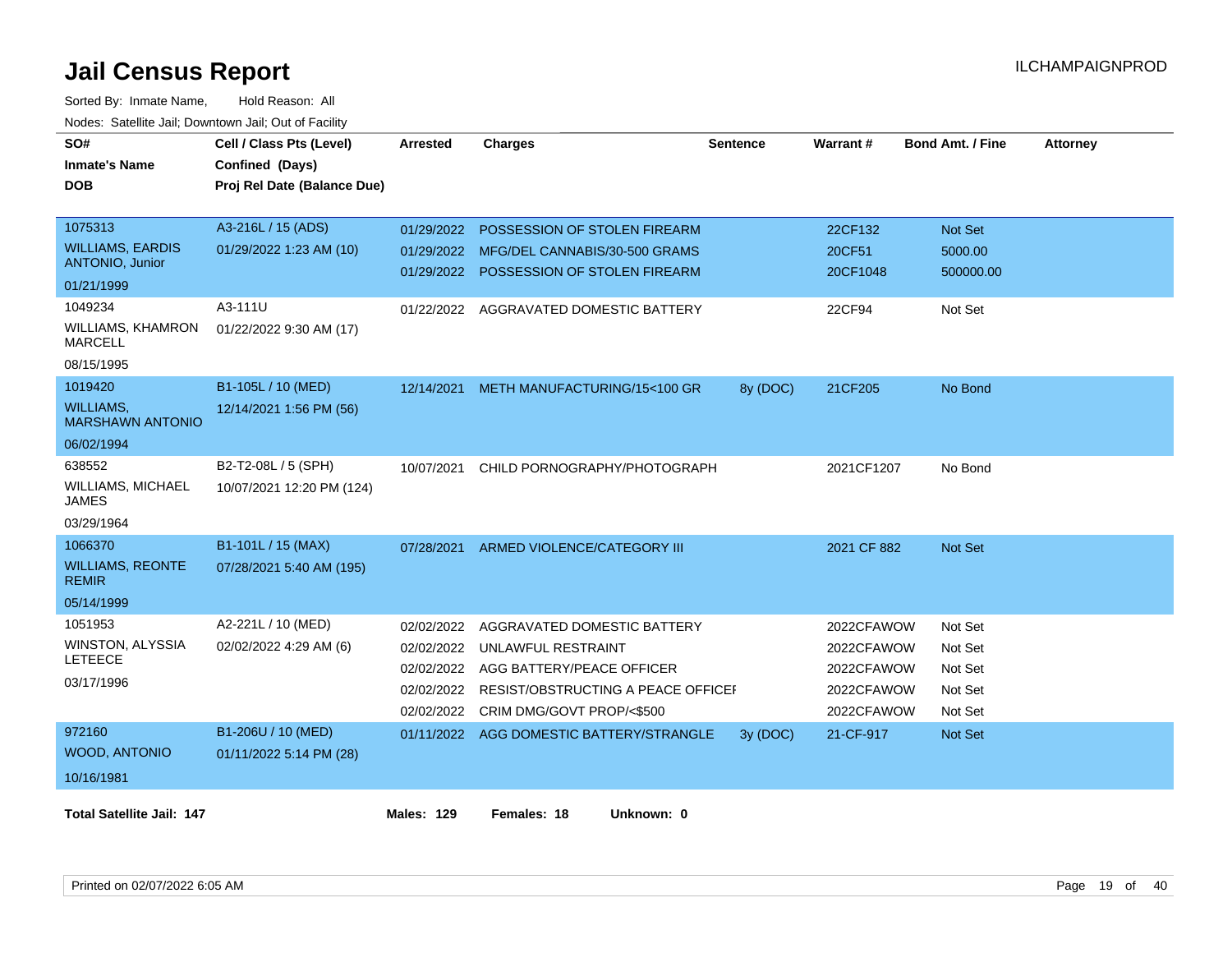| <b>Downtown Jail</b><br>SO#<br><b>Inmate's Name</b><br><b>DOB</b> | Cell / Class Pts (Level)<br>Confined (Days)<br>Proj Rel Date (Balance Due) | <b>Arrested</b>          | <b>Charges</b>                    | <b>Sentence</b> | Warrant#             | <b>Bond Amt. / Fine</b>     | <b>Attorney</b> |
|-------------------------------------------------------------------|----------------------------------------------------------------------------|--------------------------|-----------------------------------|-----------------|----------------------|-----------------------------|-----------------|
| 1073165                                                           | G4L / 5 (MIN)                                                              | 04/30/2021               | <b>BURGLARY</b>                   |                 | 21CF516              | <b>Not Set</b>              |                 |
| <b>ACKERMAN, CODY</b><br><b>JAMES</b>                             | 04/30/2021 4:48 PM (284)                                                   | 04/30/2021<br>05/03/2021 | FORGERY/ISSUE/DELIVER DOCUMENT    |                 | 19CF143<br>2018CF689 | 75000.00<br>2500.00 / 75.00 |                 |
| 02/01/1989                                                        |                                                                            |                          | FORGERY/ISSUE/DELIVER DOCUMENT    |                 |                      |                             |                 |
| 001078621                                                         | F5U / 10 (MED)                                                             | 12/23/2021               | <b>RESIDENTIAL BURGLARY</b>       |                 | 21CF1582             | Not Set                     |                 |
| BAILEY, DANIEL SCOTT 12/23/2021 9:44 AM (47)                      |                                                                            | 01/14/2022               | PROBATION VIOLATION               |                 | 21CF1445             | Not Set                     |                 |
| 05/09/1999                                                        |                                                                            |                          |                                   |                 |                      |                             |                 |
| 969121                                                            | $13/15$ (SPH)                                                              | 11/25/2021               | <b>CRIM TRESPASS TO RESIDENCE</b> |                 | 21CF1444             | <b>Not Set</b>              |                 |
| <b>BECKLEY, ANTHONY</b><br><b>PATRICK</b>                         | 11/25/2021 7:16 PM (75)                                                    |                          |                                   |                 |                      |                             |                 |
| 06/30/1989                                                        |                                                                            |                          |                                   |                 |                      |                             |                 |
| 001078535                                                         | C7L / 15 (SPH)                                                             | 10/26/2021               | <b>CRIM SEX ASSAULT/FORCE</b>     |                 | 21CF1305             | Not Set                     |                 |
| BERRY, DAVID ISAAC                                                | 10/26/2021 10:52 AM (105)                                                  |                          |                                   |                 |                      |                             |                 |
| 09/23/2000                                                        |                                                                            |                          |                                   |                 |                      |                             |                 |
| 517915                                                            | $C1L / 5$ (MIN)                                                            | 08/03/2021               | <b>BURGLARY</b>                   |                 | 21CF289              | 20000.00                    |                 |
| <b>BOXLEY, CHARLES</b><br><b>OMAR</b>                             | 08/03/2021 2:18 PM (189)                                                   | 08/03/2021               | <b>BURGLARY</b>                   |                 | 21CF679              | 20000.00                    |                 |
| 01/10/1985                                                        |                                                                            | 08/03/2021               | FORGERY/ISSUE/DELIVER DOCUMENT    |                 |                      | No Bond                     |                 |
| 1027929                                                           | F6L / 15 (MAX)                                                             | 12/18/2021               | HOME INVASION/CAUSE INJURY        |                 | 21CF1560             | No Bond                     |                 |
| <b>BROUGHTON, MARK</b><br>ANTHONY, Junior                         | 12/18/2021 2:55 AM (52)                                                    |                          |                                   |                 |                      |                             |                 |
| 02/15/1990                                                        |                                                                            |                          |                                   |                 |                      |                             |                 |
| 1067476                                                           | F5L / 10 (MED)                                                             | 11/13/2021               | AGG DOMESTIC BATTERY/STRANGLE     |                 | 20CF575              | 5000.00                     |                 |
| <b>BROWN, JAMES</b><br><b>BRONELL</b>                             | 11/13/2021 2:35 AM (87)                                                    | 11/13/2021               | <b>RESIDENTIAL BURGLARY</b>       |                 | 21CF385              | 25000.00                    |                 |
| 01/08/1996                                                        |                                                                            |                          |                                   |                 |                      |                             |                 |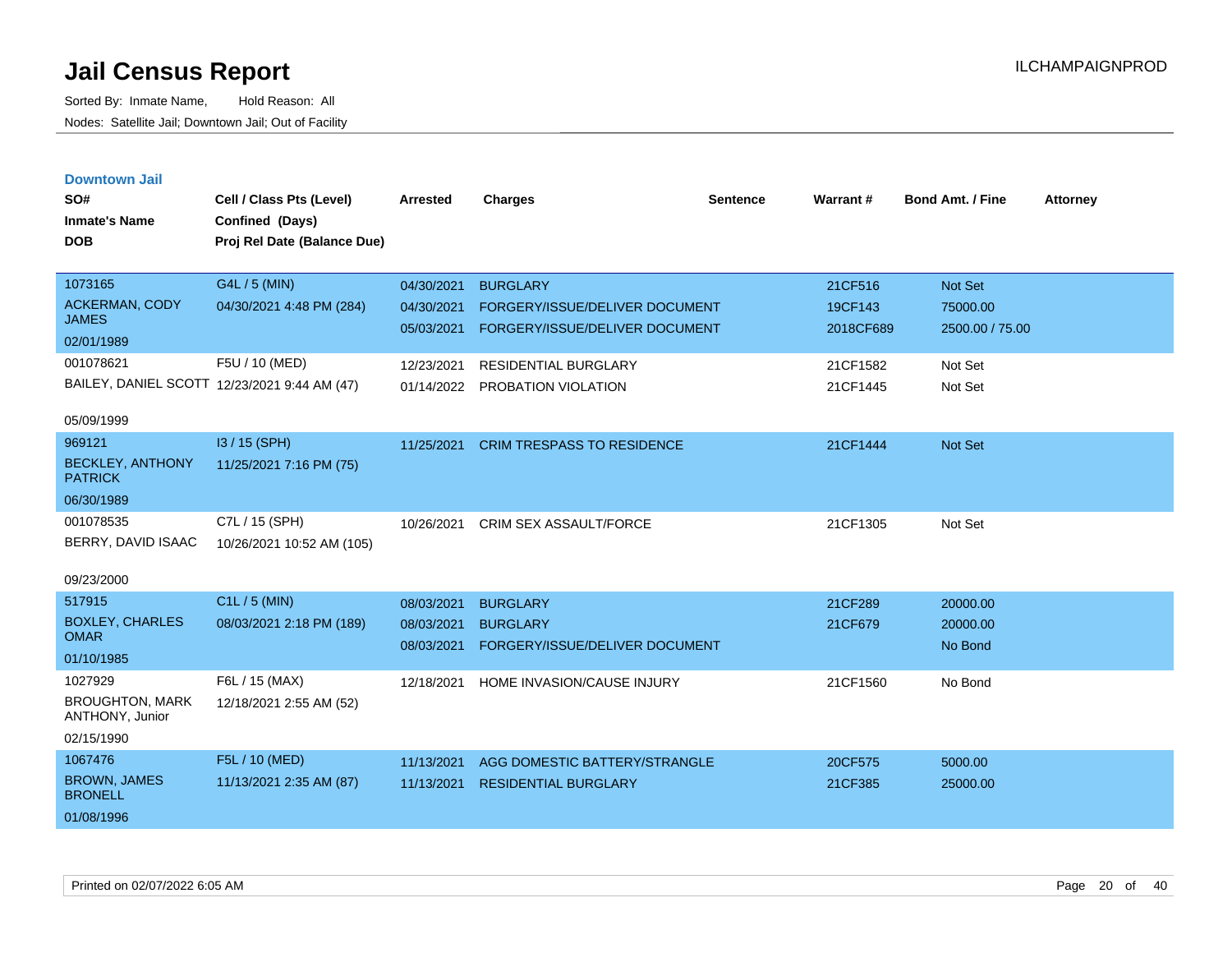Sorted By: Inmate Name, Hold Reason: All Nodes: Satellite Jail; Downtown Jail; Out of Facility

| SO#<br><b>Inmate's Name</b><br><b>DOB</b>                                 | Cell / Class Pts (Level)<br>Confined (Days)<br>Proj Rel Date (Balance Due) | <b>Arrested</b>          | <b>Charges</b>                                      | <b>Sentence</b> | Warrant#   | <b>Bond Amt. / Fine</b> | <b>Attorney</b> |
|---------------------------------------------------------------------------|----------------------------------------------------------------------------|--------------------------|-----------------------------------------------------|-----------------|------------|-------------------------|-----------------|
| 995432<br><b>BROWN, JAVON</b><br>SHANTEZ                                  | <b>H5L / 10 (ADS)</b><br>12/20/2021 2:06 AM (50)                           | 12/20/2021               | FAIL TO RPT WKLY/NO FIXED ADDR                      |                 | 21CF1559   | Not Set                 |                 |
| 10/14/1991                                                                |                                                                            |                          |                                                     |                 |            |                         |                 |
| 1075941<br><b>BROWN, LIONEL</b><br>TERRELL<br>10/19/1981                  | G2L / 5 (MIN)<br>10/08/2021 5:16 PM (123)                                  | 10/08/2021               | HARASS WITNESS/FAMILY MBR/REP                       |                 | 2021CF1188 | 500000.00               |                 |
| 1068812                                                                   | F1L / 15 (MAX)                                                             | 12/21/2021               | FELON POSS/USE FIREARM PRIOR                        |                 | 21CF1568   | <b>Not Set</b>          |                 |
| <b>BRYANT, DANNY</b><br><b>EUGENE</b>                                     | 12/21/2021 1:50 PM (49)                                                    | 12/21/2021               | AGG DISCHARGE FIREARM/OCC VEH                       |                 | 21CF741    | <b>Not Set</b>          |                 |
| 11/22/1989                                                                |                                                                            |                          |                                                     |                 |            |                         |                 |
| 56936<br>CALDWELL, STEVEN<br>ANDRE<br>04/19/1982                          | C4U / 10 (ADS)<br>11/01/2021 1:09 PM (99)                                  | 11/01/2021               | PUBLIC INDECENCY/EXPOSURE/3+                        | 3y/0m/0d (DO    |            | Not Set                 |                 |
| 001078092                                                                 | H <sub>2</sub> U / 10 (ADS)                                                | 12/27/2021               | AGG BATTERY/PUBLIC PLACE                            |                 | 2021CF1042 | 5000.00                 |                 |
| WILLIAM                                                                   | CHOUNARD, STANLEY 12/27/2021 10:47 PM (43)                                 |                          |                                                     |                 |            |                         |                 |
| 06/25/1986                                                                |                                                                            |                          |                                                     |                 |            |                         |                 |
| 56241<br>CLARK, DAMON<br>GILLMORE<br>12/21/1976                           | $E1L / 5$ (MIN)<br>01/13/2022 4:36 AM (26)                                 |                          | 01/13/2022 VIOLATE ORDER/PRIOR DOM BTRY             |                 | 22CF59     | Not Set                 |                 |
| 1075361<br><b>COWART, TORREY</b><br><b>BENJAMEN, Junior</b><br>11/22/1987 | <b>J6L / 5 (ADS)</b><br>04/16/2021 9:17 PM (298)                           | 04/16/2021               | <b>BURGLARY</b>                                     |                 | 21CF414    | Not Set                 |                 |
| 1076276<br>COX, SEAN MICHAEL                                              | G1L / 5 (MIN)<br>12/20/2021 12:45 PM (50)                                  | 12/20/2021<br>12/20/2021 | THEFT/CONTROL <\$500/PRIOR<br>WARRANT OUT OF COUNTY | 2y/6m (DOC)     | 21CM99     | Not Set<br>3000.00      |                 |

02/06/1985

Printed on 02/07/2022 6:05 AM Page 21 of 40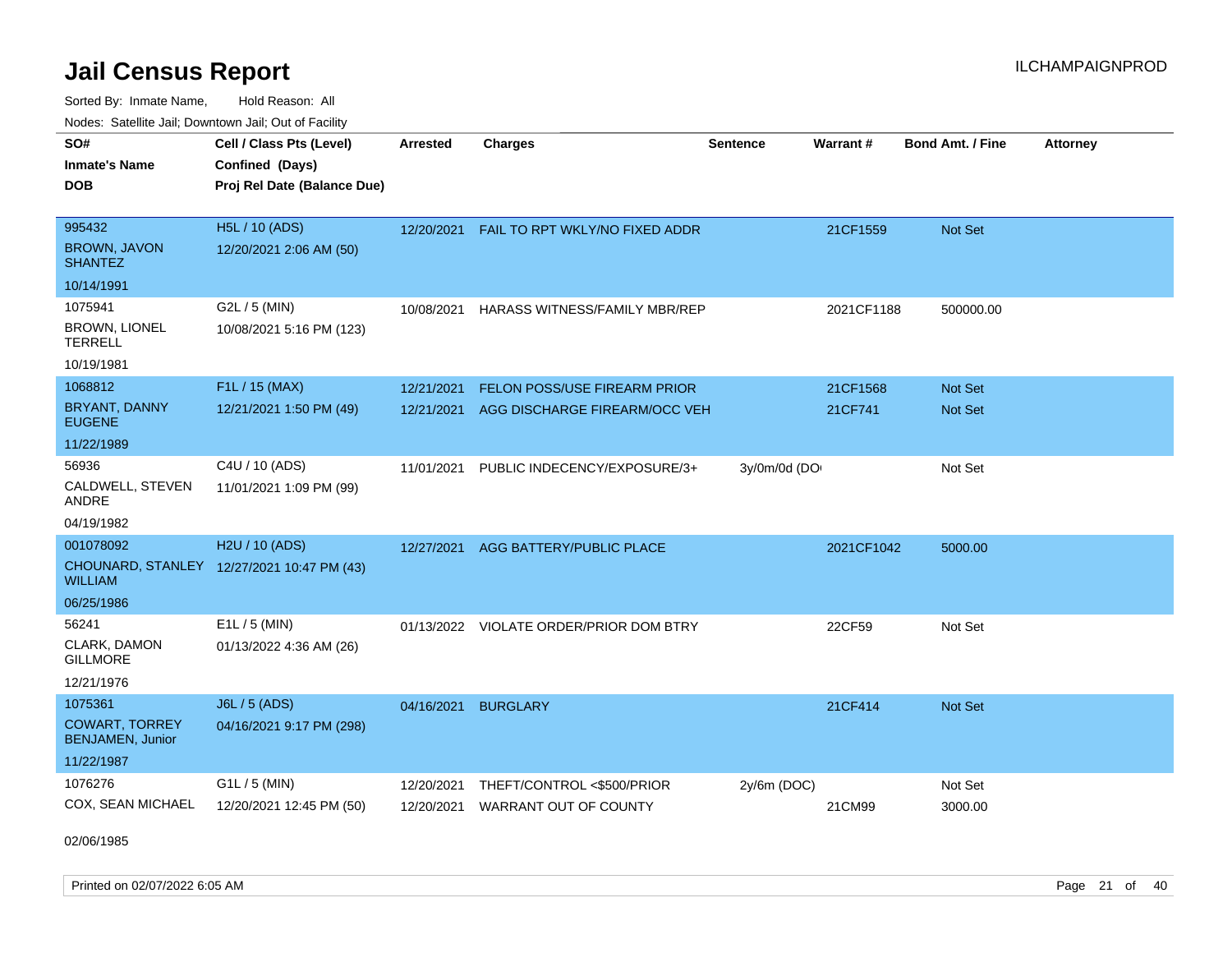Sorted By: Inmate Name, Hold Reason: All Nodes: Satellite Jail; Downtown Jail; Out of Facility

| <u>Houcs.</u> Outchne Juli, Downtown Juli, Out of Facility |                                              |                 |                                         |                 |            |                         |                 |
|------------------------------------------------------------|----------------------------------------------|-----------------|-----------------------------------------|-----------------|------------|-------------------------|-----------------|
| SO#                                                        | Cell / Class Pts (Level)                     | <b>Arrested</b> | <b>Charges</b>                          | <b>Sentence</b> | Warrant#   | <b>Bond Amt. / Fine</b> | <b>Attorney</b> |
| <b>Inmate's Name</b>                                       | Confined (Days)                              |                 |                                         |                 |            |                         |                 |
| <b>DOB</b>                                                 | Proj Rel Date (Balance Due)                  |                 |                                         |                 |            |                         |                 |
|                                                            |                                              |                 |                                         |                 |            |                         |                 |
| 1067370                                                    | E6L / 15 (ADS)                               | 11/05/2021      | <b>FIREARM/FOID INVALID/NOT ELIG</b>    |                 | 21CF1370   | Not Set                 |                 |
| <b>DAVIS, AUSTIN</b><br><b>CHRISTOPHER</b>                 | 11/06/2021 12:23 AM (94)                     |                 |                                         |                 |            |                         |                 |
| 08/11/1997                                                 |                                              |                 |                                         |                 |            |                         |                 |
| 001077214                                                  | F9U / 15 (MAX)                               | 12/20/2021      | <b>MURDER</b>                           |                 | 21CF1572   | Not Set                 |                 |
| DAVIS-MURDOCK,<br><b>ERION VASSHAD</b>                     | 12/21/2021 10:13 AM (49)                     | 12/22/2021      | PAROLE REVOCATION                       |                 | CH2107977  | Not Set                 |                 |
| 06/22/1998                                                 |                                              |                 |                                         |                 |            |                         |                 |
| 001078223                                                  | G6L / 5 (MIN)                                | 11/09/2021      | AGG DUI/NO VALID DL                     |                 | 21CF1382   | Not Set                 |                 |
| DIEGO-MATEO,<br><b>JOAQUIN</b>                             | 11/09/2021 10:52 PM (91)                     |                 |                                         |                 |            |                         |                 |
| 01/23/2002                                                 |                                              |                 |                                         |                 |            |                         |                 |
| 571307                                                     | J3L / 15 (ADS)                               | 09/14/2020      | <b>CRIM SEXUAL ABUSE/CONSENT</b>        |                 | 2020CF1026 | Not Set                 |                 |
| DOMINGO-<br>CASTANEDA,                                     | 09/14/2020 11:19 PM (512)                    | 09/14/2020      | <b>PRED CRIM SEX ASLT/VICTIM &lt;13</b> |                 | 2020CF1025 | Not Set                 |                 |
| 09/29/1989                                                 |                                              |                 |                                         |                 |            |                         |                 |
| 527379                                                     | D6 / 15 (ADS)                                | 10/25/2021      | <b>ARMED HABITUAL CRIMINAL</b>          |                 | 21CF1297   | <b>Not Set</b>          |                 |
| DRAKE, MARCELL<br><b>DEON</b>                              | 10/25/2021 5:05 PM (106)                     | 10/27/2021      | AGG DOMESTIC BATTERY/STRANGLE           |                 | 21CF1245   | <b>Not Set</b>          |                 |
| 04/20/1987                                                 |                                              |                 |                                         |                 |            |                         |                 |
| 959292                                                     | K1 / 15 (ADS)                                | 04/01/2021      | ATTEMPT (FIRST DEGREE MURDER)           |                 | 2020CF565  | 2000000.00              |                 |
| DUNCAN, COREYON<br><b>ANTHONY</b>                          | 04/01/2021 8:46 PM (313)                     | 12/17/2021      | <b>MURDER</b>                           |                 | 21CF1542   | Not Set                 |                 |
| 01/17/1989                                                 |                                              |                 |                                         |                 |            |                         |                 |
| 1053207                                                    | K3 / 15 (SPH)                                | 06/06/2019      | MURDER/INTENT TO KILL/INJURE            |                 | 2019-CF849 | 2000000.00              |                 |
| FAUST, JAQUAVEON<br>LAVELL                                 | 06/06/2019 2:24 PM (978)                     |                 |                                         |                 |            |                         |                 |
| 07/25/1996                                                 |                                              |                 |                                         |                 |            |                         |                 |
| 962759                                                     | $J1L / 5$ (ADS)                              | 07/16/2021      | METH DELIVERY<5 GRAMS                   |                 | 21CF833    | Not Set                 |                 |
|                                                            | FINLEY, KEVIN DANTE 07/16/2021 9:44 PM (207) | 07/29/2021      | AGG CRIM SEX ASSAULT/FELONY             |                 | 21CF891    | No Bond                 |                 |

12/28/1988

Printed on 02/07/2022 6:05 AM Page 22 of 40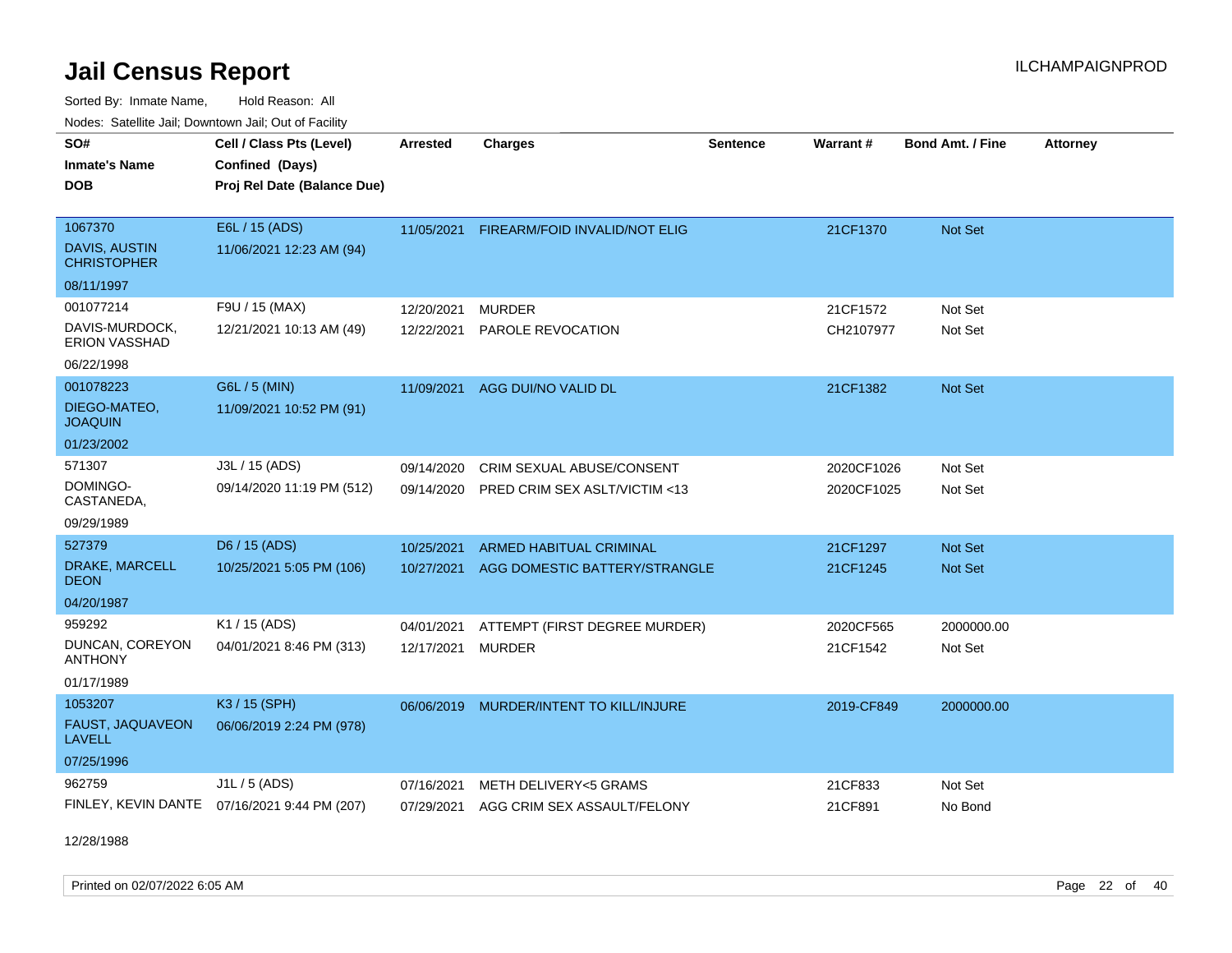| rouco. Calcinic Jan, Downtown Jan, Out of Facility |                                                                            |                 |                                       |                       |           |                         |                 |
|----------------------------------------------------|----------------------------------------------------------------------------|-----------------|---------------------------------------|-----------------------|-----------|-------------------------|-----------------|
| SO#<br>Inmate's Name<br><b>DOB</b>                 | Cell / Class Pts (Level)<br>Confined (Days)<br>Proj Rel Date (Balance Due) | <b>Arrested</b> | <b>Charges</b>                        | <b>Sentence</b>       | Warrant#  | <b>Bond Amt. / Fine</b> | <b>Attorney</b> |
| 524764<br><b>FISCUS, ROBERT</b><br><b>LOWELL</b>   | G3L / 5 (MIN)<br>09/18/2021 10:50 AM (143)                                 |                 | 09/18/2021 METH DELIVERY/15<100 GRAMS |                       | 21CF627   | 50000.00                |                 |
| 02/17/1986                                         |                                                                            |                 |                                       |                       |           |                         |                 |
| 1063104                                            | G9U / 5 (ADS)                                                              | 01/10/2022      | <b>VIOLATE ORDER PROTECTION</b>       |                       | 21CF1258  | 25000.00                |                 |
| FUSON, KEITH<br>EDWARD                             | 01/10/2022 9:14 PM (29)                                                    |                 | 01/10/2022 VIOLATE ORDER PROTECTION   |                       | 21CF1259  | 25000.00                |                 |
| 05/07/1987                                         |                                                                            |                 |                                       |                       |           |                         |                 |
| 32913                                              | I1 / 15 (ADS)                                                              | 12/03/2021      | PRED CRIM SEX ASLT/VICTIM <13         |                       | 21CF1481  | Not Set                 |                 |
| GROB, WARREN A,<br>Junior                          | 12/03/2021 4:24 PM (67)                                                    |                 |                                       |                       |           |                         |                 |
| 12/07/1950                                         |                                                                            |                 |                                       |                       |           |                         |                 |
| 1073611                                            | G3U / 5 (MIN)                                                              | 02/09/2021      | DELIVERY OF OR POSSESSION OF W/INT    |                       | 21CF160   | Not Set                 |                 |
| HAYES, CAMERON<br>TAYLOR MALEEK                    | 02/09/2021 3:10 PM (364)                                                   | 02/09/2021      | MFG 15>100 GR ECSTASY/ANALOG          |                       | 21CF121   | 500000.00               |                 |
| 08/10/1998                                         |                                                                            |                 |                                       |                       |           |                         |                 |
| 544770                                             | D3 / 10 (MED)                                                              | 08/14/2021      | AGG DOMESTIC BATTERY/STRANGLE         |                       | 2021CF514 | 25000.00                |                 |
| <b>HAYES, DEVON</b><br>JERMAINE                    | 08/14/2021 2:56 AM (178)                                                   | 08/14/2021      | AGGRAVATED DOMESTIC BATTERY           |                       | 21CF977   | No Bond                 |                 |
| 11/07/1987                                         |                                                                            |                 |                                       |                       |           |                         |                 |
| 972300                                             | F6U / 10 (MED)                                                             | 12/22/2021      | RESIDENTIAL BURGLARY                  |                       | 18CF1691  | 25000.00                |                 |
| HOLT, MICHAEL<br>TERRELL                           | 12/22/2021 8:36 AM (48)                                                    | 12/22/2021      | AGG CRIM SEX ABUSE/VICTIM <9          |                       | 19CF1277  | 250000.00               |                 |
| 12/25/1989                                         |                                                                            |                 |                                       |                       |           |                         |                 |
| 1063119                                            | J5L / 10 (MED)                                                             | 11/05/2021      | <b>BURGLARY</b>                       | 2y/6m (DOC) 2018CF877 |           | 10000.00                |                 |
| HUNT, KHALLEEL<br>MALIK                            | 11/05/2021 7:47 AM (95)                                                    |                 |                                       |                       |           |                         |                 |
| 03/28/1999                                         |                                                                            |                 |                                       |                       |           |                         |                 |
| 24308                                              | D <sub>2</sub> / 15 (MAX)                                                  | 06/03/2021      | <b>ROBBERY</b>                        |                       | 21CF625   | No Bond                 |                 |
| KWIATKOWSKI,<br>ROBERT JOHN                        | 06/03/2021 10:40 PM (250)                                                  |                 |                                       |                       |           |                         |                 |
| 08/08/1963                                         |                                                                            |                 |                                       |                       |           |                         |                 |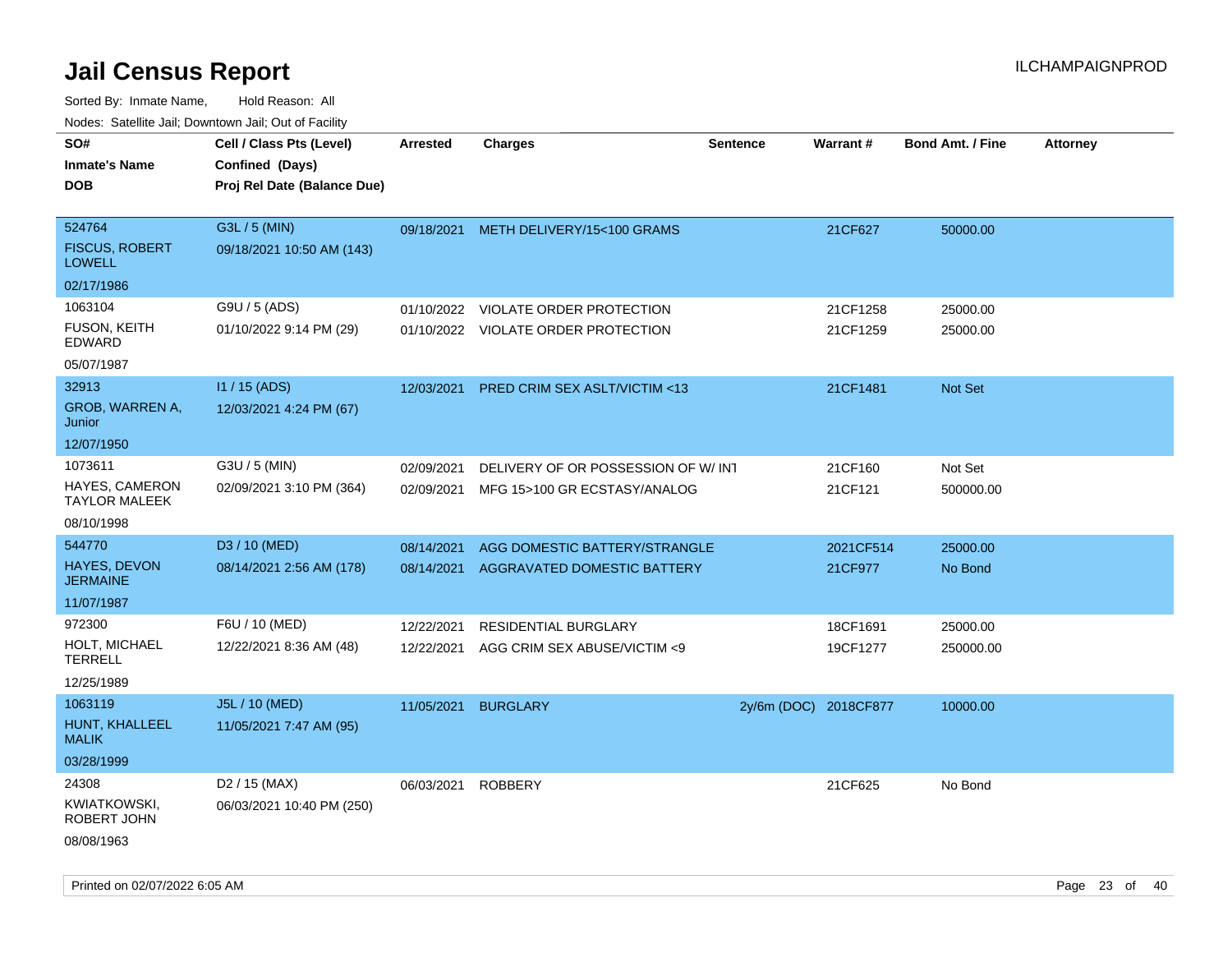| roaco. Catolino dall, Downtown dall, Out of Fability |                                            |                 |                                    |                 |                 |                         |                 |
|------------------------------------------------------|--------------------------------------------|-----------------|------------------------------------|-----------------|-----------------|-------------------------|-----------------|
| SO#                                                  | Cell / Class Pts (Level)                   | <b>Arrested</b> | Charges                            | <b>Sentence</b> | <b>Warrant#</b> | <b>Bond Amt. / Fine</b> | <b>Attorney</b> |
| <b>Inmate's Name</b>                                 | Confined (Days)                            |                 |                                    |                 |                 |                         |                 |
| <b>DOB</b>                                           | Proj Rel Date (Balance Due)                |                 |                                    |                 |                 |                         |                 |
|                                                      |                                            |                 |                                    |                 |                 |                         |                 |
| 1041648                                              | C8L / 15 (MAX)                             |                 | 01/11/2022 ARMED HABITUAL CRIMINAL |                 | 22CF41          | Not Set                 |                 |
| LANE, DEMETRIUS<br><b>LAQUAN</b>                     | 01/11/2022 5:27 AM (28)                    |                 | 01/11/2022 PAROLE REVOCATION       |                 | CH2200221       | Not Set                 |                 |
| 07/04/1996                                           |                                            |                 |                                    |                 |                 |                         |                 |
| 29681                                                | J2L / 15 (ADS)                             | 07/14/2020      | PREDATORY CRIMINAL SEX ASSLT/CHILE |                 | 20CF-781        | 250000.00               |                 |
| LENOIR, JOHN<br><b>CHRISTOPHER</b>                   | 07/14/2020 12:51 PM (574)                  |                 |                                    |                 |                 |                         |                 |
| 04/20/1966                                           |                                            |                 |                                    |                 |                 |                         |                 |
| 45113                                                | E2L / 15 (MAX)                             | 11/20/2021      | ARMED HABITUAL CRIMINAL            |                 | 21CF1424        | No Bond                 |                 |
| MARTIN, JEREMIAH<br><b>FRANCIS</b>                   | 11/20/2021 1:18 AM (80)                    |                 |                                    |                 |                 |                         |                 |
| 01/18/1977                                           |                                            |                 |                                    |                 |                 |                         |                 |
| 1000869                                              | C9L / 15 (MAX)                             | 09/11/2021      | FELON POSS/USE WEAPON/FIREARM      |                 | 21CF1102        | Not Set                 |                 |
| <b>MARTIN, MANNIX</b><br>TILMOND                     | 09/12/2021 12:40 AM (149)                  |                 |                                    |                 |                 |                         |                 |
| 07/19/1991                                           |                                            |                 |                                    |                 |                 |                         |                 |
| 1063030                                              | H4L / 15 (ADS)                             | 12/20/2021      | <b>MURDER</b>                      |                 | 21CF1571        | <b>Not Set</b>          |                 |
|                                                      | MASON, RYAN ONEIAL 12/21/2021 9:30 AM (49) | 12/22/2021      | <b>PAROLE REVOCATION</b>           |                 | CH2107979       | Not Set                 |                 |
|                                                      |                                            |                 |                                    |                 |                 |                         |                 |
| 02/22/1991                                           |                                            |                 |                                    |                 |                 |                         |                 |
| 1066623                                              | G6U / 5 (MIN)                              | 11/17/2021      | MFG/DEL 15<100 GR COCA/ANALOG      |                 | 17CF1093        | 75000.00                |                 |
| MATA-OROZCO.<br>OLEGARIO                             | 11/17/2021 5:08 PM (83)                    |                 |                                    |                 |                 |                         |                 |
| 03/06/1995                                           |                                            |                 |                                    |                 |                 |                         |                 |
| 001078249                                            | B3 / 10 (MED)                              | 08/07/2021      | FELON POSS/USE WEAPON/FIREARM      |                 | 21CF947         | <b>Not Set</b>          |                 |
| MCCLENDON, CALVIN<br>M                               | 08/07/2021 8:56 AM (185)                   |                 |                                    |                 |                 |                         |                 |
| 04/29/1990                                           |                                            |                 |                                    |                 |                 |                         |                 |
| 40235                                                | G9L / 5 (MIN)                              | 10/04/2021      | AGG DUI/4                          |                 | 2021CF1145      | 35000.00                |                 |
| MERRIWEATHER,<br><b>MARCUS TODD</b>                  | 10/04/2021 4:41 PM (127)                   |                 |                                    |                 |                 |                         |                 |
| 11/28/1967                                           |                                            |                 |                                    |                 |                 |                         |                 |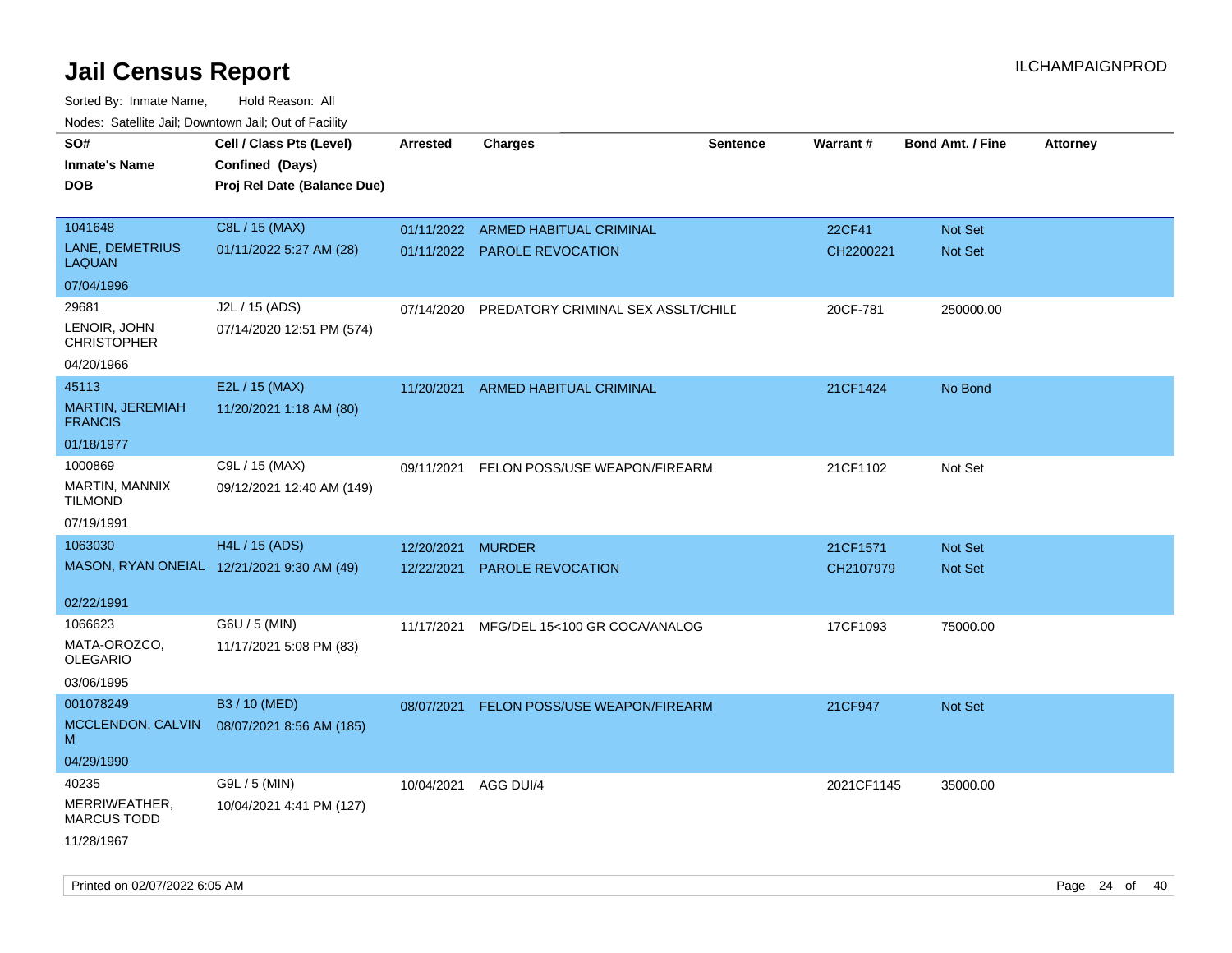| Todoo. Catolino can, Bowritown can, Oat or I domt<br>SO#<br><b>Inmate's Name</b><br><b>DOB</b> | Cell / Class Pts (Level)<br>Confined (Days)<br>Proj Rel Date (Balance Due) | <b>Arrested</b>          | <b>Charges</b>                                                 | <b>Sentence</b> | Warrant#            | <b>Bond Amt. / Fine</b> | <b>Attorney</b> |
|------------------------------------------------------------------------------------------------|----------------------------------------------------------------------------|--------------------------|----------------------------------------------------------------|-----------------|---------------------|-------------------------|-----------------|
| 1040273<br>METCALFE, LANELL<br><b>JARON</b>                                                    | E5U / 15 (ADS)<br>09/30/2021 11:32 PM (131)                                | 09/30/2021               | PRED CRIM SEX ASLT/VICTIM <13                                  |                 | 21CF329             | 500000.00               |                 |
| 09/22/1988                                                                                     |                                                                            |                          |                                                                |                 |                     |                         |                 |
| 1075635<br>MILES, DEVLON VON,<br>Junior<br>11/04/2000                                          | B2 / 10 (ADS)<br>05/11/2021 10:39 PM (273)                                 | 05/11/2021<br>05/11/2021 | AGG DISCHARGE FIREARM/OCC VEH<br>MFG/DEL CANNABIS/30-500 GRAMS |                 | 21CF538<br>20CF1402 | Not Set<br>100000.00    |                 |
| 48033                                                                                          | G7L / 5 (MIN)                                                              |                          |                                                                |                 |                     |                         |                 |
| MOORE,<br><b>CHRISTOPHER ALLEN</b>                                                             | 12/04/2021 4:38 PM (66)                                                    | 12/04/2021               | DOMESTIC BATTERY/OTHER PRIOR                                   | 4y (DOC)        | 21CF1482            | Not Set                 |                 |
| 07/02/1976                                                                                     |                                                                            |                          |                                                                |                 |                     |                         |                 |
| 1069209<br>MOORE, DEVONTE<br>JAMAL                                                             | H <sub>1</sub> L / 10 (ADS)<br>04/07/2021 6:25 PM (307)                    | 04/07/2021               | AGG BATTERY/GREAT BODILY HARM                                  |                 | 21CF376             | Not Set                 |                 |
| 09/24/1995                                                                                     |                                                                            |                          |                                                                |                 |                     |                         |                 |
| 1074169                                                                                        | C2L / 10 (MED)<br>PANZER, IAN RICHARD 12/21/2021 2:24 PM (49)              | 12/21/2021               | <b>AGGRAVATED DOMESTIC BATTERY</b>                             |                 | 21CF1567            | <b>Not Set</b>          |                 |
| 07/04/1988                                                                                     |                                                                            |                          |                                                                |                 |                     |                         |                 |
| 61251<br>PETMECKY, JOHN<br><b>ROBERT</b><br>03/09/1983                                         | E4L / 15 (ADS)<br>12/27/2021 1:52 PM (43)                                  | 12/27/2021               | PRED CRIM SEX ASLT/VICTIM <13                                  |                 | 21CF651             | No Bond                 |                 |
| 1022441                                                                                        | 14 / 10 (ADS)                                                              | 10/27/2021               | AGG BATTERY/PEACE OFFICER                                      |                 | 2021 CF 12          | No Bond                 |                 |
| PICKENS, DONTRELL<br><b>DEMAR</b>                                                              | 10/27/2021 1:39 PM (104)                                                   | 10/27/2021               | AGG BATTERY/PEACE OFFICER                                      |                 | 2020 CF 1488        | No Bond                 |                 |
| 12/10/1993                                                                                     |                                                                            |                          |                                                                |                 |                     |                         |                 |
| 1063325                                                                                        | C6L / 10 (MED)                                                             |                          | 01/13/2022 VIO BAIL BOND/CLASS A OFFENSE                       |                 | 22CM17              | Not Set                 |                 |
| PICKENS, JOSEPH<br><b>PARNELL</b>                                                              | 01/14/2022 12:28 AM (25)                                                   |                          |                                                                |                 |                     |                         |                 |
| 04/27/1978                                                                                     |                                                                            |                          |                                                                |                 |                     |                         |                 |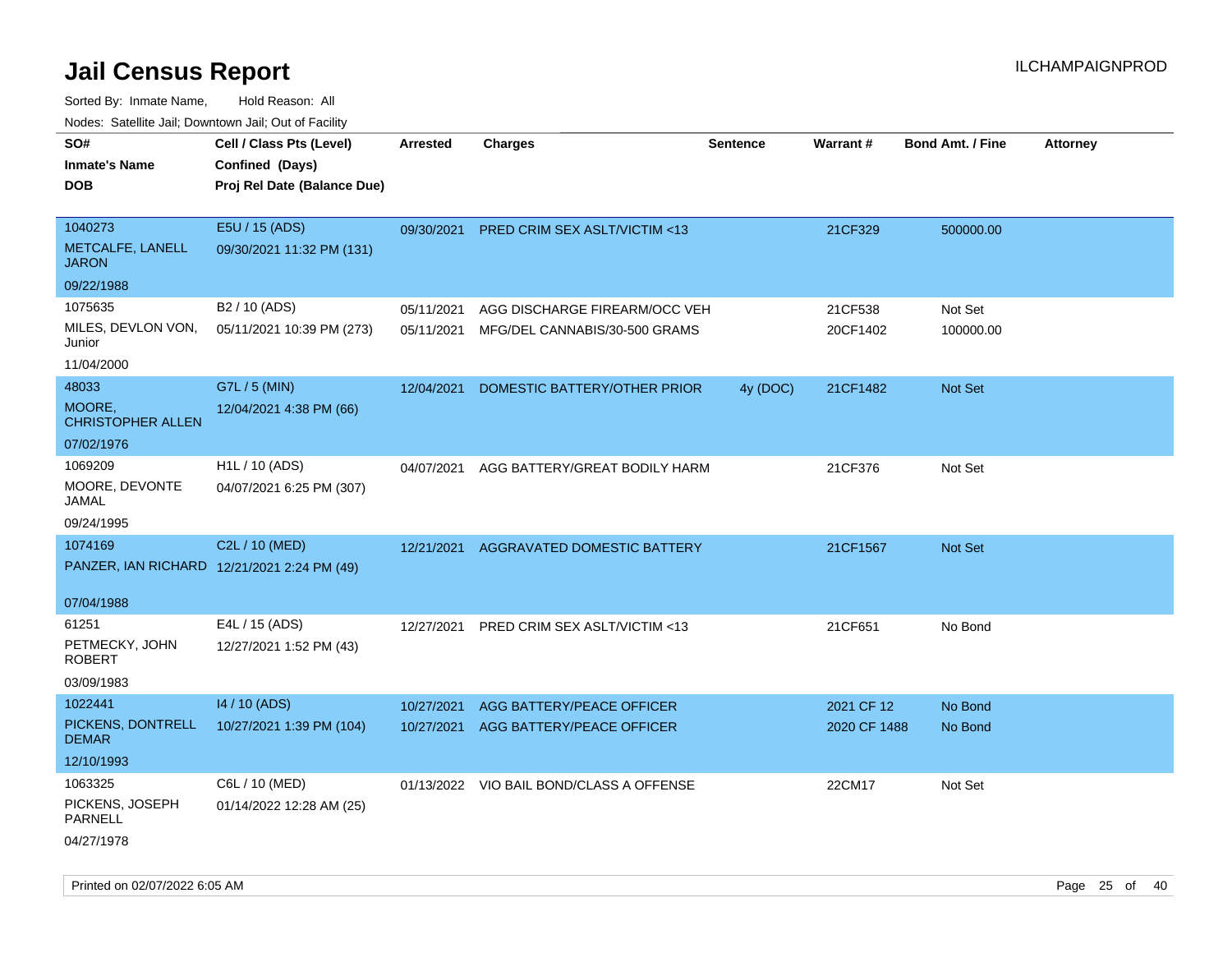Sorted By: Inmate Name, Hold Reason: All Nodes: Satellite Jail; Downtown Jail; Out of Facility

| Nudes. Satellite Jali, Downtown Jali, Out of Facility |                                            |                 |                                        |                 |            |                         |                 |
|-------------------------------------------------------|--------------------------------------------|-----------------|----------------------------------------|-----------------|------------|-------------------------|-----------------|
| SO#                                                   | Cell / Class Pts (Level)                   | <b>Arrested</b> | <b>Charges</b>                         | <b>Sentence</b> | Warrant#   | <b>Bond Amt. / Fine</b> | <b>Attorney</b> |
| <b>Inmate's Name</b>                                  | Confined (Days)                            |                 |                                        |                 |            |                         |                 |
| <b>DOB</b>                                            | Proj Rel Date (Balance Due)                |                 |                                        |                 |            |                         |                 |
|                                                       |                                            |                 |                                        |                 |            |                         |                 |
| 001078602                                             | F4U / 10 (MED)                             |                 | 11/21/2021 AGGRAVATED DOMESTIC BATTERY |                 | 21CF1428   | Not Set                 |                 |
| RICHARDSON,<br><b>JOHNNY LINDAL</b>                   | 11/21/2021 10:00 AM (79)                   |                 |                                        |                 |            |                         |                 |
| 06/27/2000                                            |                                            |                 |                                        |                 |            |                         |                 |
| 001077783                                             | 15 / 10 (ADS)                              |                 | 01/05/2022 AGGRAVATED BATTERY          |                 | 21CF325    | Not Set                 |                 |
| RIVERA, DARYL<br><b>ANTONIO</b>                       | 01/05/2022 4:20 PM (34)                    |                 |                                        |                 |            |                         |                 |
| 11/14/1981                                            |                                            |                 |                                        |                 |            |                         |                 |
| 1072114                                               | C5L / 15 (SPH)                             | 01/17/2021      | ATTEMPT (FIRST DEGREE MURDER)          |                 | 2021CF65   | Not Set                 |                 |
|                                                       | ROBINSON, DONNELL 01/17/2021 2:40 PM (387) | 01/17/2021      | ARMED ROBBERY/NO FIREARM               |                 | 2020CF824  | 75000.00                |                 |
| <b>LEVON</b>                                          |                                            | 02/17/2021      | <b>AGGRAVATED BATTERY</b>              | 4y (DOC)        |            | 250000.00               |                 |
| 10/23/2000                                            |                                            |                 |                                        |                 |            |                         |                 |
| 1068592                                               | J7L / 15 (ADS)                             | 11/12/2021      | <b>BURGLARY</b>                        | 2y (DOC)        | 21CF1393   | Not Set                 |                 |
| ROSS, TEVONTAE<br>TERRANCE                            | 11/12/2021 8:41 AM (88)                    |                 |                                        |                 |            |                         |                 |
| 12/15/1998                                            |                                            |                 |                                        |                 |            |                         |                 |
| 59178                                                 | F8L / 15 (MAX)                             | 12/13/2021      | AGG DISCHARGE FIREARM/OCC VEH          |                 | 21CF1274   | 1500000.00              |                 |
| SANDERS, MICHAEL<br>JEAN                              | 12/13/2021 4:17 PM (57)                    |                 |                                        |                 |            |                         |                 |
| 12/22/1967                                            |                                            |                 |                                        |                 |            |                         |                 |
| 001078704                                             | F7U / 15 (MAX)                             | 12/21/2021      | MURDER/INTENT TO KILL/INJURE           |                 | 21CF1575   | Not Set                 |                 |
| SHORTER, JAQUAN<br>MAURICE                            | 12/23/2021 1:23 AM (47)                    |                 |                                        |                 |            |                         |                 |
| 10/08/1998                                            |                                            |                 |                                        |                 |            |                         |                 |
| 47195                                                 | G8L / 5 (MIN)                              | 12/27/2021      | <b>RESIDENTIAL BURGLARY</b>            |                 | 2020CF1222 | 10000.00                |                 |
| SIMMONS, JAMES<br><b>ROBERT</b>                       | 12/27/2021 8:42 AM (43)                    | 12/28/2021      | <b>RESIDENTIAL BURGLARY</b>            |                 | 2021CF1596 | Not Set                 |                 |
| 03/13/1975                                            |                                            |                 |                                        |                 |            |                         |                 |
| 1057312                                               | G5U / 5 (MIN)                              | 11/10/2021      | HOME INVASION/FIREARM                  | 7y (DOC)        | 21CF1388   | Not Set                 |                 |
| STARKS, RAMEON<br>TAHZIER                             | 11/10/2021 9:51 PM (90)                    |                 |                                        |                 |            |                         |                 |
| 12/18/1996                                            |                                            |                 |                                        |                 |            |                         |                 |

Printed on 02/07/2022 6:05 AM Page 26 of 40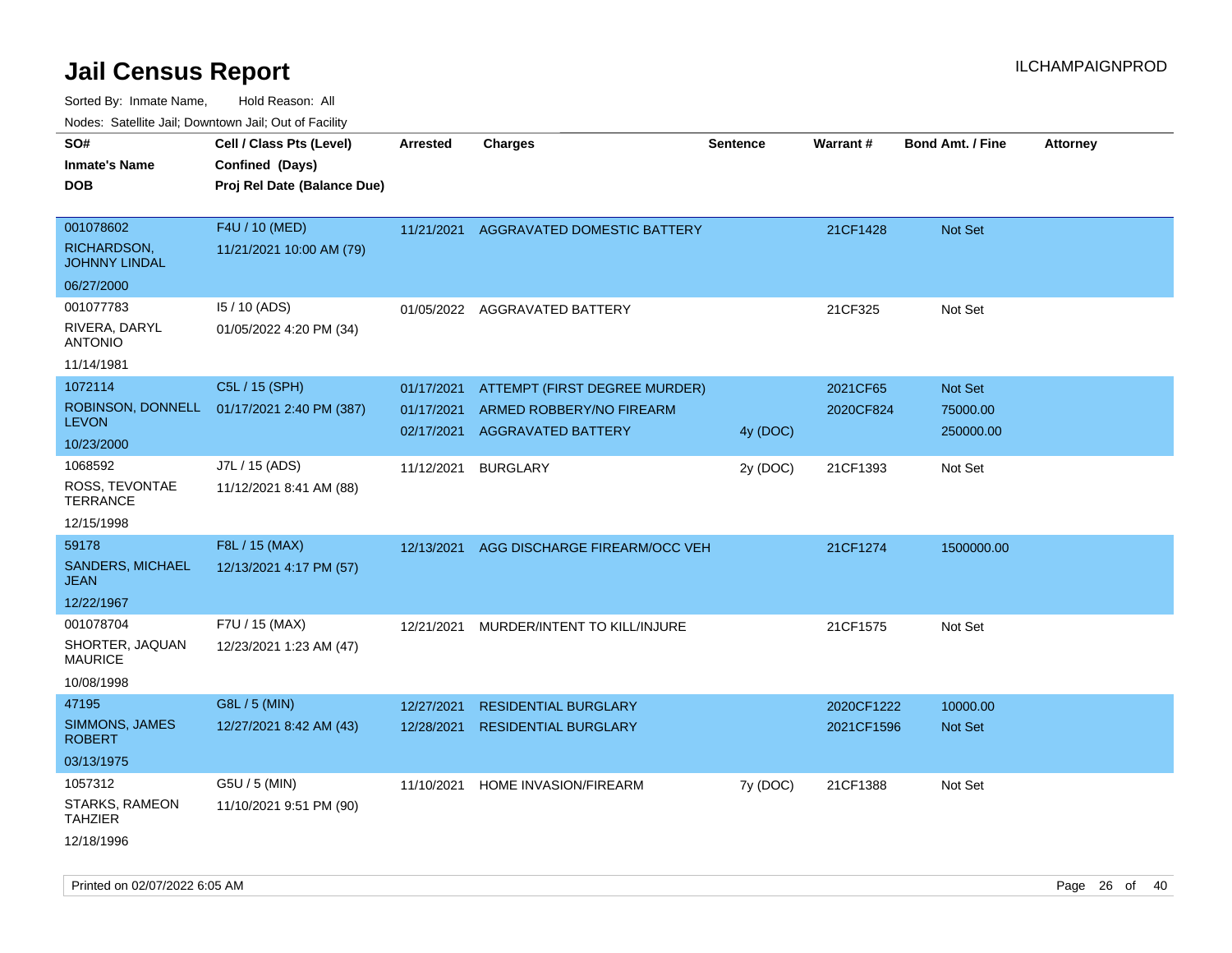| rougs. Calcing Jan, Downtown Jan, Out of Facility |                                                                            |                     |                                         |                 |                 |                         |                 |
|---------------------------------------------------|----------------------------------------------------------------------------|---------------------|-----------------------------------------|-----------------|-----------------|-------------------------|-----------------|
| SO#<br><b>Inmate's Name</b><br><b>DOB</b>         | Cell / Class Pts (Level)<br>Confined (Days)<br>Proj Rel Date (Balance Due) | <b>Arrested</b>     | <b>Charges</b>                          | <b>Sentence</b> | <b>Warrant#</b> | <b>Bond Amt. / Fine</b> | <b>Attorney</b> |
| 1064798                                           | B1 / 15 (ADS)                                                              | 01/17/2022 MURDER   |                                         |                 | 2021CF695       | 1500000.00              |                 |
| <b>STENNIS, BRUCE</b><br><b>DEONTAY</b>           | 01/17/2022 1:29 PM (22)                                                    |                     | 01/17/2022 MFG/DEL 1<15 GR COCAINE/ANLG |                 | 21CF520         | 50000.00                |                 |
| 08/12/1998                                        |                                                                            |                     |                                         |                 |                 |                         |                 |
| 65920                                             | F3L / 15 (MAX)                                                             | 12/21/2021          | ARMED ROBBERY/ARMED W/FIREARM           |                 | 2021CF1543      | 100000.00               |                 |
| TAPSCOTT.<br><b>CORNELIUS</b>                     | 12/21/2021 10:57 PM (49)                                                   |                     |                                         |                 |                 |                         |                 |
| 07/14/1985                                        |                                                                            |                     |                                         |                 |                 |                         |                 |
| 1068839                                           | F4L / 15 (MAX)                                                             | 08/07/2020 HOMICIDE |                                         |                 | 2020-CF851      | 1000000.00              |                 |
| <b>TAYLOR, LONDON</b><br><b>JAVON</b>             | 08/07/2020 10:30 AM (550)                                                  |                     |                                         |                 |                 |                         |                 |
| 08/16/1999                                        |                                                                            |                     |                                         |                 |                 |                         |                 |
| 1004142<br>TOY, KAYON LARENZ                      | F2U / 15 (MAX)<br>10/22/2021 1:01 PM (109)                                 | 10/27/2021          | POSSESSION OF METH/15<100GRAMS          |                 | 2021CF1298      | 1500000.00              |                 |
| 09/12/1991                                        |                                                                            |                     |                                         |                 |                 |                         |                 |
| 1056971                                           | D4 / 10 (ADS)                                                              | 08/07/2021          | <b>FELON POSS/USE WEAPON/FIREARM</b>    |                 | 21CF948         | No Bond                 |                 |
| <b>TRAVIS, DENZEL</b><br><b>DANTRELL</b>          | 08/07/2021 7:36 AM (185)                                                   | 08/08/2021          | AGG BATTERY/PUBLIC PLACE                |                 | 2020CF647       | 25000.00                |                 |
| 03/21/1993                                        |                                                                            |                     |                                         |                 |                 |                         |                 |
| 001078250                                         | F2L / 10 (MED)                                                             | 08/07/2021          | FELON POSS WEAPON/BODY ARMOR            |                 | 21CF950         | Not Set                 |                 |
| TRAVIS, JORDAN<br>TESHAUN                         | 08/07/2021 10:27 AM (185)                                                  |                     |                                         |                 |                 |                         |                 |
| 03/03/1996                                        |                                                                            |                     |                                         |                 |                 |                         |                 |
| 56994                                             | A1L / 15 (SPH)                                                             | 12/09/2021          | STALKING/CAUSE FEAR FOR SAFETY          |                 | 21CF1514        | <b>Not Set</b>          |                 |
| <b>TURNER, ROBERT</b><br>EARL, Senior             | 12/09/2021 9:23 PM (61)                                                    | 12/13/2021          | PAROLE REVOCATION                       |                 | CH2107735       | <b>Not Set</b>          |                 |
| 09/07/1982                                        |                                                                            |                     |                                         |                 |                 |                         |                 |
| 30108                                             | J4L / 15 (ADS)                                                             | 07/30/2021          | MURDER                                  |                 | 21CF902         | 2000000.00              |                 |
| VANDYKE, DARYL<br><b>ANTHONY</b>                  | 07/30/2021 8:29 PM (193)                                                   |                     |                                         |                 |                 |                         |                 |
| 10/04/1965                                        |                                                                            |                     |                                         |                 |                 |                         |                 |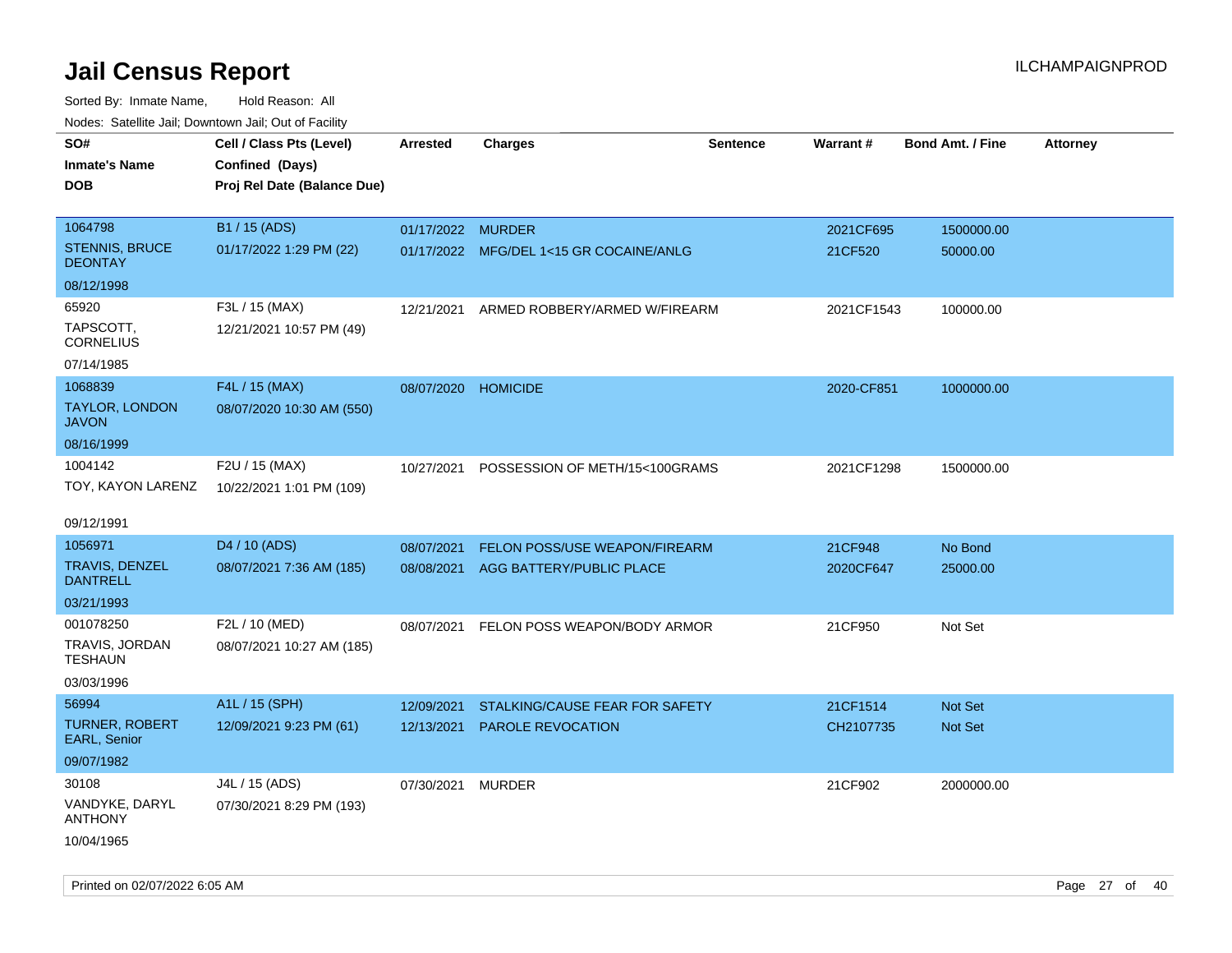Sorted By: Inmate Name, Hold Reason: All Nodes: Satellite Jail; Downtown Jail; Out of Facility

| roaco. Catolino cali, Downtown cali, Out of Fability |                             |            |                                         |                 |             |                         |                 |
|------------------------------------------------------|-----------------------------|------------|-----------------------------------------|-----------------|-------------|-------------------------|-----------------|
| SO#                                                  | Cell / Class Pts (Level)    | Arrested   | <b>Charges</b>                          | <b>Sentence</b> | Warrant#    | <b>Bond Amt. / Fine</b> | <b>Attorney</b> |
| <b>Inmate's Name</b>                                 | Confined (Days)             |            |                                         |                 |             |                         |                 |
| <b>DOB</b>                                           | Proj Rel Date (Balance Due) |            |                                         |                 |             |                         |                 |
| 968681                                               | D5 / 15 (ADS)               |            |                                         |                 |             |                         |                 |
| <b>WADE, DEMETRIUS</b>                               |                             | 08/27/2021 | AGG CRIM SX AB/VIC 13<18/TRUST          |                 | 2020CF499   | 250000.00               |                 |
| <b>DARYL</b>                                         | 08/27/2021 2:25 AM (165)    | 08/27/2021 | INDIRECT CRIMINAL CONTEMPT              | 3y (DOC)        | 2021CC16    | No Bond                 |                 |
| 01/07/1987                                           |                             |            |                                         |                 |             |                         |                 |
| 1070971                                              | H3L / 5 (ADS)               | 12/07/2021 | <b>IDENTITY THEFT/&lt;\$300</b>         |                 | 20CF922     | Not Set                 |                 |
| <b>WEIR, CLINTON</b><br><b>HOWARD</b>                | 12/08/2021 3:45 AM (62)     | 12/07/2021 | <b>RECKLESS DRIVING</b>                 |                 | 19TR2348    | Not Set                 |                 |
| 03/15/1983                                           |                             |            |                                         |                 |             |                         |                 |
| 54212                                                | E3U / 10 (ADS)              | 12/21/2021 | ARMED VIOLENCE/CATEGORY I               |                 | 21CF1576    | Not Set                 |                 |
| <b>WHITLOCK, GEORGE</b>                              | 12/21/2021 1:20 PM (49)     | 12/21/2021 | RECEIVE/POSS/SELL STOLEN VEH            |                 | 2021CF669   | 10000.00                |                 |
| ABRAM                                                |                             | 12/21/2021 | <b>VIOLATE ORDER PROTECTION</b>         |                 | 2021CM391   | 1000.00                 |                 |
| 11/10/1978                                           |                             |            |                                         |                 |             |                         |                 |
| 001078709                                            | F3U / 15 (MAX)              | 12/22/2021 | ARMED VIOLENCE/CATEGORY I               |                 | 21CF1586    | Not Set                 |                 |
| WILLIAMS, DAVID LEE                                  | 12/22/2021 11:00 AM (48)    |            |                                         |                 |             |                         |                 |
|                                                      |                             |            |                                         |                 |             |                         |                 |
| 12/18/1989                                           |                             |            |                                         |                 |             |                         |                 |
| 1058072                                              | A2U / 15 (SPH)              | 02/25/2021 | ARMED HABITUAL CRIMINAL                 |                 |             | <b>Not Set</b>          |                 |
| <b>WILLIAMS, KENNETH</b><br><b>BERNARD</b>           | 02/25/2021 3:24 PM (348)    |            |                                         |                 |             |                         |                 |
| 10/04/1985                                           |                             |            |                                         |                 |             |                         |                 |
| 996311                                               | F7L / 10 (MED)              |            | 01/12/2022 RECEIVE/POSS/SELL STOLEN VEH | 3y(DOC)         | 2021CF524   | No Bond                 |                 |
| WILLIAMS,<br><b>TRAYSHAUN DEVONTA</b>                | 01/12/2022 5:31 PM (27)     |            |                                         |                 |             |                         |                 |
| 02/18/1992                                           |                             |            |                                         |                 |             |                         |                 |
| 001078711                                            | F9L / 10 (MED)              | 12/22/2021 | AGG DISCHARGE FIREARM/OCC BLDG          |                 | 21CF1585    | <b>Not Set</b>          |                 |
| <b>WILLIS, RANDY</b><br>RAMEEL                       | 12/22/2021 4:15 PM (48)     |            |                                         |                 |             |                         |                 |
| 09/10/2003                                           |                             |            |                                         |                 |             |                         |                 |
| 9326                                                 | $12/5$ (ADS)                | 06/14/2021 | <b>BURGLARY</b>                         |                 | 2020-CF-625 | Not Set                 |                 |
| YOUNG, ANTHONY<br>PAUL                               | 06/14/2021 12:07 PM (239)   |            |                                         |                 |             |                         |                 |
| 03/13/1954                                           |                             |            |                                         |                 |             |                         |                 |

Printed on 02/07/2022 6:05 AM Page 28 of 40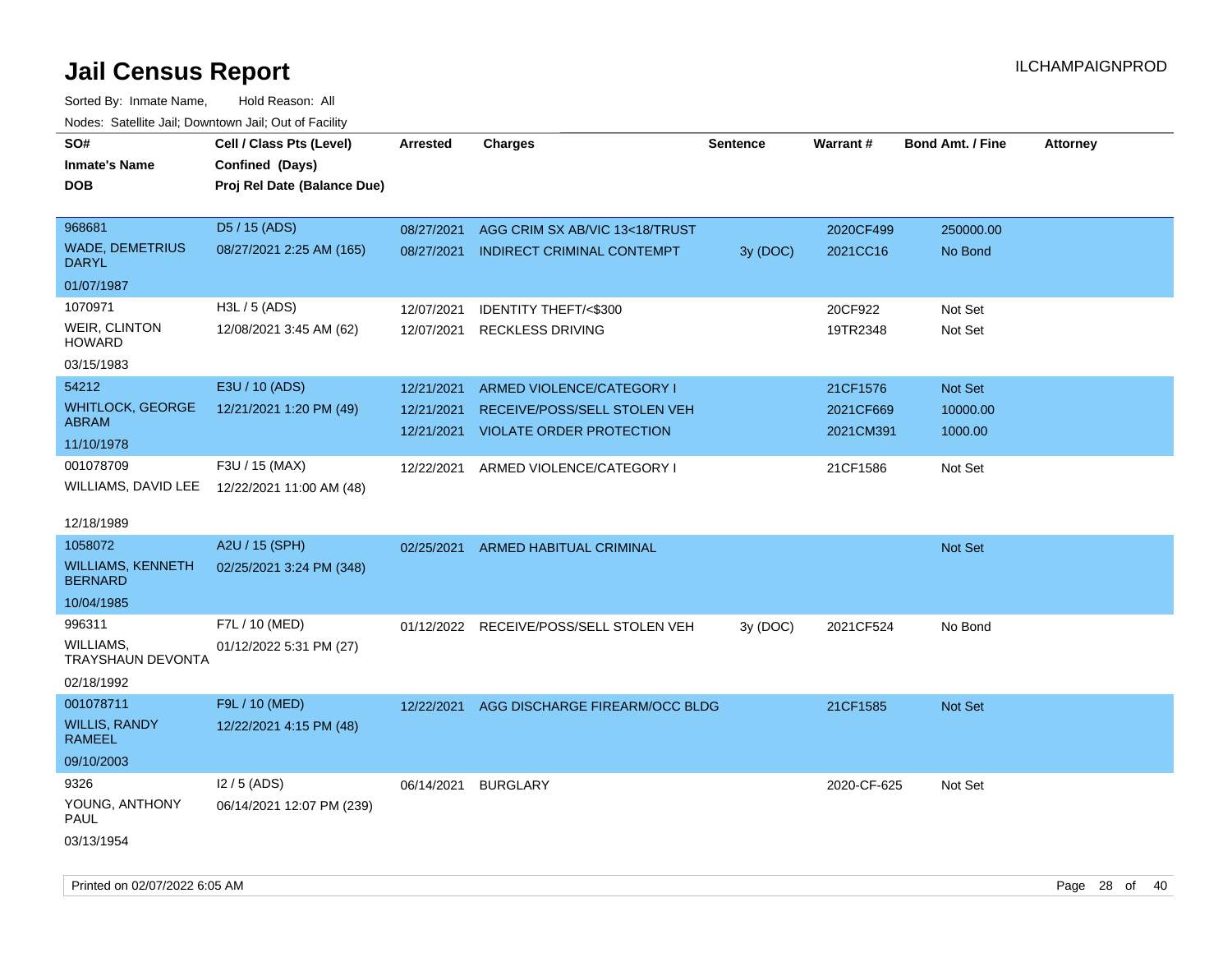Sorted By: Inmate Name, Hold Reason: All Nodes: Satellite Jail; Downtown Jail; Out of Facility

**Total Downtown Jail: 71 Males: 71 Females: 0 Unknown: 0**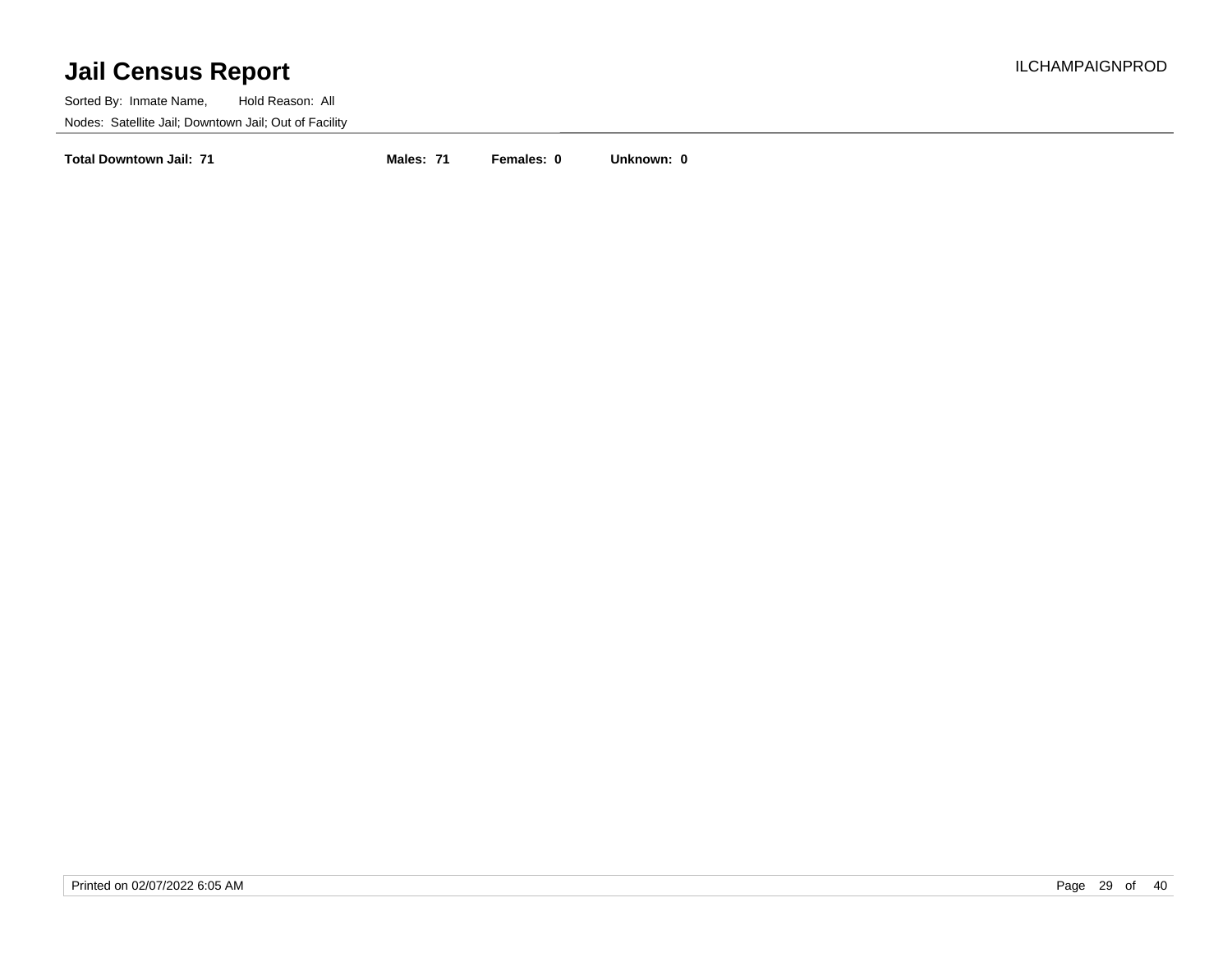|  | <b>Out of Facility</b> |
|--|------------------------|
|--|------------------------|

| SO#                                      | Cell / Class Pts (Level)                       | <b>Arrested</b> | <b>Charges</b>                     | <b>Sentence</b> | Warrant#  | <b>Bond Amt. / Fine</b> | <b>Attorney</b> |
|------------------------------------------|------------------------------------------------|-----------------|------------------------------------|-----------------|-----------|-------------------------|-----------------|
| <b>Inmate's Name</b><br><b>DOB</b>       | Confined (Days)<br>Proj Rel Date (Balance Due) |                 |                                    |                 |           |                         |                 |
|                                          |                                                |                 |                                    |                 |           |                         |                 |
| 61095                                    | <b>KAN / 10 (ADS)</b>                          | 05/02/2021      | HOME INVASION/CAUSE INJURY         |                 | 2021CF323 | 100000.00               |                 |
| <b>AMOS, DERRICK</b><br><b>JAMES</b>     | 05/02/2021 9:02 PM (282)                       |                 |                                    |                 |           |                         |                 |
| 06/12/1985                               |                                                |                 |                                    |                 |           |                         |                 |
| 19971                                    | EHD                                            | 11/09/2021      | DRIVING RVK/SUSP DUI/SSS 4-9       |                 | 2021CF968 | Not Set                 |                 |
| BARNESKE, RAYMOND<br><b>LYNN</b>         | 11/09/2021 9:32 AM (91)                        |                 |                                    |                 |           |                         |                 |
| 08/17/1961                               | 5/6/2022 (0.00)                                |                 |                                    |                 |           |                         |                 |
| 516062                                   | KAN / 15 (MAX)                                 | 02/22/2021      | PHONE HARASSMENT/2+                |                 | 20CF194   | 5000.00                 |                 |
| <b>BENNETT, JOHN</b><br><b>MICHAEL</b>   | 02/22/2021 10:47 AM (351)                      | 02/22/2021      | AGG DISCH FIR/VEH/PC OFF/FRMAN     |                 | 21CF210   | No Bond                 |                 |
| 04/30/1986                               |                                                |                 |                                    |                 |           |                         |                 |
| 33993                                    | KAN / 10 (MED)                                 | 06/14/2021      | AGGRAVATED DOMESTIC BATTERY        |                 | 21CF688   | Not Set                 |                 |
| <b>BOOKER, STEPHON</b>                   | 06/14/2021 7:42 PM (239)                       | 06/14/2021      | POSSESSING A CONTROLLED SUBSTAND   |                 | 21CF657   | Not Set                 |                 |
| <b>MONTELL</b>                           |                                                | 06/14/2021      | PAROLE REVOCATION                  |                 | CH2103612 | No Bond                 |                 |
| 06/11/1971<br>1074315                    |                                                |                 |                                    |                 |           |                         |                 |
| <b>BRIGGS, PATRICK</b>                   | KAN / 15 (MAX)                                 | 07/27/2021      | AGG DISCHARGE FIREARM/VEH/SCH      |                 | 21CF927   | Not Set                 |                 |
| <b>MONTAY</b>                            | 08/03/2021 4:56 PM (189)                       |                 |                                    |                 |           |                         |                 |
| 08/05/2001                               |                                                |                 |                                    |                 |           |                         |                 |
| 001078065                                | KAN / 10 (ADS)                                 | 06/17/2021      | AGG BATTERY/DISCHARGE FIREARM      |                 | 21CF704   | 1000000.00              |                 |
| <b>BROWN, CHARMAN</b><br><b>LAKEEF</b>   | 06/17/2021 12:32 PM (236)                      |                 |                                    |                 |           |                         |                 |
| 11/30/2002                               |                                                |                 |                                    |                 |           |                         |                 |
| 1038554                                  | <b>KAN / 15 (MAX)</b>                          | 08/18/2021      | DELIVERY OF OR POSSESSION OF W/INT |                 | 21CF1009  | No Bond                 |                 |
| <b>BROWN, CORRION</b><br><b>DEVONTAE</b> | 08/18/2021 5:40 PM (174)                       | 08/18/2021      | ARMED HABITUAL CRIMINAL            |                 | 21CF1162  | Not Set                 |                 |
| 04/19/1995                               |                                                |                 |                                    |                 |           |                         |                 |
|                                          |                                                |                 |                                    |                 |           |                         |                 |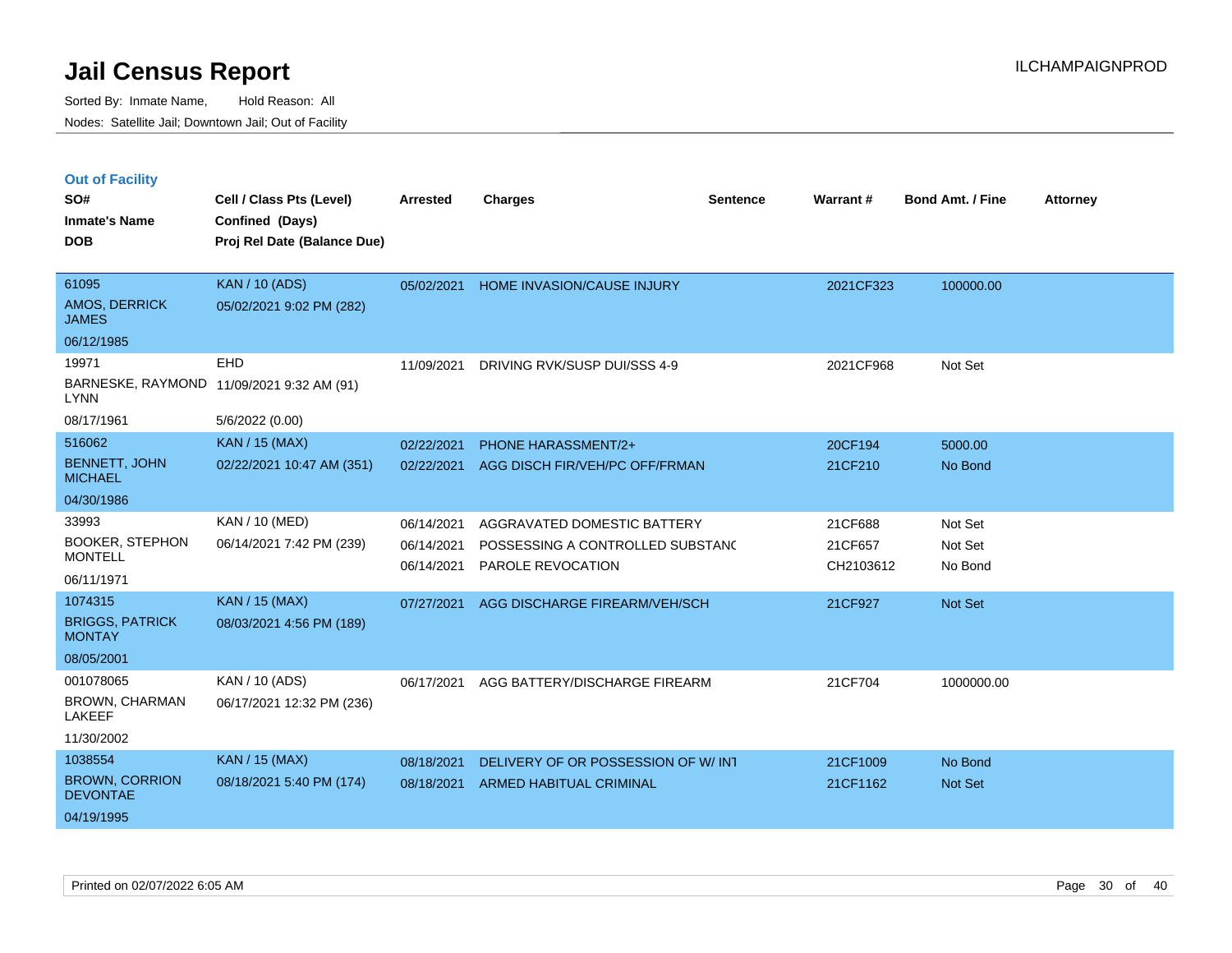| ivouss. Satellite Jali, Downtown Jali, Out of Facility |                                             |            |                                          |                 |            |                         |                 |
|--------------------------------------------------------|---------------------------------------------|------------|------------------------------------------|-----------------|------------|-------------------------|-----------------|
| SO#                                                    | Cell / Class Pts (Level)                    | Arrested   | <b>Charges</b>                           | <b>Sentence</b> | Warrant#   | <b>Bond Amt. / Fine</b> | <b>Attorney</b> |
| Inmate's Name                                          | Confined (Days)                             |            |                                          |                 |            |                         |                 |
| DOB                                                    | Proj Rel Date (Balance Due)                 |            |                                          |                 |            |                         |                 |
|                                                        |                                             |            |                                          |                 |            |                         |                 |
| 1038579                                                | <b>KAN / 15 (MAX)</b>                       | 08/18/2021 | FELON POSS/USE WEAPON/FIREARM            |                 | 21CF1010   | Not Set                 |                 |
| <b>BROWN, MARKEL</b><br>RIKKI                          | 08/18/2021 2:05 PM (174)                    |            |                                          |                 |            |                         |                 |
| 01/06/1995                                             |                                             |            |                                          |                 |            |                         |                 |
| 1003006                                                | KAN / 15 (MAX)                              | 08/19/2021 | FELON POSS/USE MACHINE GUN               |                 | 21CF1011   | No Bond                 |                 |
| BROWN, ROCKEITH<br>JAVONTE                             | 08/19/2021 12:55 AM (173)                   |            |                                          |                 |            |                         |                 |
| 07/23/1991                                             |                                             |            |                                          |                 |            |                         |                 |
| 995894                                                 | <b>KAN / 10 (ADS)</b>                       | 12/28/2021 | FELON POSSESS WEAPON/2ND+                | 5y (DOC)        | 2020CF709  | No Bond                 |                 |
|                                                        | BUTLER, JAMES LYNN 12/28/2021 11:05 AM (42) |            |                                          |                 |            |                         |                 |
| 12/04/1991                                             |                                             |            |                                          |                 |            |                         |                 |
| 987334                                                 | KAN / 15 (MAX)                              |            | 03/10/2021 ATTEMPT (FIRST DEGREE MURDER) |                 | 19CF689    | Not Set                 |                 |
| CAIN, ISAIAH<br>DEPRIEST                               | 03/10/2021 2:22 PM (335)                    |            |                                          |                 |            |                         |                 |
| 12/23/1990                                             |                                             |            |                                          |                 |            |                         |                 |
| 001078638                                              | <b>EHD</b>                                  | 12/15/2021 | DRIVING ON SUSPENDED LICENSE             |                 | 2021TR1120 | Not Set                 |                 |
| CAMPBELL, CARLA<br><b>GISSELLE</b>                     | 12/15/2021 11:03 AM (55)                    |            |                                          |                 |            |                         |                 |
| 08/12/1980                                             | 2/12/2022 (0.00)                            |            |                                          |                 |            |                         |                 |
| 992962                                                 | KAN / 15 (ADS)                              | 05/25/2021 | MURDER/INTENT TO KILL/INJURE             |                 | 2018CF1045 | 1000000.00              |                 |
| CAMPBELL, KEITH<br>KNAQEEB                             | 05/25/2021 1:19 PM (259)                    |            |                                          |                 |            |                         |                 |
| 07/22/1991                                             |                                             |            |                                          |                 |            |                         |                 |
| 001078576                                              | <b>KAN / 15 (MAX)</b>                       | 11/09/2021 | UNLAWFUL USE OF A WEAPON                 |                 | 21CF1383   | <b>Not Set</b>          |                 |
| CARTER, DEMONDRE<br>DAVON                              | 11/09/2021 6:01 PM (91)                     |            |                                          |                 |            |                         |                 |
| 05/27/2001                                             |                                             |            |                                          |                 |            |                         |                 |
| 1064992                                                | KAN / 15 (MAX)                              | 09/20/2021 | ARMED VIOLENCE/CATEGORY I                |                 | 21CF1137   | Not Set                 |                 |
| CARTER, KEJUAN<br>JAVONTE                              | 09/20/2021 11:42 PM (141)                   |            |                                          |                 |            |                         |                 |
| 06/27/1998                                             |                                             |            |                                          |                 |            |                         |                 |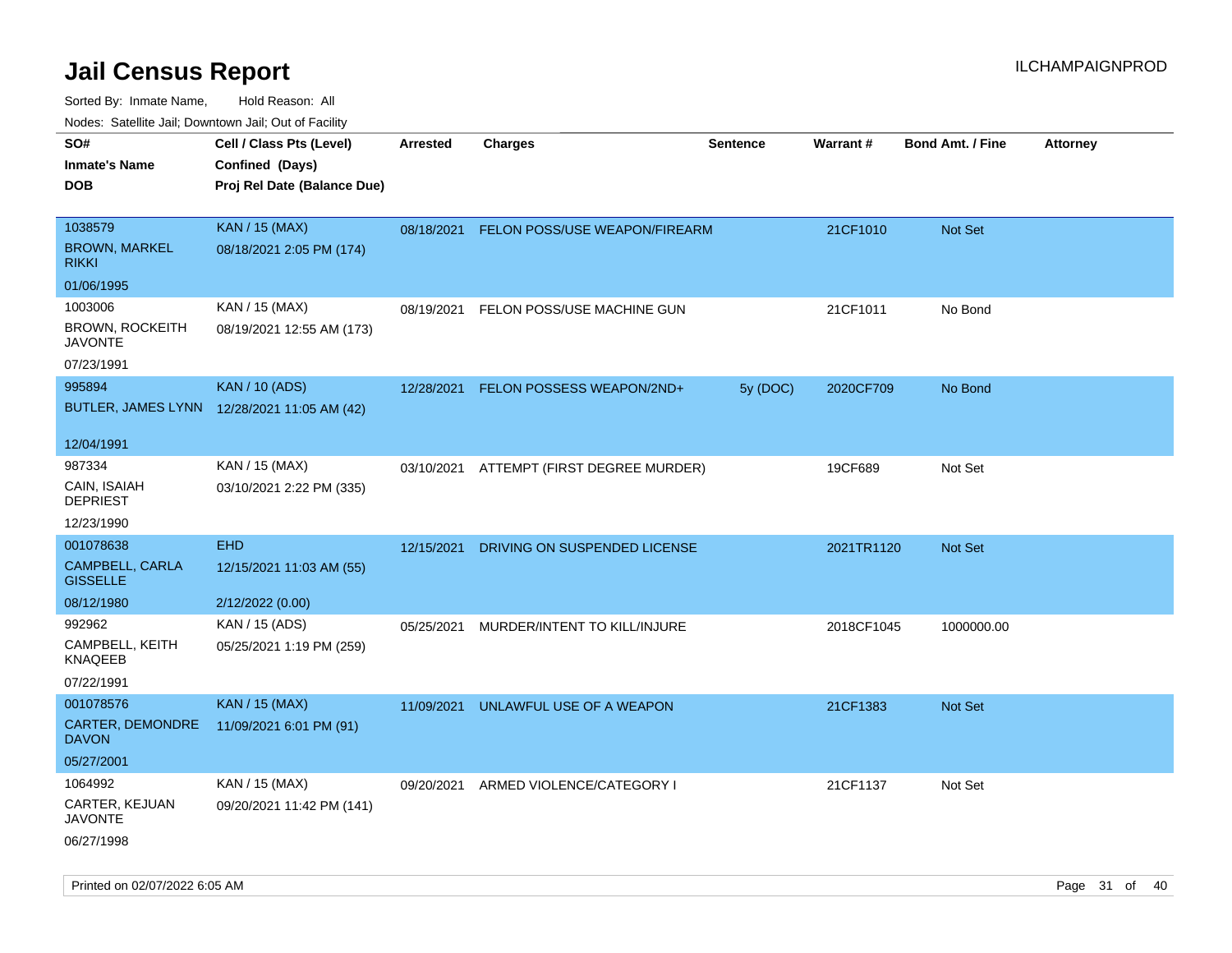| SO#<br><b>Inmate's Name</b><br><b>DOB</b>        | Cell / Class Pts (Level)<br>Confined (Days)<br>Proj Rel Date (Balance Due) | <b>Arrested</b>          | <b>Charges</b>                                                  | <b>Sentence</b> | Warrant#                 | <b>Bond Amt. / Fine</b> | <b>Attorney</b> |
|--------------------------------------------------|----------------------------------------------------------------------------|--------------------------|-----------------------------------------------------------------|-----------------|--------------------------|-------------------------|-----------------|
| 001078729<br><b>CARTER, TROY</b><br><b>DEMON</b> | <b>KAN / 15 (ADS)</b><br>01/02/2022 10:29 AM (37)                          |                          | 01/02/2022 MURDER/INTENT TO KILL/INJURE                         |                 | 20CF396                  | 1000000.00              |                 |
| 01/02/2004<br>001078461                          | KAN / 10 (MED)                                                             |                          |                                                                 |                 |                          |                         |                 |
| COLE, ERIC JOSE                                  | 10/08/2021 12:25 AM (123)                                                  | 10/07/2021<br>10/07/2021 | AGG UNLAWFUL USE WEAPON/PERSON<br>AGG DOMESTIC BATTERY/STRANGLE |                 | 2021CF1209<br>2021CF1208 | No Bond<br>Not Set      |                 |
| 01/24/2002                                       |                                                                            | 10/08/2021               | HARASS WITNESS/FAMILY MBR/REP                                   |                 | 21CF1218                 | Not Set                 |                 |
| 1048488<br>COLSON, WAYNE<br><b>ARTHUR, Third</b> | <b>KAN / 10 (ADS)</b><br>12/30/2021 8:27 AM (40)                           | 12/30/2021               | ARMED VIOLENCE/CATEGORY I                                       |                 | 2022CF4                  | Not Set                 |                 |
| 10/14/1995                                       |                                                                            |                          |                                                                 |                 |                          |                         |                 |
| 57733                                            | KAN / 15 (SPH)                                                             | 02/25/2020               | <b>HOMICIDE</b>                                                 |                 | 2020-CF250               | 2000000.00              |                 |
| CRAIG, ANTOINE<br><b>DARRELL</b>                 | 02/25/2020 4:08 PM (714)                                                   | 02/25/2020               | FELON POSS/USE WEAPON/FIREARM                                   |                 | 19CF-1827                | 80000.00                |                 |
| 10/09/1982                                       |                                                                            |                          |                                                                 |                 |                          |                         |                 |
| 001077939                                        | <b>KAN / 10 (MED)</b>                                                      | 05/10/2021               | FIREARM/FOID INVALID/NOT ELIG                                   |                 | 21CF526                  | No Bond                 |                 |
| <b>CROSS, PATRICK</b><br><b>DONTRELLE</b>        | 05/10/2021 7:31 PM (274)                                                   | 06/02/2021               | POSS STOLEN VEHICLE > \$25,000                                  |                 | 21CF612                  | Not Set                 |                 |
| 11/07/2001                                       |                                                                            |                          |                                                                 |                 |                          |                         |                 |
| 49972                                            | KAN / 10 (ADS)                                                             | 01/03/2022               | FELON POSS/USE WEAPON/FIREARM                                   | 2y (DOC)        | 20CF1476                 | No Bond                 |                 |
| DICKERSON,<br>RAYMOND COLLIER                    | 01/03/2022 11:10 AM (36)                                                   |                          |                                                                 |                 |                          |                         |                 |
| 08/16/1978                                       |                                                                            |                          |                                                                 |                 |                          |                         |                 |
| 1061304                                          | <b>KAN / 15 (MAX)</b>                                                      | 10/11/2021               | <b>ARMED HABITUAL CRIMINAL</b>                                  |                 | 21CF1226                 | No Bond                 |                 |
| <b>DORRIS, KEMION</b><br><b>DAETOCE</b>          | 10/11/2021 7:30 PM (120)                                                   | 10/11/2021<br>10/11/2021 | ARMED HABITUAL CRIMINAL<br>HOME INVASION/FIREARM                |                 | 21CF1227<br>21CF1228     | No Bond<br>No Bond      |                 |
| 11/19/1997                                       |                                                                            |                          |                                                                 |                 |                          |                         |                 |
| 1048528                                          | EHD                                                                        | 01/11/2022               | DRIVING RVK/SUSP DUI/SSS 3RD                                    |                 | 2021CF828                | Not Set                 |                 |
| FREEMAN, TAMISHA<br><b>NICOLE</b>                | 01/11/2022 9:20 AM (28)                                                    |                          |                                                                 |                 |                          |                         |                 |
| 04/24/1985                                       | 2/9/2022 (0.00)                                                            |                          |                                                                 |                 |                          |                         |                 |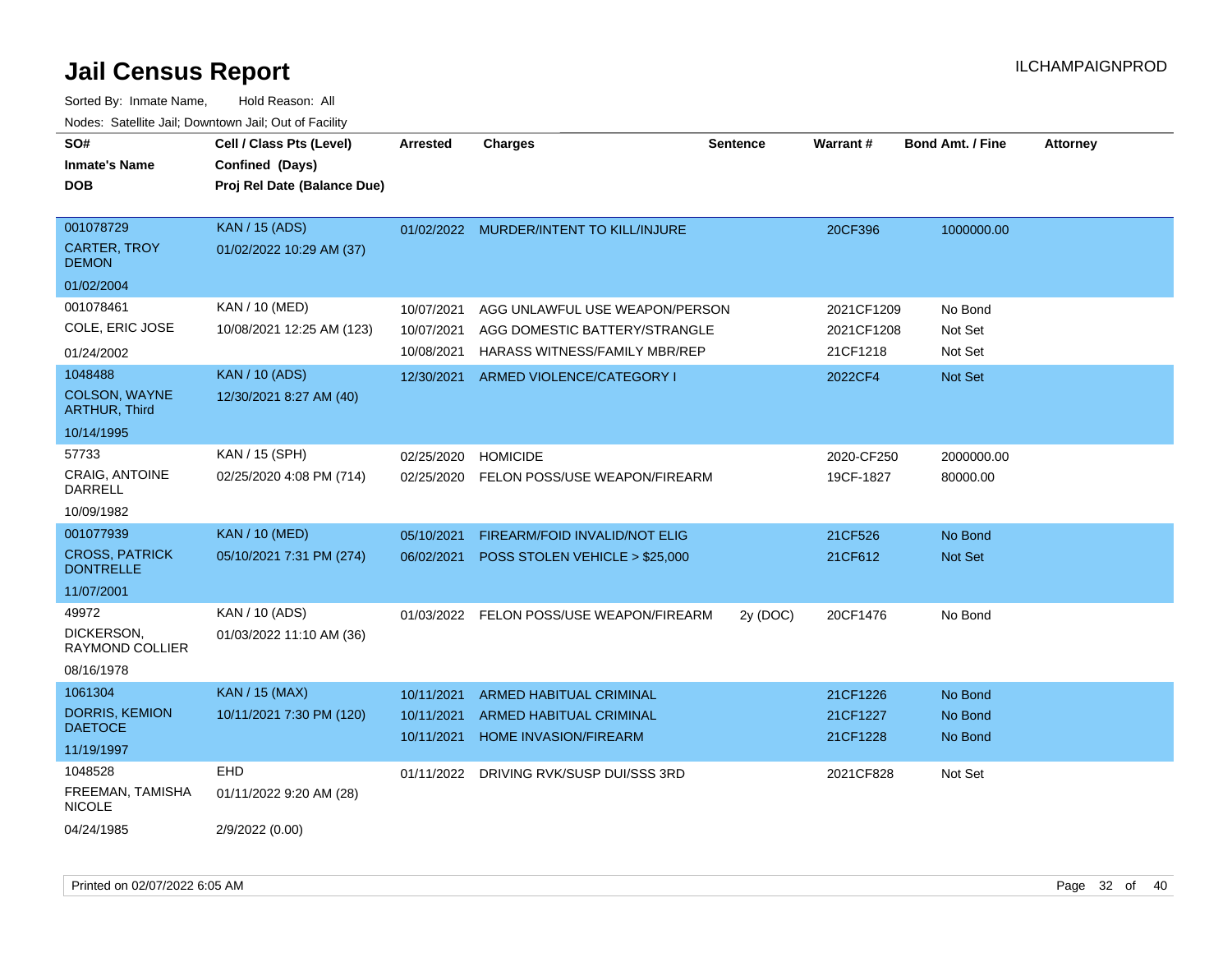| roaco. Calcinio dan, Domntonn dan, Out or Fability |                                               |                 |                                    |                 |           |                         |                 |
|----------------------------------------------------|-----------------------------------------------|-----------------|------------------------------------|-----------------|-----------|-------------------------|-----------------|
| SO#                                                | Cell / Class Pts (Level)                      | <b>Arrested</b> | <b>Charges</b>                     | <b>Sentence</b> | Warrant#  | <b>Bond Amt. / Fine</b> | <b>Attorney</b> |
| <b>Inmate's Name</b>                               | Confined (Days)                               |                 |                                    |                 |           |                         |                 |
| <b>DOB</b>                                         | Proj Rel Date (Balance Due)                   |                 |                                    |                 |           |                         |                 |
| 001077363                                          | <b>KAN / 25 (SPH)</b>                         |                 |                                    |                 |           |                         |                 |
| GARY, DAKOTA                                       | 10/30/2020 10:41 AM (466)                     | 10/30/2020      | <b>HOME INVASION/FIREARM</b>       | 10y (DOC)       | 20CF1202  | 500000.00               |                 |
| <b>TREVON</b>                                      |                                               |                 |                                    |                 |           |                         |                 |
| 12/31/2001                                         |                                               |                 |                                    |                 |           |                         |                 |
| 1013012                                            | KAN / 15 (MAX)                                | 07/08/2021      | ATTEMPT (FIRST DEGREE MURDER)      |                 | 2021CF790 | 1000000.00              |                 |
| GARY, XAVIER LAMAR                                 | 07/08/2021 9:24 AM (215)                      | 07/08/2021      | FELON POSS/USE FIREARM PRIOR       |                 | 2020CF650 | 25000.00                |                 |
|                                                    |                                               | 07/08/2021      | FELON POSS/USE FIREARM PRIOR       |                 | 21CF798   | Not Set                 |                 |
| 12/14/1991                                         |                                               |                 |                                    |                 |           |                         |                 |
| 952666                                             | <b>EHD</b>                                    | 01/25/2022      | DRIVING ON REVOKED LICENSE         |                 | 2021TR175 | Not Set                 |                 |
| Junior                                             | GILL, MICHAEL LAMAR, 01/25/2022 10:05 AM (14) |                 |                                    |                 |           |                         |                 |
| 12/07/1986                                         | 3/10/2022(0.00)                               |                 |                                    |                 |           |                         |                 |
| 1065946                                            | KAN / 10 (MED)                                | 09/04/2021      | AGG BATTERY/DISCHARGE FIREARM      |                 | 21CF1057  | 750000.00               |                 |
| GODBOLT, DESMOND<br>DEVONTAE                       | 09/04/2021 1:17 AM (157)                      | 09/04/2021      | RESIST/OBSTRUCTING A PEACE OFFICEF |                 | 21CM407   | Not Set                 |                 |
| 11/15/1997                                         |                                               |                 |                                    |                 |           |                         |                 |
| 1070118                                            | <b>KAN / 15 (MAX)</b>                         | 08/31/2021      | <b>AGGRAVATED DOMESTIC BATTERY</b> |                 | 21CF1049  | No Bond                 |                 |
| <b>GRAHAM, CORTEZ</b><br>LAMON                     | 08/31/2021 9:32 PM (161)                      | 09/02/2021      | <b>PROBATION VIOLATION</b>         |                 | 21CF55    | <b>Not Set</b>          |                 |
| 03/31/1976                                         |                                               |                 |                                    |                 |           |                         |                 |
| 1076506                                            | KAN / 15 (MAX)                                | 09/17/2021      | AGG UUW/PERSON/CM THREAT VIOL      |                 | 21CF1131  | Not Set                 |                 |
|                                                    | GRAY, JAMARH EMERE 09/17/2021 10:41 AM (144)  | 09/20/2021      | DOMESTIC BATTERY                   |                 | 21CM430   | Not Set                 |                 |
|                                                    |                                               |                 |                                    |                 |           |                         |                 |
| 06/21/2003                                         |                                               |                 |                                    |                 |           |                         |                 |
| 001077887                                          | <b>EHD</b>                                    | 01/11/2022      | AGG DUI/LIC SUSP OR REVOKED        |                 | 2021CF466 | <b>Not Set</b>          |                 |
| <b>HENRY, ROBERT</b><br><b>GORDON</b>              | 01/11/2022 11:02 AM (28)                      |                 |                                    |                 |           |                         |                 |
| 12/16/1952                                         | 2/7/2022 (0.00)                               |                 |                                    |                 |           |                         |                 |
| 1045186                                            | KAN / 15 (MAX)                                | 08/16/2021      | FELON POSS/USE WEAPON/FIREARM      |                 | 19CF968   | Not Set                 |                 |
| HOLBROOK, JOHNNIE<br><b>MATHIS</b>                 | 08/16/2021 11:07 AM (176)                     | 08/16/2021      | AGG FLEEING POLICE/21 MPH OVER     |                 | 21CF988   | Not Set                 |                 |
| 07/19/1996                                         |                                               | 08/16/2021      | FELON POSS/USE WEAPON/FIREARM      |                 | 21CF989   | Not Set                 |                 |
|                                                    |                                               | 08/16/2021      | ARMED VIOLENCE/CATEGORY I          |                 | 21CF934   | 1000000.00              |                 |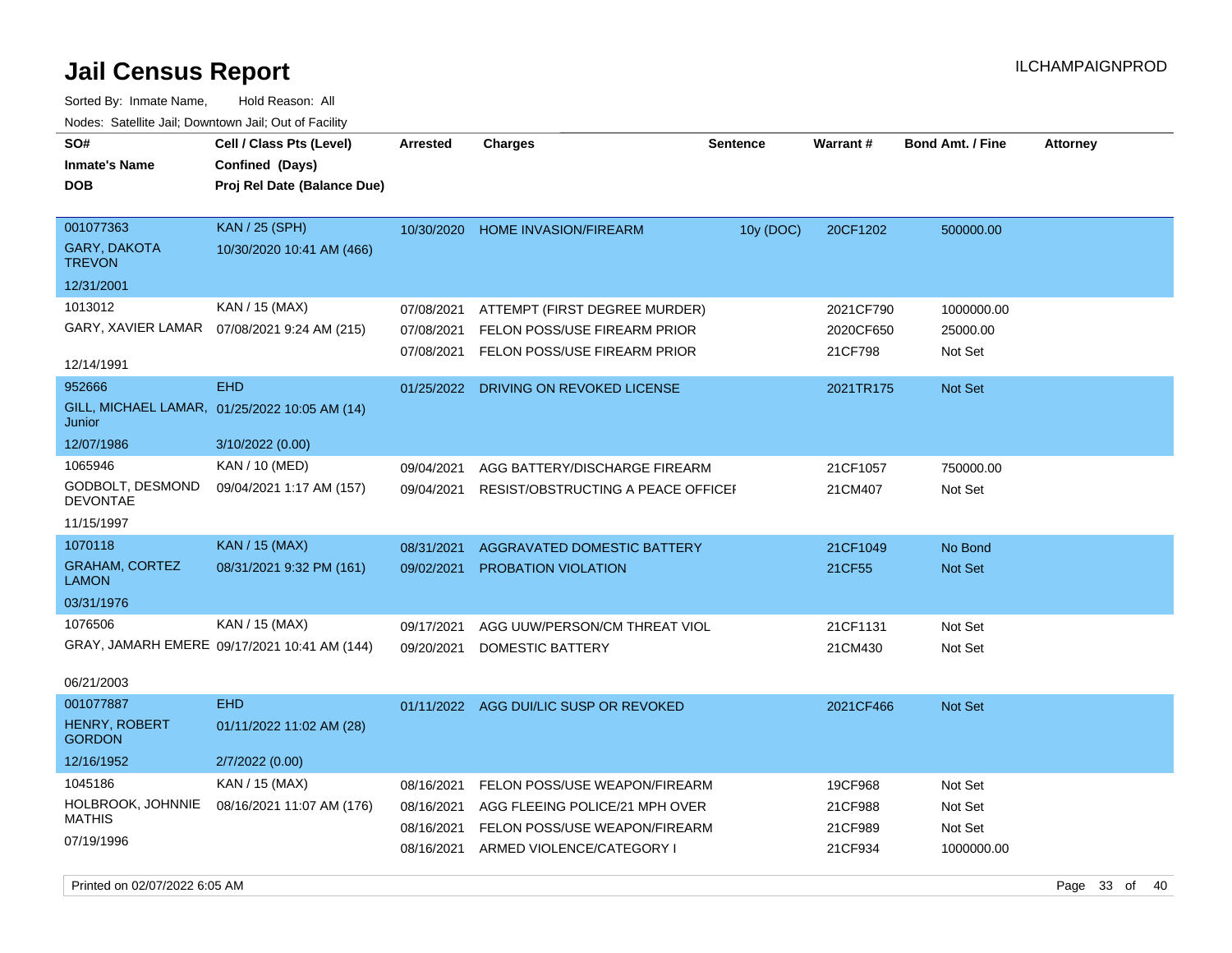| SO#<br><b>Inmate's Name</b><br><b>DOB</b> | Cell / Class Pts (Level)<br>Confined (Days)<br>Proj Rel Date (Balance Due) | <b>Arrested</b> | <b>Charges</b>                         | <b>Sentence</b> | Warrant#                | <b>Bond Amt. / Fine</b> | <b>Attorney</b> |
|-------------------------------------------|----------------------------------------------------------------------------|-----------------|----------------------------------------|-----------------|-------------------------|-------------------------|-----------------|
| 001078146                                 | <b>KAN / 15 (MAX)</b>                                                      | 07/09/2021      | AGG BATTERY/DISCHARGE FIREARM          |                 | 21CF795                 | 1000000.00              |                 |
| HUNT, TEIGAN<br><b>JAZAIREO</b>           | 07/09/2021 12:41 PM (214)                                                  | 07/09/2021      | ARMED ROBBERY/ARMED W/FIREARM          |                 | 21CF806                 | Not Set                 |                 |
| 05/14/2003                                |                                                                            |                 |                                        |                 |                         |                         |                 |
| 989743                                    | KAN / 15 (ADS)                                                             | 04/13/2021      | AGG DISCHARGE FIREARM/VEH/SCH          |                 | 21CF400                 | Not Set                 |                 |
| JACKSON, STEVE<br>ALLEN                   | 04/13/2021 2:45 AM (301)                                                   | 04/13/2021      | AGGRAVATED DOMESTIC BATTERY            |                 | 21CF399                 | Not Set                 |                 |
| 06/04/1991                                |                                                                            |                 |                                        |                 |                         |                         |                 |
| 1076450                                   | <b>KAN / 15 (MAX)</b>                                                      | 06/25/2020      | AGG DISCHARGE OF A FIREARM             |                 | 6y/0m/0d (DOI 2020CF703 | Not Set                 |                 |
| <b>JONES, CARLOS</b><br><b>ANTONIO</b>    | 06/25/2020 2:13 PM (593)                                                   | 11/02/2020      | <b>HOME INVASION/FIREARM</b>           | 11y (DOC)       | 20CF1204                | No Bond                 |                 |
| 11/18/2001                                |                                                                            |                 |                                        |                 |                         |                         |                 |
| 001078401                                 | KAN / 10 (ADS)                                                             | 09/19/2021      | UNLAWFUL VEHICULAR INVASION            |                 | 21CF1134                | Not Set                 |                 |
| KNIGHT, ERIC                              | 09/19/2021 7:32 PM (142)                                                   | 09/19/2021      | HRSMT/THREATEN PERSON/KILL             |                 | 2021CF561               | 50000.00                |                 |
| 07/11/1991                                |                                                                            | 09/21/2021      | <b>BURGLARY</b>                        |                 | 21CF1139                | Not Set                 |                 |
| 1002591                                   | <b>EHD</b>                                                                 |                 | 01/11/2022 AGG DUI/LIC SUSP OR REVOKED |                 | 2020CF1399              | Not Set                 |                 |
| <b>KRAUS, MARY</b><br><b>KATHERINE</b>    | 01/11/2022 11:54 AM (28)                                                   |                 |                                        |                 |                         |                         |                 |
| 04/13/1959                                | 2/22/2022 (0.00)                                                           |                 |                                        |                 |                         |                         |                 |
| 1064445                                   | KAN / 15 (MAX)                                                             | 04/23/2021      | AGG DISCHARGE FIREARM/OCC VEH          |                 | 2021CF295               | 500000.00               |                 |
| LARUE, TERENCE                            | 04/23/2021 11:18 AM (291)                                                  | 04/23/2021      | POSSESS 15<100 GRAMS COCAINE           |                 | 19CF1052                | 10000.00                |                 |
| <b>TRAMEL</b>                             |                                                                            | 04/23/2021      | FELON POSS/USE FIREARM/PAROLE          |                 | 21CF899                 | Not Set                 |                 |
| 12/23/1998                                |                                                                            |                 |                                        |                 |                         |                         |                 |
| 001078237                                 | <b>KAN / 15 (ADS)</b>                                                      | 08/03/2021      | AGG DISCHARGE FIREARM/OCC VEH          |                 | 21CF928                 | No Bond                 |                 |
| <b>LAWS, TERON</b><br><b>RAMONTE</b>      | 08/03/2021 6:29 PM (189)                                                   |                 |                                        |                 |                         |                         |                 |
| 04/03/2001                                |                                                                            |                 |                                        |                 |                         |                         |                 |
| 001078470                                 | KAN / 15 (MAX)                                                             | 10/10/2021      | MURDER/INTENT TO KILL/INJURE           |                 | 21CF1221                | Not Set                 |                 |
| LEE, AMAHRION<br>JA'MERE                  | 10/10/2021 1:23 PM (121)                                                   |                 |                                        |                 |                         |                         |                 |
| 11/05/2002                                |                                                                            |                 |                                        |                 |                         |                         |                 |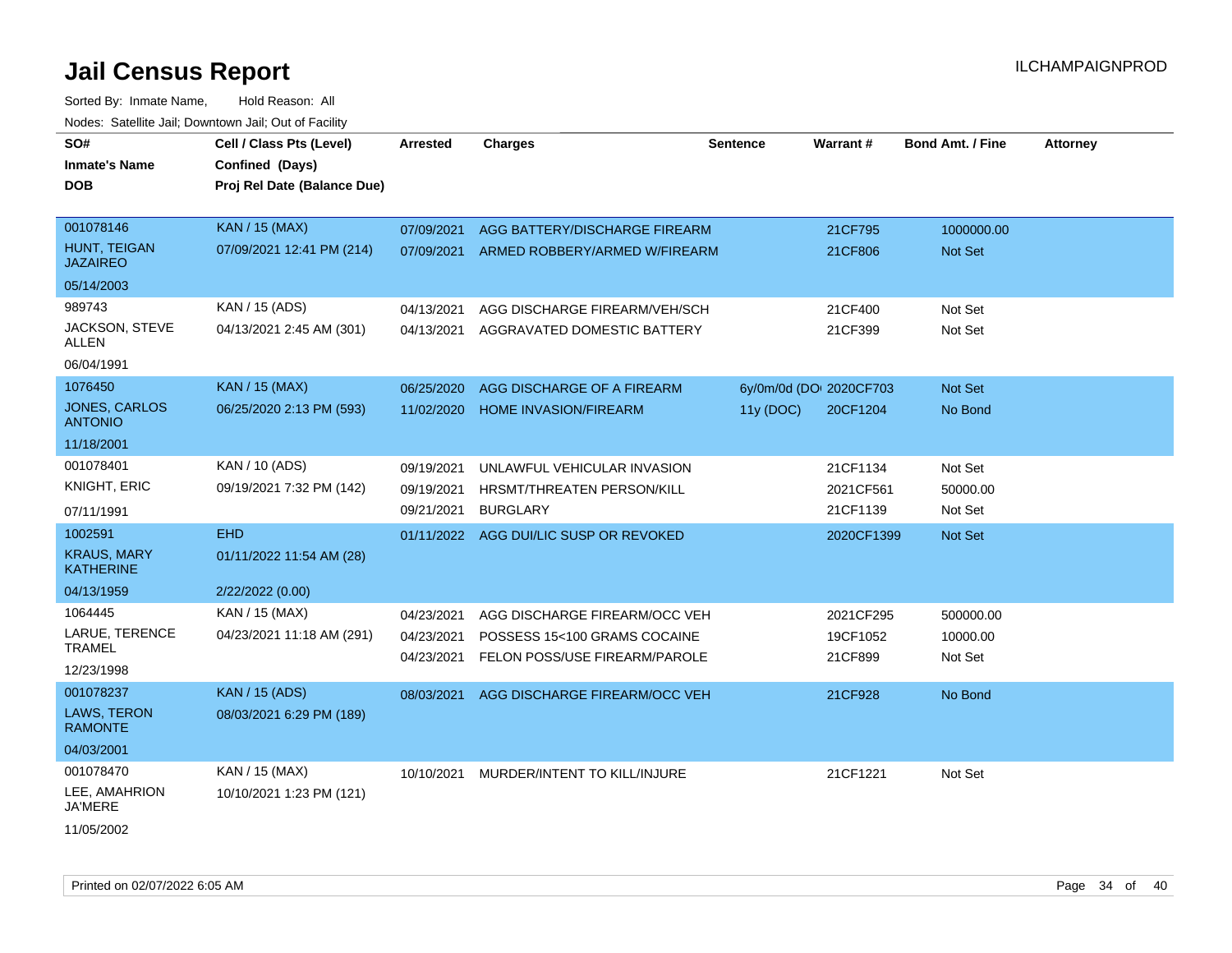Sorted By: Inmate Name, Hold Reason: All Nodes: Satellite Jail; Downtown Jail; Out of Facility

| SO#                                      | Cell / Class Pts (Level)    | <b>Arrested</b>      | <b>Charges</b>                 | <b>Sentence</b> | Warrant#    | <b>Bond Amt. / Fine</b> | <b>Attorney</b> |
|------------------------------------------|-----------------------------|----------------------|--------------------------------|-----------------|-------------|-------------------------|-----------------|
| <b>Inmate's Name</b>                     | Confined (Days)             |                      |                                |                 |             |                         |                 |
| <b>DOB</b>                               | Proj Rel Date (Balance Due) |                      |                                |                 |             |                         |                 |
|                                          |                             |                      |                                |                 |             |                         |                 |
| 56792                                    | <b>KAN / 10 (MED)</b>       | 02/02/2021           | ARMED HABITUAL CRIMINAL        |                 | 2021CF141   | 500000.00               |                 |
| LILLARD, LAWRENCE<br><b>TYRONE</b>       | 02/02/2021 2:11 PM (371)    | 02/22/2021           | DRIVING ON REVOKED LICENSE     |                 | 21TR426     | 5000.00                 |                 |
| 10/20/1982                               |                             |                      |                                |                 |             |                         |                 |
| 40877                                    | <b>EHD</b>                  | 02/01/2022 AGG DUI/3 |                                |                 | 2020CF986   | Not Set                 |                 |
| MABRY-HALL.<br>REBECCA SUE               | 02/01/2022 9:32 AM (7)      |                      |                                |                 |             |                         |                 |
| 03/21/1971                               | 5/1/2022 (0.00)             |                      |                                |                 |             |                         |                 |
| 001078575                                | <b>KAN / 10 (MED)</b>       | 11/09/2021           | <b>GUNRUNNING</b>              |                 | 21CF1330    | 750000.00               |                 |
| <b>MCLAURIN, KEYON A</b>                 | 11/09/2021 12:41 PM (91)    |                      |                                |                 |             |                         |                 |
| 11/19/2002                               |                             |                      |                                |                 |             |                         |                 |
| 1011046                                  | KAN / 15 (ADS)              | 04/10/2021           | ATTEMPT (FIRST DEGREE MURDER)  |                 | 21CF392     | Not Set                 |                 |
| MILES, DARRION<br><b>ANTONIO KEVONTA</b> | 04/11/2021 12:46 AM (303)   |                      |                                |                 |             |                         |                 |
| 03/18/1990                               |                             |                      |                                |                 |             |                         |                 |
| 001077278                                | KAN / 15 (MAX)              | 10/06/2020           | MURDER/INTENT TO KILL/INJURE   |                 | 2020CF146   | 2000000.00              |                 |
| MILLER, D'ANDRE                          | 10/06/2020 12:49 PM (490)   | 10/06/2020           | AGG FLEEING POLICE/21 MPH OVER |                 | 2019CF1171  | 50000.00                |                 |
| 09/08/1986                               |                             |                      |                                |                 |             |                         |                 |
| 001078712                                | KAN / 10 (MED)              | 12/23/2021           | AGG DISCH FIREARM/1ST AID PERS |                 | 21CF1581    | Not Set                 |                 |
| MONTGOMERY,<br>RASHARD MYKI              | 12/23/2021 4:27 PM (47)     |                      |                                |                 |             |                         |                 |
| 11/05/2001                               |                             |                      |                                |                 |             |                         |                 |
| 1026477                                  | <b>KAN / 15 (ADS)</b>       | 09/21/2021           | AGG DISCHARGE FIREARM/OCC VEH  |                 | 21CF1138    | <b>Not Set</b>          |                 |
| NEWBILL, DEVONTRE<br><b>LAMONT</b>       | 09/21/2021 2:27 AM (140)    | 09/22/2021           | PROBATION VIOLATION            |                 | 20CF577     | Not Set                 |                 |
| 11/22/1993                               |                             |                      |                                |                 |             |                         |                 |
| 1072907                                  | <b>KAN</b>                  | 07/14/2021           | CRIMINAL DAMAGE <\$500/SCHOOL  |                 | 2021CF840   | 5000.00                 |                 |
| NIKOLAEV, YEVGENIY                       | 07/14/2021 10:10 PM (209)   | 07/14/2021           | ATTEMPT (FIRST DEGREE MURDER)  |                 | 2021-CF-832 | 2000000.00              |                 |
|                                          |                             |                      |                                |                 |             |                         |                 |

10/06/1983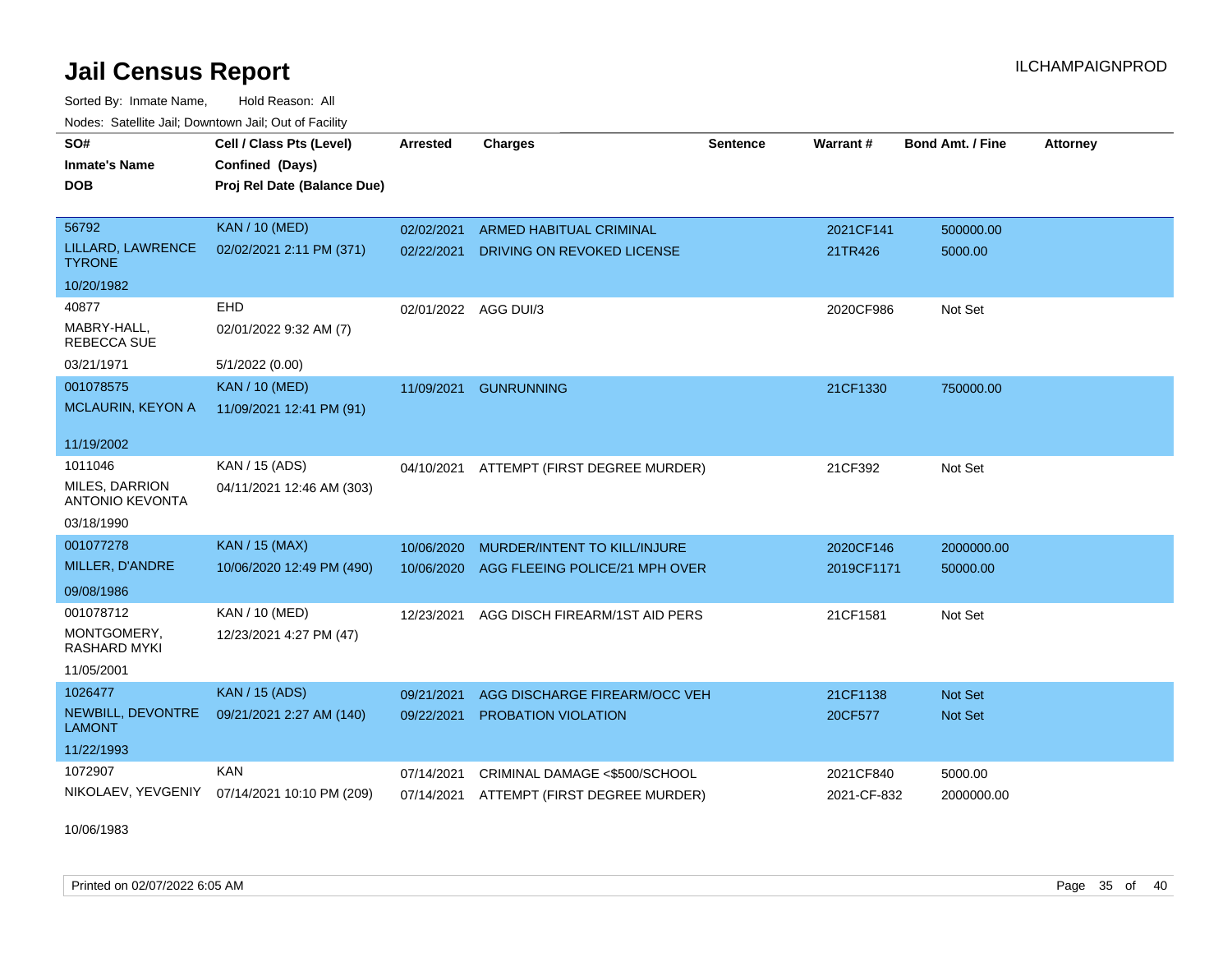| wacs. Calcillic Jali, Downtown Jali, Out of Facility |                                               |            |                                          |                 |            |                         |                 |  |
|------------------------------------------------------|-----------------------------------------------|------------|------------------------------------------|-----------------|------------|-------------------------|-----------------|--|
| SO#                                                  | Cell / Class Pts (Level)                      | Arrested   | <b>Charges</b>                           | <b>Sentence</b> | Warrant#   | <b>Bond Amt. / Fine</b> | <b>Attorney</b> |  |
| <b>Inmate's Name</b>                                 | Confined (Days)                               |            |                                          |                 |            |                         |                 |  |
| <b>DOB</b>                                           | Proj Rel Date (Balance Due)                   |            |                                          |                 |            |                         |                 |  |
|                                                      |                                               |            |                                          |                 |            |                         |                 |  |
| 22129                                                | <b>EHD</b>                                    |            | 01/25/2022 DUI INTOXICATING COMPOUND     |                 | 2021DT155  | Not Set                 |                 |  |
|                                                      | OAKLEY, ALAN RUFUS 01/25/2022 9:10 AM (14)    |            |                                          |                 |            |                         |                 |  |
|                                                      |                                               |            |                                          |                 |            |                         |                 |  |
| 04/05/1963                                           | 2/7/2022 (0.00)                               |            |                                          |                 |            |                         |                 |  |
| 001078558                                            | KAN / 10 (MED)                                | 11/03/2021 | UNLAWFUL USE OF A WEAPON                 |                 | 21CF1352   | Not Set                 |                 |  |
| PARRISH, DOMINIC<br>WALTER                           | 11/03/2021 1:25 PM (97)                       |            |                                          |                 |            |                         |                 |  |
| 08/23/2001                                           |                                               |            |                                          |                 |            |                         |                 |  |
| 001078063                                            | <b>KAN / 15 (MAX)</b>                         | 06/15/2021 | AGG CRIM SEX ASSAULT/WEAPON              |                 | 2021CF678  | 1000000.00              |                 |  |
|                                                      | PERRY, ROBERT Junior 06/15/2021 4:37 PM (238) | 06/15/2021 | <b>ROBBERY</b>                           |                 | 2021CF159  | 25000.00                |                 |  |
|                                                      |                                               |            |                                          |                 |            |                         |                 |  |
| 12/21/1990                                           |                                               |            |                                          |                 |            |                         |                 |  |
| 37559                                                | EHD                                           |            | 01/12/2022 DRIVING ON REVOKED LICENSE    |                 | 2021TR2685 | Not Set                 |                 |  |
| PICKENS, DAVID<br><b>EUGENE</b>                      | 01/12/2022 10:16 AM (27)                      |            |                                          |                 |            |                         |                 |  |
| 02/01/1973                                           | 3/12/2022 (0.00)                              |            |                                          |                 |            |                         |                 |  |
| 001077591                                            | <b>KAN / 5 (ADS)</b>                          |            | 01/06/2022 FIREARM/FOID INVALID/NOT ELIG | 42m (DOC)       | 2021CF782  | No Bond                 |                 |  |
| PYE, TRESHAUN<br><b>CORTEZ</b>                       | 01/06/2022 10:30 AM (33)                      |            |                                          |                 |            |                         |                 |  |
| 05/01/2001                                           |                                               |            |                                          |                 |            |                         |                 |  |
| 001077614                                            | KAN / 15 (MAX)                                | 01/17/2021 | ATTEMPT (FIRST DEGREE MURDER)            |                 | 21CF66     | Not Set                 |                 |  |
| <b>DEVON</b>                                         | ROBINSON, DONTRELL 01/17/2021 3:08 PM (387)   |            |                                          |                 |            |                         |                 |  |
| 09/22/2002                                           |                                               |            |                                          |                 |            |                         |                 |  |
| 1061216                                              | <b>KAN / 10 (MED)</b>                         | 06/22/2021 | <b>HOME INVASION/FIREARM</b>             |                 | 21CF727    | Not Set                 |                 |  |
| <b>RUNGE, ANDRE</b><br><b>MARSEAN</b>                | 06/22/2021 4:42 PM (231)                      |            |                                          |                 |            |                         |                 |  |
| 12/05/1997                                           |                                               |            |                                          |                 |            |                         |                 |  |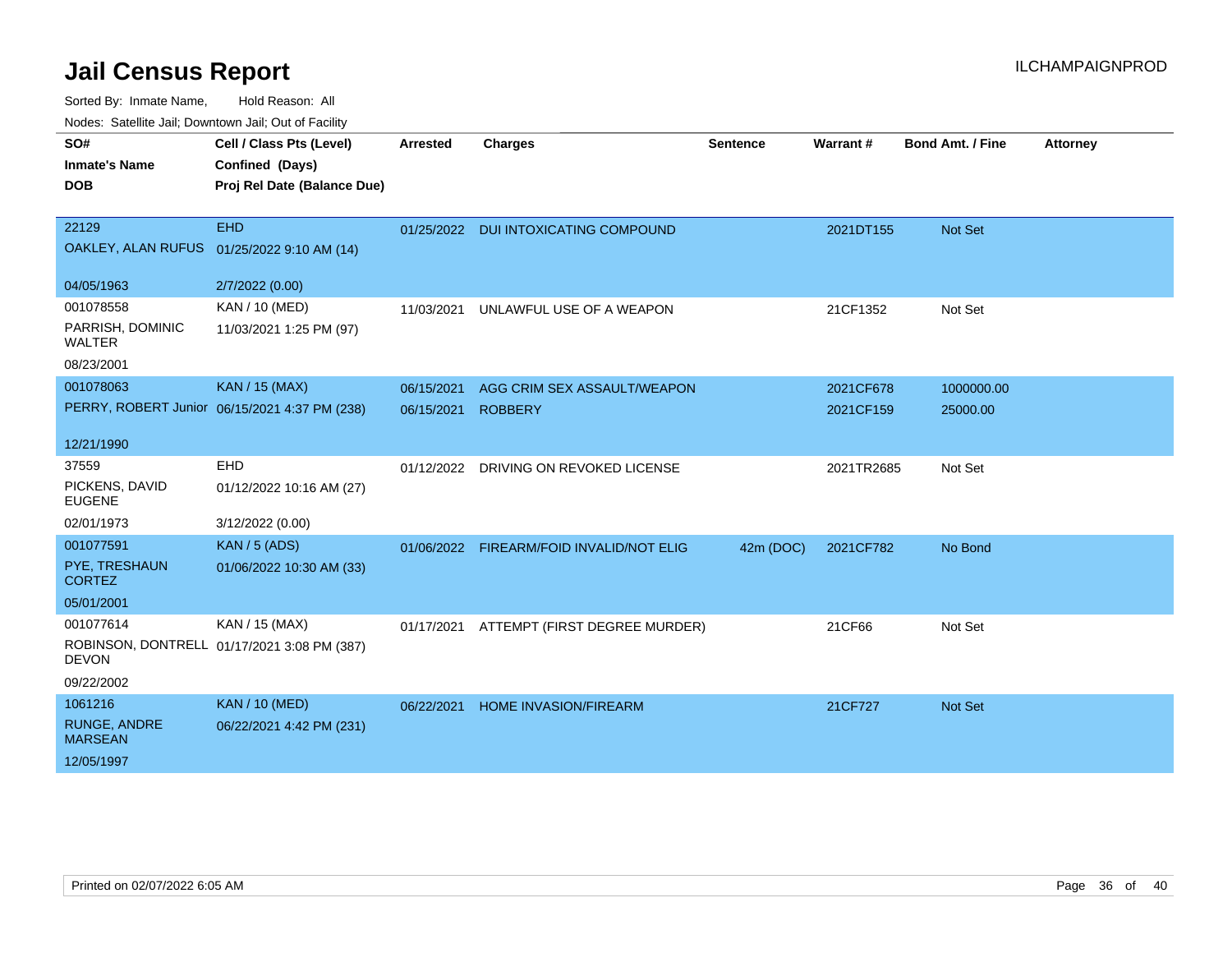| SO#<br><b>Inmate's Name</b>        | Cell / Class Pts (Level)<br>Confined (Days) | Arrested   | <b>Charges</b>                            | <b>Sentence</b> | <b>Warrant#</b> | <b>Bond Amt. / Fine</b> | <b>Attorney</b> |
|------------------------------------|---------------------------------------------|------------|-------------------------------------------|-----------------|-----------------|-------------------------|-----------------|
| <b>DOB</b>                         | Proj Rel Date (Balance Due)                 |            |                                           |                 |                 |                         |                 |
| 650295                             | <b>PIA / 50 (MAX)</b>                       | 04/22/2020 | <b>CRIMINAL SEXUAL ASSAULT</b>            |                 | 2020-CF407      | 750000.00               |                 |
| SANDAGE, JERALD<br><b>EUGENE</b>   | 04/22/2020 6:30 AM (657)                    | 04/22/2020 | <b>CRIMINAL SEXUAL ASSAULT</b>            |                 | 2020-CF408      | 750000.00               |                 |
| 06/07/1971                         |                                             | 04/22/2020 | <b>CRIMINAL SEXUAL ABUSE</b>              |                 | 2020-CF409      | 750000.00               |                 |
|                                    |                                             | 04/22/2020 | <b>CRIMINAL SEXUAL ASSAULT</b>            |                 | 2020-CF410      | 750000.00               |                 |
|                                    |                                             | 04/22/2020 | <b>OFFICIAL MISCONDUCT</b>                |                 | 2019-CF1811     | 25000.00                |                 |
| 1062194                            | KAN / 15 (MAX)                              | 02/27/2020 | MURDER/OTHER FORCIBLE FELONY              |                 | 20CF-247        | 1000000.00              |                 |
| SIMMONS, MICHAEL<br><b>JAMAL</b>   | 02/27/2020 1:11 PM (712)                    | 09/23/2020 | AGG BATTERY/DISCHARGE FIREARM             |                 | 20CF1061        | Not Set                 |                 |
| 11/03/1997                         |                                             |            |                                           |                 |                 |                         |                 |
| 19495                              | <b>EHD</b>                                  | 01/26/2022 | DRIVING RVK/SUSP DUI/SSS 3RD              |                 | 2021CF740       | Not Set                 |                 |
| SIMPSON, BRADLEY<br><b>FARRELL</b> | 01/26/2022 9:07 AM (13)                     |            |                                           |                 |                 |                         |                 |
| 05/16/1960                         | 2/24/2022 (0.00)                            |            |                                           |                 |                 |                         |                 |
| 001078115                          | KAN / 15 (MAX)                              | 07/01/2021 | ARMED VIOLENCE/CATEGORY I                 |                 | 21CF772         | Not Set                 |                 |
| SMITH, JAMES<br>NASHAUN, Junior    | 07/01/2021 2:44 PM (222)                    | 07/30/2021 | DRIVING ON SUSPENDED LICENSE              |                 | 21TR5804        | 1500.00                 |                 |
| 09/18/2000                         |                                             |            |                                           |                 |                 |                         |                 |
| 001077868                          | <b>KAN / 15 (MAX)</b>                       | 04/21/2021 | ARMED ROBBERY/ARMED W/FIREARM             |                 | 21CF445         | Not Set                 |                 |
| SPEARMENT,<br><b>KENTRELL</b>      | 04/21/2021 9:48 PM (293)                    | 08/19/2021 | FLEEING/ATTEMPT ELUDE OFFICER             |                 | 2021TR1053      | 1000.00                 |                 |
| 01/21/2002                         |                                             |            |                                           |                 |                 |                         |                 |
| 11979                              | EHD                                         |            | 01/11/2022 AGG FLEEING POLICE/21 MPH OVER |                 | 2021CF629       | Not Set                 |                 |
| STARK, JACK LYNN                   | 01/11/2022 10:13 AM (28)                    |            |                                           |                 |                 |                         |                 |
| 12/31/1955                         | 4/9/2022 (0.00)                             |            |                                           |                 |                 |                         |                 |
| 001077854                          | <b>EHD</b>                                  | 09/15/2021 | DRIVING RVK/SUSP DUI/SSS 4-9              |                 | 2021CF306       | Not Set                 |                 |
| <b>STUKINS, DANNY RAY</b>          | 09/15/2021 10:17 AM (146)                   |            |                                           |                 |                 |                         |                 |
| 07/05/1985                         | 3/13/2022 (0.00)                            |            |                                           |                 |                 |                         |                 |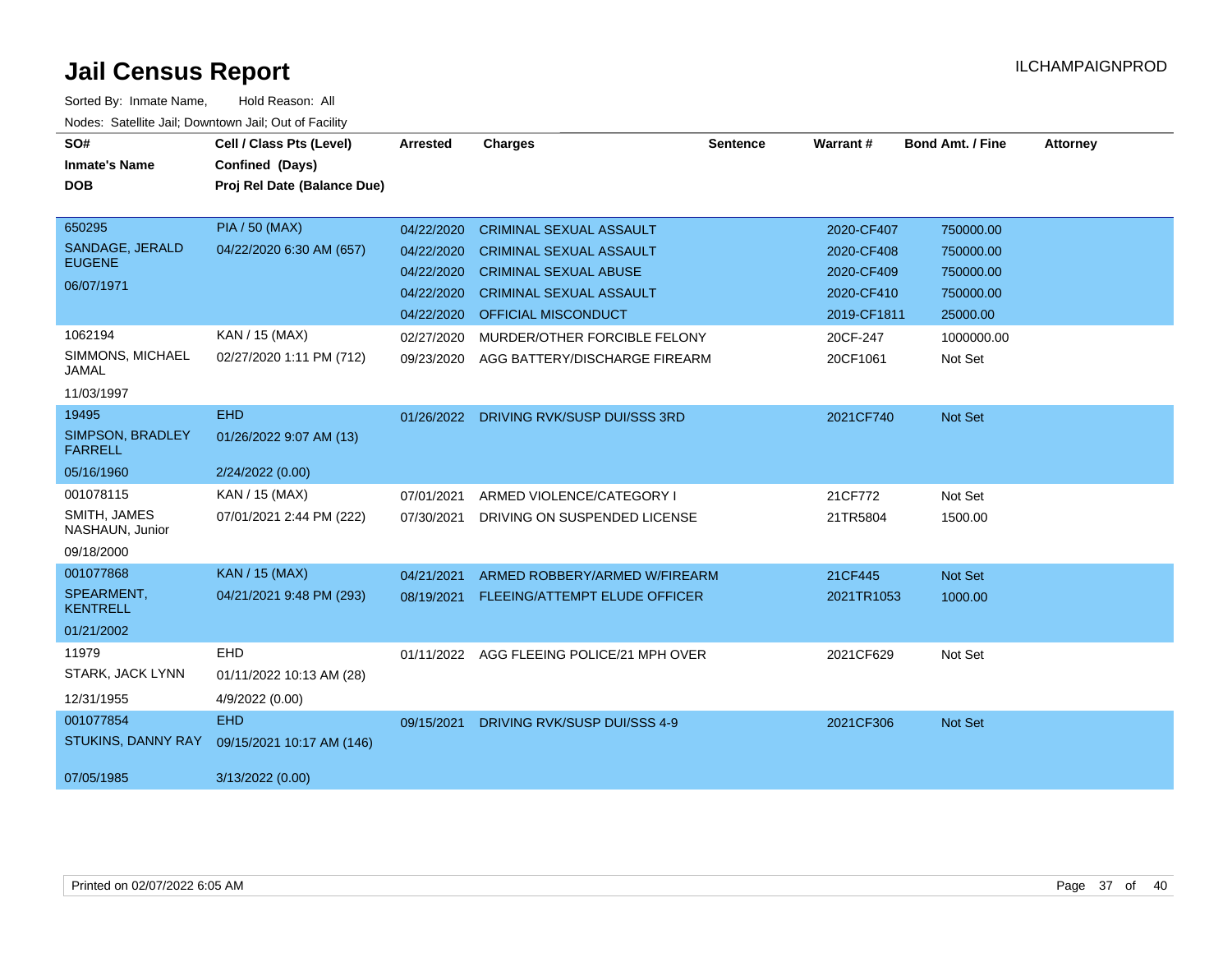| roaco. Calcinio dan, Downtown dan, Oal or Fability        |                                                                            |                 |                                          |                 |                        |                         |                 |
|-----------------------------------------------------------|----------------------------------------------------------------------------|-----------------|------------------------------------------|-----------------|------------------------|-------------------------|-----------------|
| SO#<br>Inmate's Name<br><b>DOB</b>                        | Cell / Class Pts (Level)<br>Confined (Days)<br>Proj Rel Date (Balance Due) | <b>Arrested</b> | <b>Charges</b>                           | <b>Sentence</b> | Warrant#               | <b>Bond Amt. / Fine</b> | <b>Attorney</b> |
| 1046632                                                   | <b>KAN / 15 (MAX)</b><br>TATE, JAVON MARQUIS 09/14/2021 12:10 PM (147)     | 09/14/2021      | ARMED VIOLENCE/CATEGORY II               |                 | 21CF912                | 750000.00               |                 |
| 08/10/1996                                                |                                                                            |                 |                                          |                 |                        |                         |                 |
| 962484<br>TAYLOR, VINCENT<br>REGINALD                     | KAN / 10 (ADS)<br>12/29/2021 7:23 AM (41)                                  | 12/29/2021      | AGGRAVATED DOMESTIC BATTERY              |                 | 21CF1608               | Not Set                 |                 |
| 11/03/1988                                                |                                                                            |                 |                                          |                 |                        |                         |                 |
| 1033031<br>TOMS, ANDREW<br>CHUCKY                         | <b>KAN / 15 (MAX)</b><br>08/19/2020 5:59 PM (538)                          |                 | 08/19/2020 *AGG BATTERY W/FIREARM/PERSON |                 | 2020-CF923             | 500000.00               |                 |
| 09/28/1978                                                |                                                                            |                 |                                          |                 |                        |                         |                 |
| 27007<br>TUELL, ROBERT<br>STEPHEN<br>09/25/1967           | KAN / 15 (MAX)<br>09/19/2021 9:51 AM (142)                                 | 09/19/2021      | DOMESTIC BATTERY/OTHER PRIOR             |                 | 2y/0m/0d (DOI 21CF1133 | No Bond                 |                 |
| 001078263<br>TURK, BRANDON<br>LARSHAWN<br>10/18/1995      | <b>KAN / 10 (ADS)</b><br>08/11/2021 6:23 PM (181)                          | 08/11/2021      | AGG FLEEING POLICE/21 MPH OVER           | 15m (DOC)       |                        | 200000.00               |                 |
| 001078386<br>TURNER, AMARIO<br>09/23/2002                 | KAN / 10 (MED)<br>09/14/2021 11:42 PM (147)                                | 09/14/2021      | POSSESSION OF STOLEN FIREARM             |                 | 2021CF1099             | 250000.00               |                 |
| 1011886<br>TURNER, SHAWNTAY<br><b>EUGENE</b>              | <b>EHD</b><br>01/12/2022 9:25 AM (27)                                      |                 | 01/12/2022 AGG FLEEING/2+ CON DEVICES    |                 | 2021CF378              | <b>Not Set</b>          |                 |
| 01/09/1992                                                | 3/11/2022 (0.00)                                                           |                 |                                          |                 |                        |                         |                 |
| 1040925<br>WEATHERALL.<br>JOHNNY EARL JAMES<br>04/29/1994 | KAN / 10 (MED)<br>10/05/2021 4:17 PM (126)                                 | 10/05/2021      | AGG BATTERY/DISCHARGE FIREARM            |                 | 2021CF1105             | 1000000.00              |                 |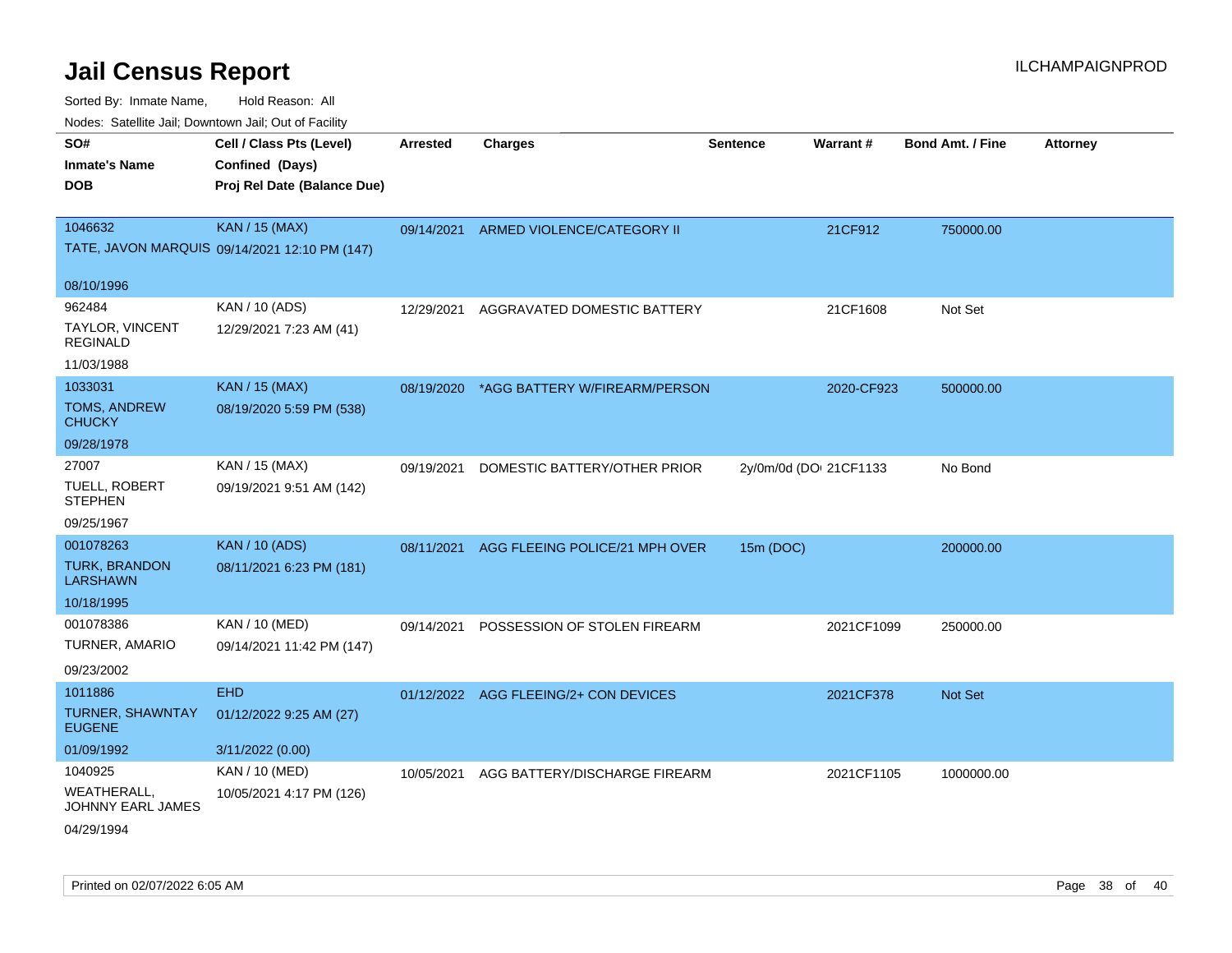| SO#<br><b>Inmate's Name</b><br><b>DOB</b>                            | Cell / Class Pts (Level)<br>Confined (Days)<br>Proj Rel Date (Balance Due) | <b>Arrested</b>                                                    | <b>Charges</b>                                                                                                                                              | <b>Sentence</b> | Warrant#                                                                      | <b>Bond Amt. / Fine</b>                               | <b>Attorney</b> |
|----------------------------------------------------------------------|----------------------------------------------------------------------------|--------------------------------------------------------------------|-------------------------------------------------------------------------------------------------------------------------------------------------------------|-----------------|-------------------------------------------------------------------------------|-------------------------------------------------------|-----------------|
| 1062558<br><b>WELLS, JIAMANTE</b><br><b>AMORE</b><br>09/02/1995      | <b>KAN / 10 (MED)</b><br>10/02/2021 8:29 PM (129)                          | 10/02/2021                                                         | FELON POSS/USE WEAPON/FIREARM                                                                                                                               |                 | 21CF1185                                                                      | Not Set                                               |                 |
| 1002033<br><b>WEST, ANTONIO</b><br><b>DEONTA</b><br>04/15/1992       | KAN / 15 (MAX)<br>09/08/2021 11:01 PM (153)                                | 09/08/2021<br>09/08/2021<br>09/08/2021<br>09/08/2021<br>09/08/2021 | DRIVING ON SUSPENDED LICENSE<br>ARMED ROBBERY/ARMED W/FIREARM<br>AGG UNLAWFUL USE OF WEAPON/VEH<br>OBSTRCT JUSTICE/LEAVE STATE<br>ARMED VIOLENCE/CATEGORY I |                 | 2019-TR-11944<br>2020-CF-1406<br>2021-CF-AWOW<br>2021-CF-AWOW<br>2021-CF-AWOW | 5000.00<br>500000.00<br>Not Set<br>Not Set<br>Not Set |                 |
| 1022068<br><b>WILKINS, MICHAEL</b><br><b>CARL</b><br>07/10/1992      | <b>KAN / 15 (ADS)</b><br>10/10/2021 5:07 AM (121)                          | 10/10/2021                                                         | <b>FELON POSS/USE WEAPON/FIREARM</b>                                                                                                                        |                 | 21CF1212                                                                      | Not Set                                               |                 |
| 001077508<br><b>WILLIAMS, CALVIN</b><br><b>TIMOTHY</b><br>10/23/2002 | KAN / 15 (ADS)<br>12/10/2020 8:55 PM (425)                                 | 12/10/2020                                                         | MURDER/STRONG PROB KILL/INJURE                                                                                                                              | 55y (DOC)       | 2020CF1293                                                                    | No Bond                                               |                 |
| 28328<br><b>WILLIAMS, DERRICK</b><br>05/10/1965                      | <b>EHD</b><br>02/02/2022 9:39 AM (6)<br>3/2/2022 (0.00)                    |                                                                    | 02/02/2022 AGG DUI/NO VALID DL                                                                                                                              |                 | 2021CF19                                                                      | Not Set                                               |                 |
| 539662<br>WILLIAMS, JAVONTAE<br><b>DEMAR</b><br>07/28/1991           | <b>KAN / 10 (MED)</b><br>08/14/2021 1:28 AM (178)                          | 08/14/2021<br>08/14/2021<br>08/14/2021<br>08/14/2021               | <b>AGGRAVATED BATTERY</b><br>AGGRAVATED DOMESTIC BATTERY<br>DOM BTRY/CONTACT/1-2 PRECONV<br><b>CITY OV ARREST</b>                                           |                 | 21CF979<br>2020CF1098<br>2021CF770<br>2017OV893                               | No Bond<br>25000.00<br>250000.00<br>1000.00           |                 |
| 1037579<br><b>WILLIAMS, STEVEN</b><br>PATRICK, Second<br>11/25/1994  | <b>KAN / 10 (MED)</b><br>08/17/2021 8:16 PM (175)                          | 08/17/2021                                                         | FELON POSS/USE WEAPON/FIREARM                                                                                                                               |                 | 2019CF73                                                                      | No Bond                                               |                 |